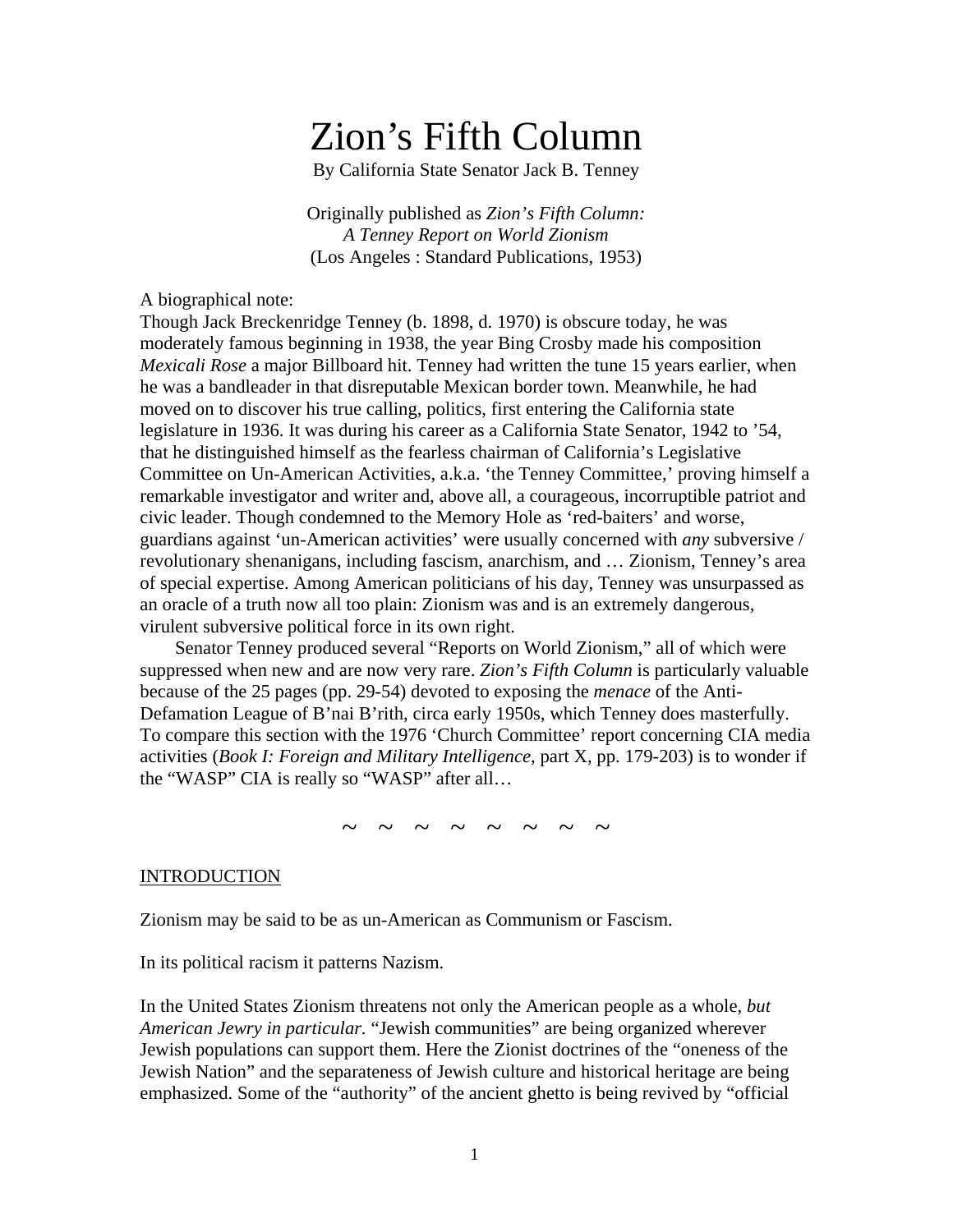Jews "for "disciplinary" purposes and American Jews arc being isolated from the normal flow of American life.

A network of Zionist espionage and propaganda organizations operate within the United States and throughout the world, spying on Jews as well as Gentiles, and propagandizing both. American Jewry is exploited continuously, contributing tens of millions of dollars annually for the support of multitudinous agencies whose budgets rival governmental bureaus.

Criticism of organized Jewry is always countered by the cry of *"anti-Semitism",* and it makes no difference that the critic happens to be a person of the Jewish faith.

The appearance of this work will be greeted with the same cry. The admitted fact that Zionism is strictly political and economic will not, in the least, deter the *Anti-Defamation League* from countering with name-calling based on religious and racial implications.

Zionism, like Communism, is an international menace. While Zionism does not propose to destroy the government by force and violence, it professes no loyalty or allegiance to the United States. Its loyalties are in Israel and it considers the Jews of the world subjects of the Jewish State.

The general public knows little or nothing of organized Jewry, its purposes and operations. Jewish groups, such as the *American Council for Judaism,* who oppose the un-American activities of the Zionists and their agencies, receive scant publicity through the ordinary channels of communication. American Jews, such as Rabbi Elmer Berger, have little opportunity to inform either the public in general or American Jewry in particular concerning the stand of patriotic American Jews on the subject of Zionism and its operations.

It is hoped that this work will supply needed information on the subject.

The section, *"Notes on Zionism",* is intended as background material. Much of this section is historical in nature and not essential reading for an understanding of various contemporary Jewish organizations and their operations. It does, however, offer some explanation as to why these organizations have come into existence and why they operate as they do.

This book would have to be written whether the organizations involved were composed of Swedes, Irish or English, just as books had to be written about the Italians in Fascist Italy, the Germans in Nazi Germany, and the Russians in the Soviet Union. In the case of Italians, the Germans, and the Russians there is no spirit of hatred against the Italian, the German or the Russian as individuals, their race, religion or ethnic origin. And there is none in this treatise on so-called "Jewish organizations". It is the things that men DO that merit condemnation or commendation. All of the German people cannot be charged with the crimes of Hitler; all of the Italian people are not responsible for Mussolini, and the Russian people as a whole are not answerable for Stalin.

By the same token all Jews are not to be blamed for the fanaticism of Zionism, nor held responsible for the policies and un-American activities of its agencies. As a matter of fact the Jew is directly a victim of the Jewish bureaucracy. Morris S. Lazaron, writing in *Council News,* April 1952, (official publication of the *American Council for Judaism)*  states:

The individual Jew has no personal right to make decisions, according to nationalist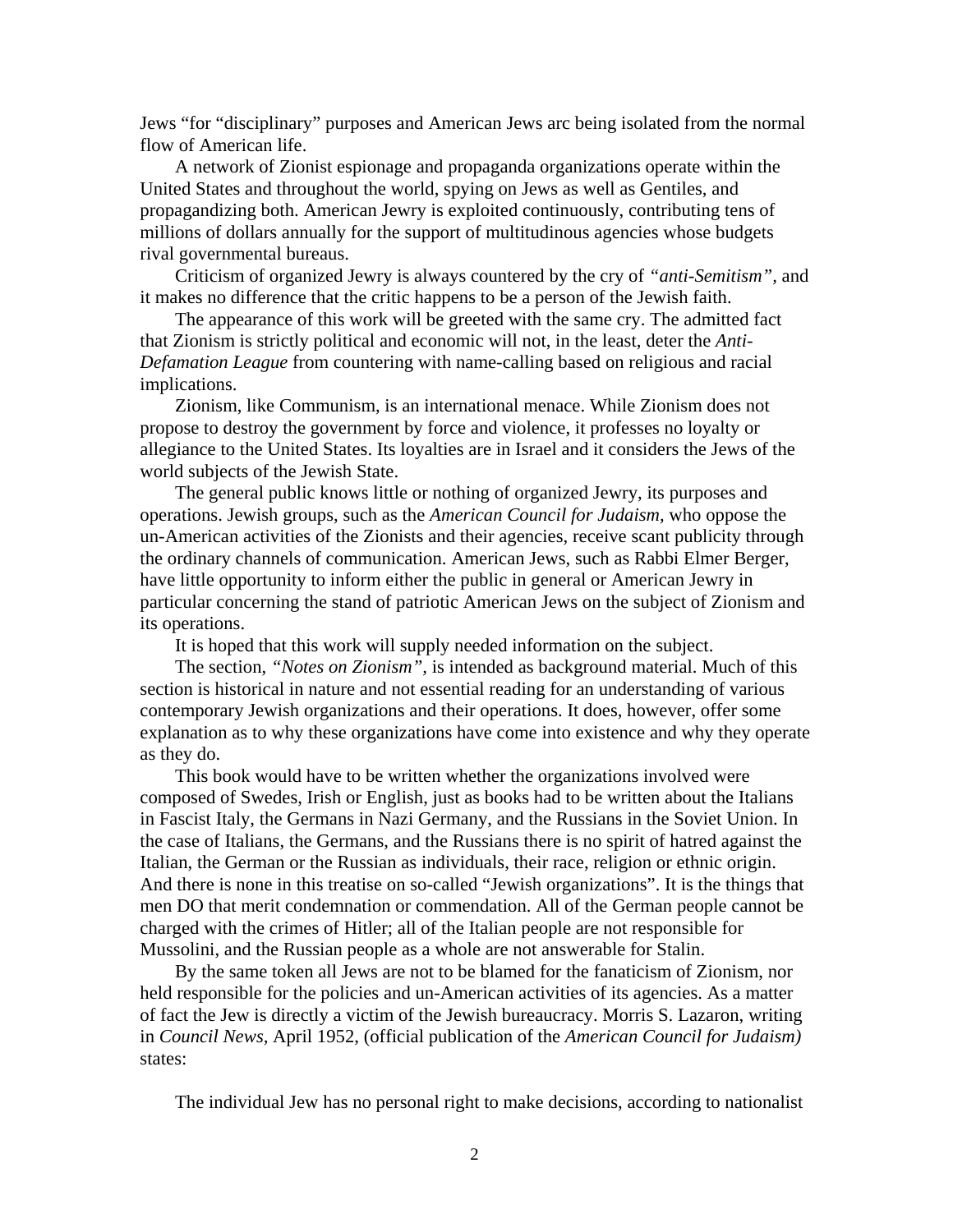thinking; but all right and wrong, good and bad, derive from whether what is said or done tends to promote the welfare of the Jewish people and the State of Israel. Such ideas are unpleasantly familiar. They bring to mind Italian Fascism, German Nazism and Kremlin Communism.

It is to be hoped that the organizations dealt with in this work will attempt to answer on the basis of the issues involved. If, indeed, they have answers. They must know by now that the thread-bare charge of *"anti-Semitism"* is not quite as effective as it once was. It will not now even suffice for a smoke-screen.

The American people are beginning to ask questions and they are beginning to demand answers. They are not to be satisfied with name-calling.

#### NOTES ON ZIONISM

Zion was the name of the Jebusite stronghold, probably on the southern part of the eastern hill, at Jerusalem. After it was captured by David, the Temple was built above it and the name extended to the whole hill. In time it became a synonym for the city of Jerusalem.

Zionism is the result of the attachment to Zion which led the Babylonian exiles under Zerubabbel to rebuild the Temple, and which flamed up in the struggle of the Maccabees against Antiochus Epiphanes.

Through the years of ghetto seclusion the national yearning of the Jews was not permitted to relax. The nationalist spirit of mediaeval Jews is evidenced in their liturgy and in the works of Jehuda Halevi.

In the sixteenth century David Reubeni and his disciple, Solomon Molcho, presented themselves to the Jewish people as liberators and gave impetus to their nationalist yearnings. The *Christian Millennarians* gave a fresh impulse to the nationalist idea in the seventeenth century. In 1666 a Jew named Sabbatai Zevi appeared at Smyrna and proclaimed himself THE Messiah. The news spread to European Jewry and despite the protests and opposition of some of the outstanding rabbis, Jews everywhere prepared for the journey to Palestine. The nationalistic excitement spread among world Jewry and continued for better than a century.

Moses Mendelssohn, fortified by the growth of religious tolerance in the eighteenth century, sought to lead the Jews into a new life as citizens of the lands of their birth or residence. He emphasized the spiritual aspect of Judaism and the necessity of Occidental culture. Under his sane leadership the nationalist spirit of Jews began to recede. In 1806 the Jewish *Sanhedrin* repudiated the nationalist tradition.

The Mendelssohnian movement, and the new Judaism that followed in its wake, did not completely destroy the spirit of Jewish nationalism. The promotion of the study of Jewish history gave rise to a new type of Jewish nationalism, a consciousness of race and a fresh interest in the Holy Land. Sir Moses Montefiore, the Rothschild family, and the *Alliance Israelite Universelle* interested themselves in Jewish projects designed to improve the lot of local Jews.

But the older nationalism lived passively on, strengthened by the new sense of race consciousness and the new interest in the Holy Land. Its flame was fed by the *Christian*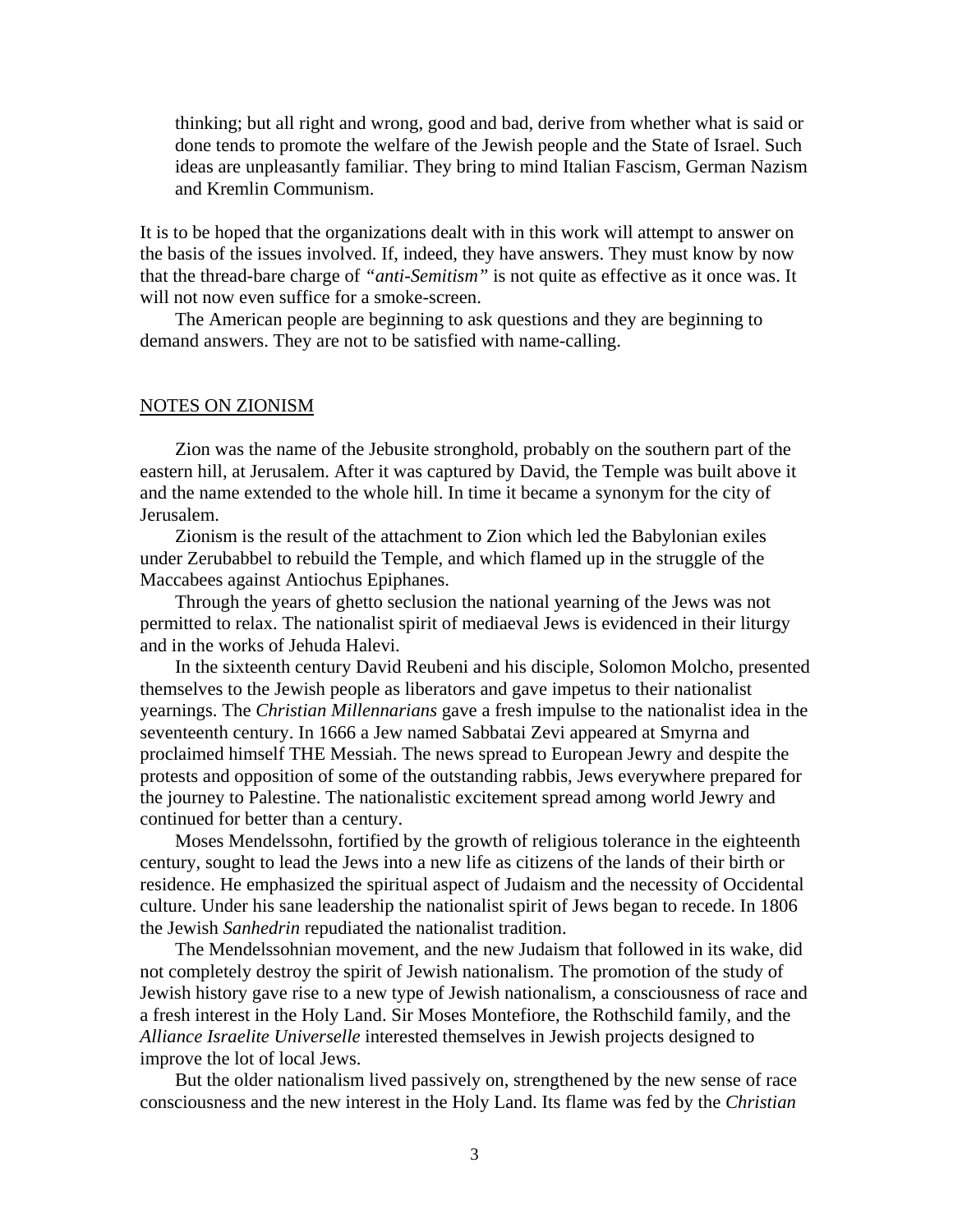*Millennarians.* Moses Hess, Hirsch Kalischer and Perez Smolenskin preached the essence of Zionism during the nineteenth century. Leo Pinsker of Odessa in 1882 called for "autoe-mancipation"; a plea for the solution of the Jewish problem by the reestablishment of a "Jewish nation on Jewish soil". *"Choveve Zion" ("Lovers of Zion")*  was organized for the purpose of promoting Jewish colonization in Palestine.

## THEODOR HERZL

Theodor Herzl was born in Budapest on May 2, 1860. He died at Edlach on July 3, 1904. He was the founder of modern political Zionism. He received a legal education at Vienna, and made a considerable name for himself as a literary journalist and as a dramatist. His work as the founder of modern Zionism, however, overshadows his other accomplishments.

Herzl published *Der Judenstaat (The Jewish State)* in 1896. In this pamphlet Herzl held that the only alternatives for the Jews were complete merging by intermarriage or self- preservation by political nationalism. It was this latter course that he advocated.

Herzl's solution to the problem was exclusively economic and political. He did not attach himself to Judaism and did not, at first, insist on Palestine as the new Jewish home. Herzl's ideas swept European Jewry reviving the ancient dreams of nationalism.

The first international Zionist congress met at Basle, Switzerland in 1897, and perfected its permanent organization. The Congress arrogantly called itself *"the Jewish nations".* They created a world-wide political machine.

Its purposes were as follows:

"Zionism strives to create for the Jewish people a home in Palestine secured by public law. The congress contemplates the following means to the attainment of this end:

- (1) The promotion on suitable lines of the colonization of Palestine by Jewish agricultural and industrial workers.
- (2) The organization and binding together of the whole of Jewry by means of appropriate institutions, local and international, in accordance with the laws of each country.
- (3) The strengthening and fostering of Jewish national sentiment and consciousness.
- (4) Preparatory steps toward obtaining government consent where necessary to the attainment of the aim of Zionism."

With the world Zionist organization an actuality Theodor Herzl charged the 197 delegates to *"capture the Jewish communities of the world!"* 

Zionism suffered a severe setback with the death of Dr. Herzl in 1904. He had disrupted the normal development of world Jewry toward individual freedom more than any other Jewish leader since 1666; and had done so in an age that underscored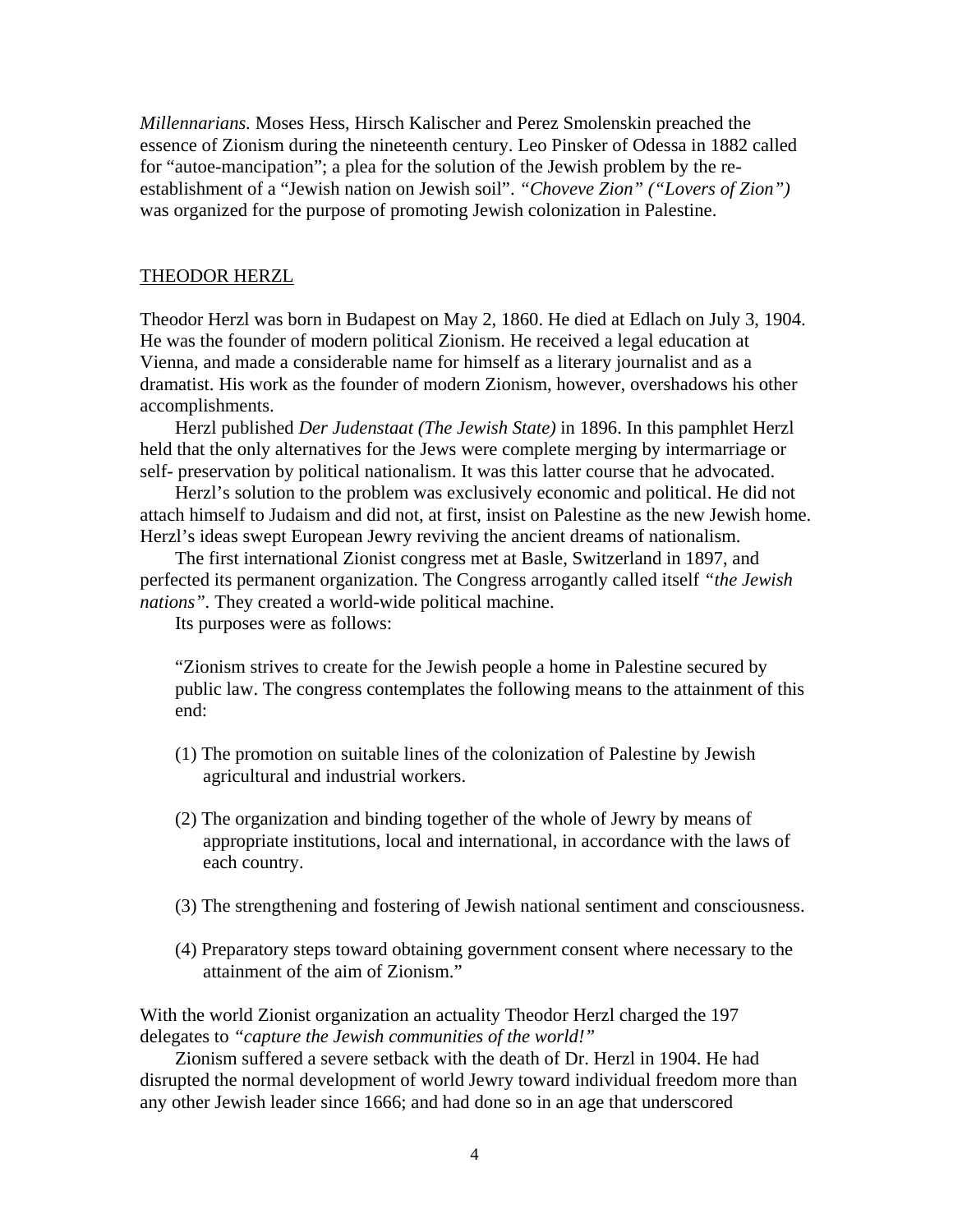individual freedom. The Renaissance and the Reformation had wrought a revolution in man's thinking about man, and new concepts concerning the rights of men had swept across the literate and civilized world. Dr. Herzl and his Zionist movement did a great disservice to world Jewry in its march toward individual freedom and human dignity. The Jewish communities of the world were being "captured", as Dr. Herzl had commanded— .and once more the individual Jew was being driven behind ghetto walls— the invisible, but stronger ghetto walls of Jewish nationalism.

Herzl had said that the Dreyfus case had made him a Zionist. He failed to see the Zolas and the French people that vindicated Dreyfus. He attacked Edmond de Rothschild's lavish support of Zionist projects as *"philanthropic",* rather than serving the *"national purpose"—* and threatened him with "a great agitation in which it shall be difficult to maintain order..." by setting "the masses in motion by a tumultuous agitation". He attempted bartering Jewish participation in the revolutionary movements of Czarist Russia and in Germany for a political charter to Palestine. He created anti-Semitism with every move, driving wedges of misunderstanding between Jews and Christians. An understandable fight for equal rights for Jews in the countries of their birth and residence was forgotten and obscured by the insane obsession to dispossess the Arabs of Palestine and establish a *"Jewish State".* 

Herzl left behind him "a great, restless mass of Jews, who in consequence of his efforts, had divided Jewry as it had not been divided since the rise of Sabbatai Zevi." (Jacob de Haas).

Herzl was succeeded by a Cologne banker, David Wolffsohn.

Meanwhile Israel Zangwill founded a rival organization under the name of the JTO *(Jewish Territorial Organization)* for the purpose of taking over Eastern African territory offered Dr. Herzl's organization by the British Government and refused by the seventh Zionist congress in 1905.

Dr. Herzl had hoped to secure an autonomous Jewish commonwealth in Palestine under the suzerainty of the Sultan of Turkey. Audiences were granted Dr. Herzl by Sultan Abdul Hamid in 1901 and again in 1902 but the negotiations were unsuccessful. Under David Wolffsohn fresh negotiations were opened with the Porte which were rendered hopeless by the Turkish revolution.

The failure of these schemes gave rise to sharp differences of opinion within the Zionist ranks. The *"practical"* Zionists were for an immediate start in Palestine, while the *"political"* Zionists adhered to the charter. The *"practical"* Zionists won their first important success in 1908 with the establishment of a Zionist agency in Jaffa.

#### THE JEWISH NATIONAL FUND

Stripped of its formal phraseology the Zionist movement contemplated the building of a formidable Fifth Column in Palestine. Through steady immigration and purchase of land, Zionist leaders sought to gradually dispossess the Arabs and, at a propitious time, take over the entire country. The success of the plan gives evidence of Jewish patience and perseverance though it leaves much to be desired in other fields of virtue.

The *Jewish National Fund* was established as the financial instrument for the secret conquest of Palestine. Although the organization quietly bought considerable land before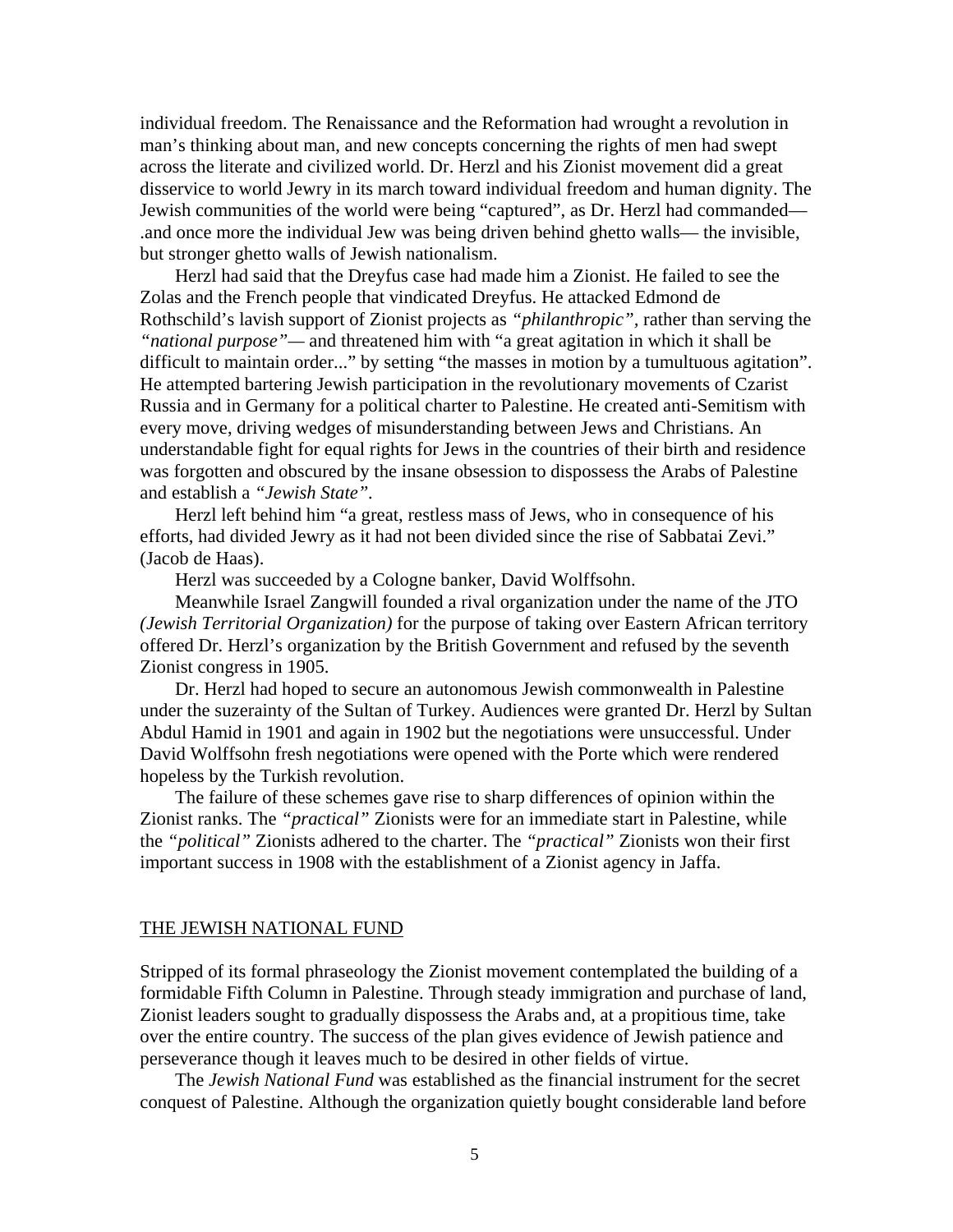1910 it stepped up its program thereafter.

In view of organized Jewry's agitation against *"restrictive covenants"* it is interesting to note that the charter of the *Jewish National Fund* forbids the rental of its land to anyone but a Jew.

The *Jewish National Fund* is one of the principal beneficiaries of the *United Palestine Appeal,* which has been the largest beneficiary of the *United Jewish Appeal.*  Benjamin Browdy, President of the Zionist Organization of America. in a radio broadcast, said:

The *Jewish National Fund* is the epitome of the practical, constructive aspects of the Zionist Movement. Without it the Jewish State would never have been built.

Colonization of Palestine began. Revival of Hebrew culture in Palestine, together with the settlement of the Jews on the land, developed rapidly. The eleventh Zionist congress in 1913 approved an ambitious program of rural colonization and resolved that steps should be taken toward the early establishment of a Hebrew university in Jerusalem.

World War I brought Zionist work in Palestine to a standstill. Although colonization came to a halt, Zionism continued to barter Jewish support for a political charter to Palestine, as part of post-war settlements. Agitation for the creation of an *American Jewish Congress* started in 1914, opposed by many American Jewish groups, including the *American Jewish Committee.* After drawn-out negotiations, however, the *American Jewish Committee* agreed to participate in calling the congress after the termination of hostilities. The *Jewish Workmen's Committee* agreed to join, with certain provisos.

Dr. Chaim Weizman of *Manchester University* headed a group of political Zionists in England and proposed that Great Britain provide in the peace settlement for the establishment in Palestine of a national home for the Jews.

## ZIONIST CLAIM TO PALESTINE UNFOUNDED

The basis of the Zionist claim to Palestine is the fallacy that persons of the Jewish faith are members of the ancient *"Jewish race";* a race that became a *"dispersed people"*  scattered throughout the countries of the world. This fiction had been largely promulgated by Jewish *"nationalists"* and, since 1897, by the disciples of Theodor Herzl.

Contending that their ancestors once ruled the little country of Palestine, the Zionists found nothing immoral in demanding that the country's inhabitants be dispossessed and that there be an *"Ingathering of the Exiles" –* the Jewish people of the world – and the *"reestablishment"* of the *"Jewish State".* The fact that nearly two thousand years has elapsed since their alleged ancestors held sway over the land appeared to be of little conscientious importance to the Zionists. The fact that the Arab population in possession during the intervening centuries must be driven from their homes failed to arouse the ordinary instincts of compassion and justice in the minds and hearts of Zionists. In good conscience the historical claim to Palestine, even if it were founded in fact, could not balance the scales of justice in the Zionist design for the conquest of Palestine. But even this slim basis for the justification of Zionist Fifth Columns in Palestine and the ultimate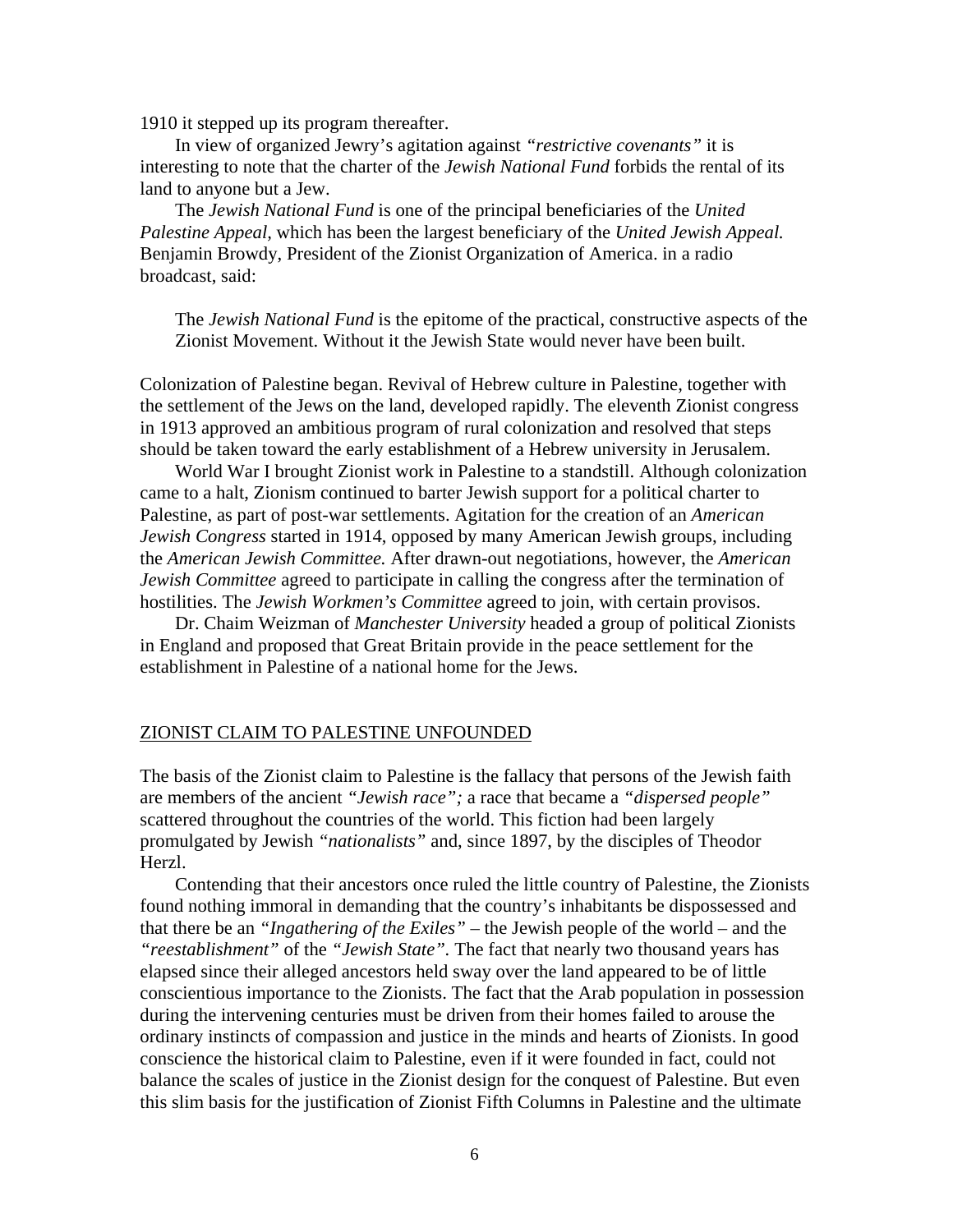acts of violent dispossessions of the Arabs is not founded in fact.

All of the world's recognized authorities on the histories of the nations of Europe, Asia and Africa disprove the Zionist claim. Persons of Jewish faith scattered throughout the world today are the descendants of widely-scattered native populations.

Judaism spread from the Holy Land between 1500 B.C. and 1000 A.D. to populations in North Africa, along the Mediterranean, to Western Europe, Arabia, India, China and Ethiopia. The pagan populations were converted to Judaism by missionaries, traders and exiles who, if settling in these countries, were soon assimilated by the native populations. Intermarriage with the natives resulted in the disappearance of former racial origins, and populations, thus converted to Judaism, were mostly non-Semitic. These included the Falashas of Ethiopia, Chinese in China, Tamils in India, Moors in North Africa, Berbers of North Africa, Khazars of Eastern Europe, Nubians of Africa, Fulas of Senegambia, Polish of Poland, and many others of nearly every sub-racial group of Europe, Africa and Asia.

The Zionist allegation that persons of Jewish faith in Eastern Europe have a legitimate claim in Palestine as the country of their origin is without foundation in historical fact. Jewish and non-Jewish authorities agree that these people are the descendants of the non- Semitic Turkish-Tartar race which came into Europe from Asia in the First Century by a land route north of the Caspian Sea. They became known as the Khazars. A war-like people, they settled in Eastern Europe and, by continuous and successful conquests, expanded their territories to include the greater portion of Eastern Europe west of the Urals and north of the Black Sea. Near the close of the Eighth Century the Khazar nation was converted to Judaism. Henceforth only a Jewish King might occupy the Khazar throne and Judaism became the state religion.

Conquest continued to be the chief concern of the Khazar Kingdom and, at the peak of its power, it collected tribute from no less than twenty-five conquered peoples. Toward the end of the Tenth Century, however, the Varangians (Russians) swept down from the north and conquered them, although the conquest was not complete until the middle of the Thirteenth Century. The Khazar population and territories were thus absorbed into the expanding Russian state, which accounts for the large Jewish population now found in that country. Large segments of this Jewish population became Polish, Lithuanian, Galician, Rumanian, etc., in the course of subsequent conquests.

Palestine was over fifteen hundred miles from the Khazar Kingdom. The Eastern European Jews, descendants of the Khazar Jews, therefore, have neither a historical nor racial association with the original Jews of the Holy Land.

Yiddish is the language developed by the descendants of the Jewish Khazars, and it is not the Hebrew of Judaism. It is a jargon of many languages but it is not a language in itself. Corruptions of German, Polish and Russian words were added by the Khazar King who was first converted to Judaism. Hebrew was developed more than twenty-five hundred years before Yiddish, and is further proof that the Jews of Eastern Europe and the ancient Jews of the Holy Land have no ethnic relationship.

Yiddish was carried to other Jewish populations throughout the world by the Yiddish-speaking Jews who emigrated from Eastern Europe. Beginning in 1890 the descendants of the Khazar Jews started a great emigration. Within twenty-four years three-and-a-half million had left Eastern Europe of whom 1,650,000 emigrated to the United States. Americans tacitly accepted Yiddish and he descendants of the Khazar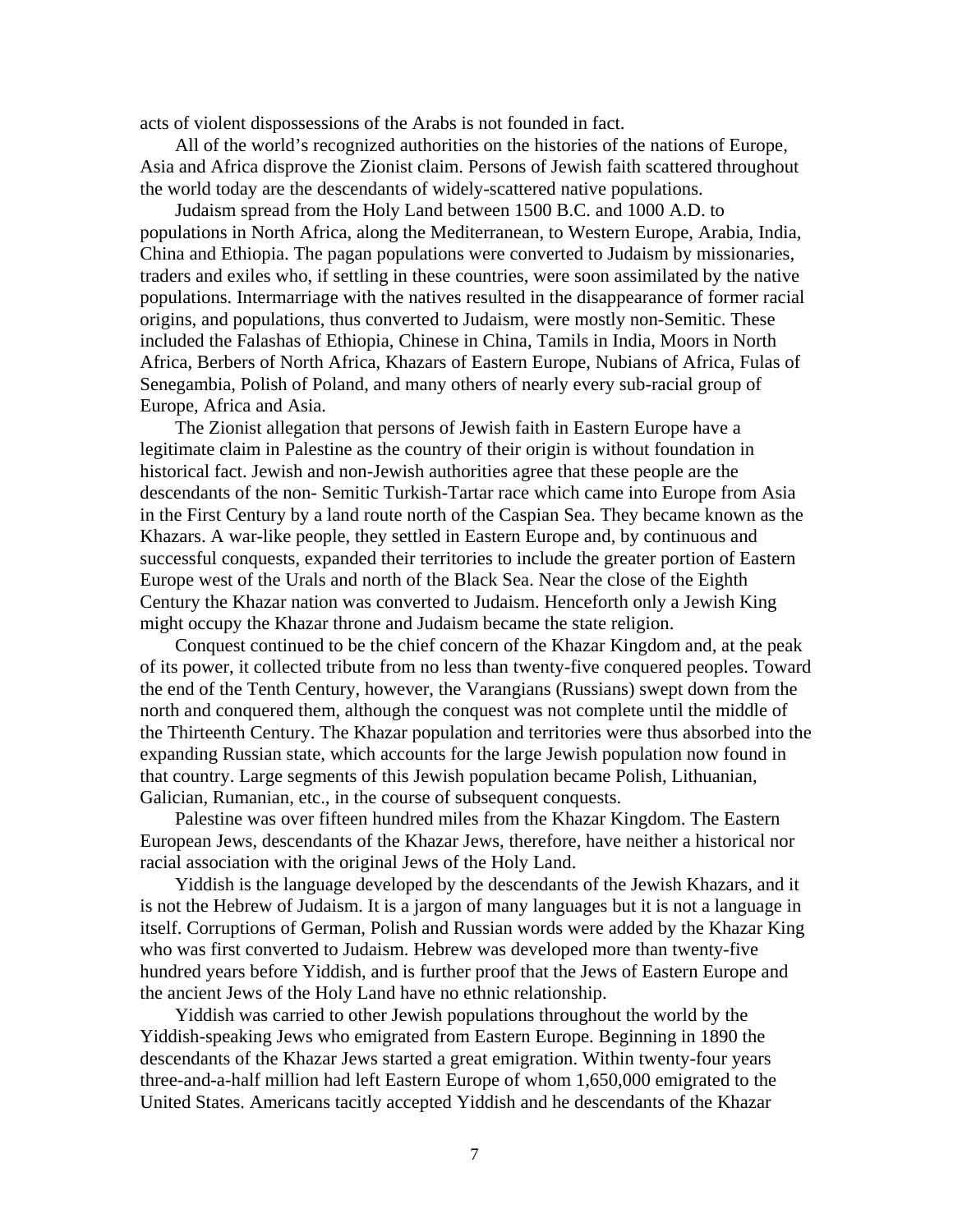Jews as representatives of Judaism— lineal descendants of Abraham.

Zionist membership is largely composed of Jews of Eastern European origin, Polish, Lithuanian, Galician, Ukrainian, Russian and Rumanian, descendants of the Khazars.

## WHY PALESTINE FOR THE JEWS?

Since 1916 the Zionists have been adamant in their demand that they have Palestine or nothing. All efforts to establish a so-called "national home" for the Jews in some other part of the world where a people in possession would not be uprooted, have been firmly opposed by the Zionists.

Why?

The official report of the *British Crown Agents for the Colonies,* prepared for the Government of Palestine, entitled *"Production of Minerals from the Waters of the Dead Sea"* (page 2) states that the Dead Sea contains forty-two billion metric tons of Potassium Chloride, Magnesium Bromide, Magnesium Chloride, Calcium and Sodium Chloride, "and also a supply of potash which may be considered inexhaustible", of a total value of five trillion dollars (\$5,000,000,000,000) at todays prices, an amount of wealth so fabulous that it defies comprehension. This natural resource which rightfully belonged to the Arabs is now being wrongfully exploited by the descendants of the rapacious Khazars through the operation of *Palestine Potash, Ltd.,* a corporate "front" for the secret Zionist "high command".

The Zionist insistence on Palestine, in light of this revelation, becomes clear. Possessing this fabulous wealth the Jewish State of Israel can become the greatest financial power in the world; the most important international force on the face of the globe With this wealth the descendants of the Khazar conquerors intend to reestablish in Palestine their former Eastern Europe Khazar Jewish Kingdom. Behind the pleas to Jewry for contributions for rescuing the persecuted and oppressed Jews of the world and their establishment in Israel, is the plan to secure the wealth of the Dead Sea for the ultimate domination of the world.

## ZIONISTS PROSPER ON ANTI-SEMITISM

The professional Zionists have made the "Jewish State in Palestine" their vocation in life. The tens of millions of dollars collected from unsuspecting Jews make possible the payment of salaries that exceed the incomes of high governmental officials. These salaries are possible only while Jewish contributors are induced to contribute generously, and often, and the barometer of generosity and frequency is geared to fear of anti-Semitism. Where actual anti-Semitism does not exist in fact, Zionist organizations proceed to create it. It has been the stock-in-trade for the stealing of Palestine and the Dead Sea wealth; it is now the chief inducement for Israeli immigration and the development of Israeli "resources".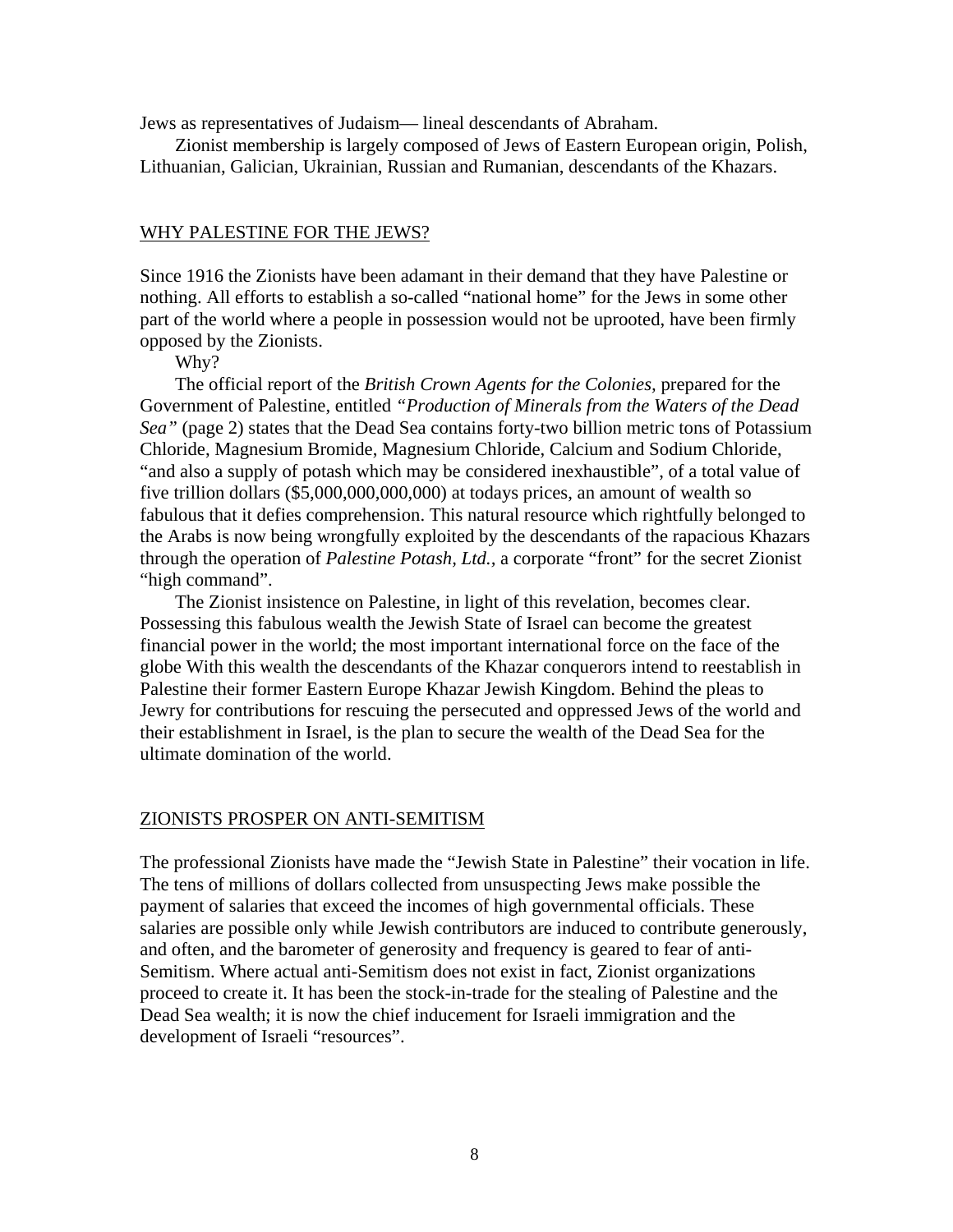# THE BALFOUR DECLARATION

As the British conquest of Palestine became more and more of a possibility the British recognized its potentialities in rallying world Jewry to the cause of the Allies in World War I. The United States was not yet in the war. The Jewish population of the United States was estimated at about three million in January of 1917. The Jews were still more populous in Russia and a considerable population was scattered through the Central Powers. A British declaration in favor of Zionism would rally Jewish opinion throughout the world and bring the United States into the war. Negotiations were initiated in February, 1917 with Sir Mark Sykes as the principal intermediary. On November 2, 1917 the foreign secretary, Mr. Balfour, wrote to Lord Rothschild:

"Dear Lord Rothschild... I have much pleasure in conveying to you on behalf of His Majesty's Government the following declaration of sympathy with Jewish Zionist aspirations, which has been submitted to and approved by the Cabinet: 'His Majesty's Government views with favour the establishment in Palestine of a national home for the Jewish people, and will use their best endeavors to facilitate the achievement of this object, it being clearly understood that nothing shall be done which may prejudice the civil and religious rights of existing non-Jewish communities in Palestine or the rights and political status enjoyed by Jews in any other country.' I should be grateful if you would bring this Declaration to the knowledge of the Zionist Federation."

While the Declaration was the act of Great Britain it was issued with the knowledge and concurrence of the Allied Powers. France placed its formal approval on the Declaration in February 1918 and Italy followed in May. President Wilson made it clear that he welcomed the British pronouncement. In 1922 both houses of Congress passed resolutions associating the United States with the policy of the Declaration.

# THE AMERICAN JEWISH CONGRESS

The *American Jewish Committee* and the *Jewish Workmen 's Committee* had agreed with Zionist groups to call a congress of American Jews at the termination of ñostilities in World War I. It was to be a temporary organization and restricted as to function. An executive committee was selected "to continue in office until the expiration of one year after the adoption of a treaty of peace whereby the present European war shall be concluded."

The Congress convened in Philadelphia May 30, 1920. Louis Marshall read the report of the 'Congress' activities and a motion to adjourn *sine die* was adopted by a large majority. The Zionist delegates, however, despite their pledge, remained in session and established a permanent organization, taking the name of the *American Jewish Congress* which had just adjourned *sine die.*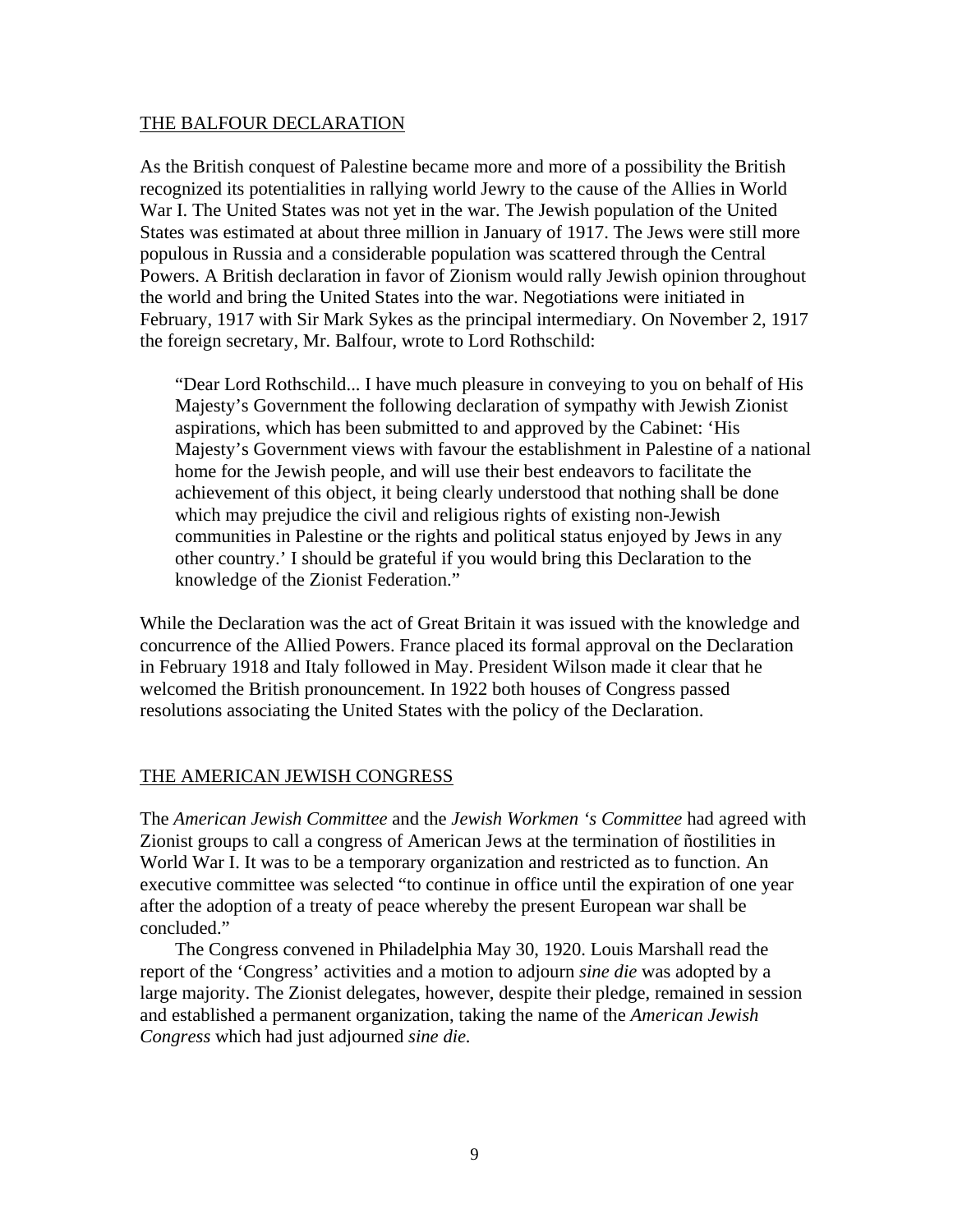#### BRITISH MANDATE FOR PALESTINE

In December of 1920, the proposed terms of the Palestine mandate were submitted by the British government to the *League of Nations* for confirmation by the council. A modified version was approved by the council at its meeting in London on July 24, 1922. The British government previously had issued a statement of British policy on Palestine interpreting the *Balfour Declaration* as meaning, "not the imposition of a Jewish nationality upon the inhabitants of Palestine as a whole, but the further development of the existing Jewish community, in order that it may become a centre in which the Jewish people, as a whole, may take, on grounds of religion and race, an interest and a pride."

The mandate became effective on September 23, 1923. It recites the *Balfour Declaration* in the preamble, and contains various articles dealing with immigration.

Article 22 of the *League of Nations Covenant* declares: "Where populations are not yet able to stand alone" the machinery of government should be set up for them in keeping with the accepted belief that "the well being and development of such peoples forms a sacred trust of civilization".

It is quite evident, from the foregoing, that the *United Nations* violated the "sacred trust of civilization" laid down by the *League of Nations* in the *British Mandate for Palestine.* The Arabs were not consulted and never consented that their country be taken from them and given to alien Zionists.

## PALESTINE

A civil administration was established in Palestine in July, 1920. The *Zionist Organization,* under control of the government, began the purchase of land and started bringing in immigrants. About 280,000 Jews immigrated to Palestine between 1918 and 1936, of whom 61,854 entered in 1935. By the end of 1936 the Jewish population was estimated at about 400,000.

The *World Zionist Organization* was nearly bankrupt. There was little money available with which to exploit the country's resources and it was difficult to find Jews in sufficient numbers who were willing to go to Palestine. Chaim Weizmann entered into negotiations with American Jews through Louis Marshall and succeeded in enlarging and reutilizing the *Jewish Agency for Palestine.* 

Even though the revitalized Agency was made possible through the assistance of non- Zionists and even anti-Zionists who rationalized their actions in the interest of "our holy and immortal religion", Weizmann reiterated the political character of the movement with greater vigor. "We feel," he declared, "that it is time that we displayed renewed devotion in bringing Zionism before the Jewish world as a question calling for a moral decision... What we aim at is to win over the youth to decide in favor of acknowledging its national responsibilities."

#### THE AMERICAN JEWISH JOINT AGRICULTURAL CORPORATION

After the Russian Revolution of 1917 the Bolshevik government set up Jewish colonies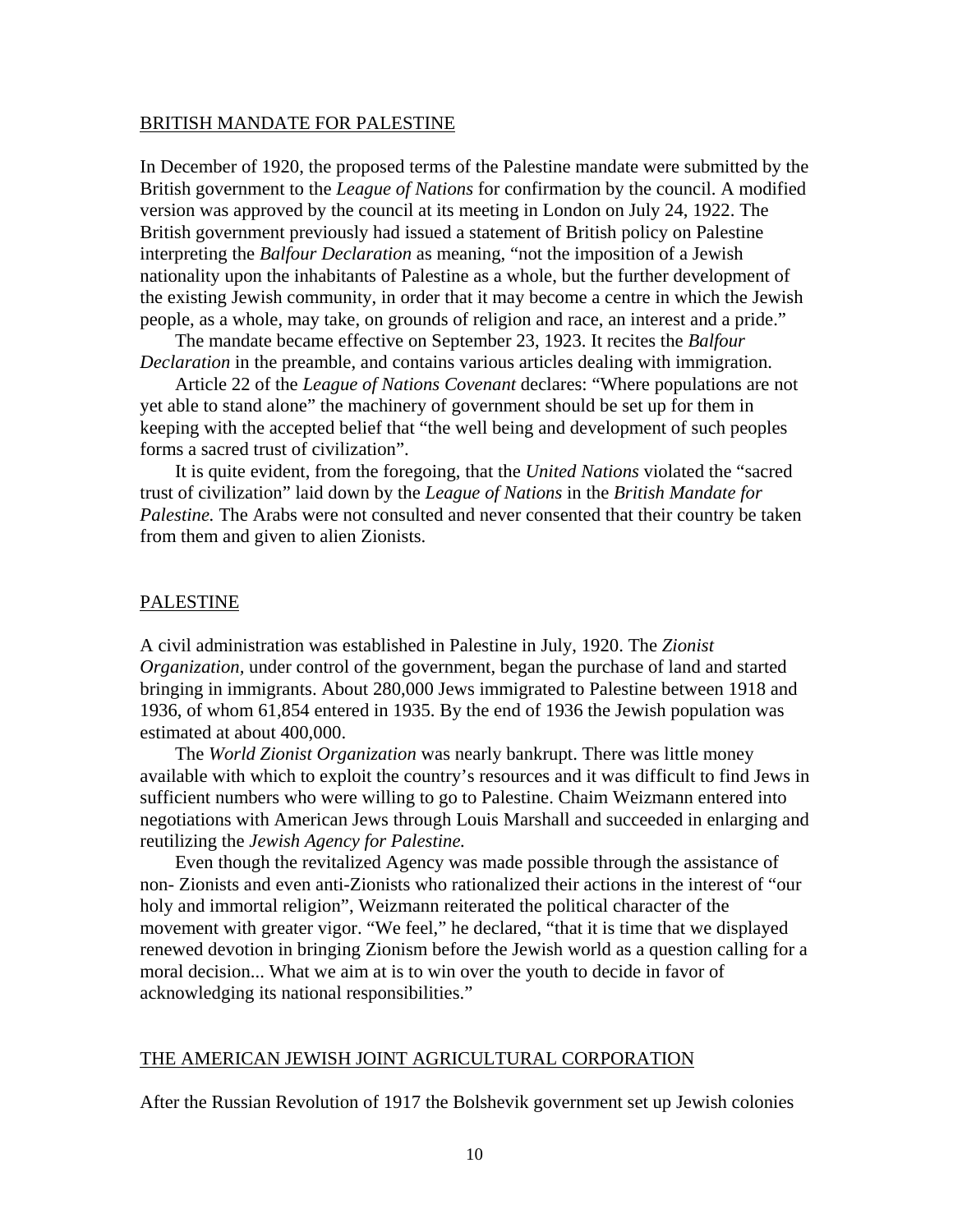in the Crimea. In 1924 the *American Jewish Joint Agricultural Corporation (Agro-Joint)*  was organized to finance Jewish colonization under the Communist plan. A *Joint Distribution Committee* made an initial grant of \$400,000. Julius Rosenwald, Felix M. Warburg, James N. Rosenberg, and other American Jews, raised around eight million dollars for the project.

## CONFLICT WITH THE ARABS

In 1914 the Jews were in possession of 177 square miles of Palestine land. By 1936 they were in possession of 545 square miles. Between the close of World War I and 1933 over four-thousand Jewish industries had been established. Palestine is about the area of the State of Vermont: about 10,000 square miles.

The resentment of the Arabs flared into violence in 1929. Opposing Zionism and the British policy supporting it, the Arabs broke into open revolt. Religious agitation had centered around Jewish and Mohammedan rights to the Wailing Wall of the Herodian Temple, but this controversy was soon merged into a national conflict, Christian Arabs joining with the Mohammedans against the Jews.

There had been outbreaks in 1921 but the 1929 revolt was more serious.

A British commission of inquiry reported that the disturbances were caused by the Arabs' fear of a Jewish majority and the dispossession of their land by the invaders.

A British *WHITE BOOK,* published on October 20, 1930, accepted the recommendations of the commission regarding restrictions on immigration and land purchase, which, of course, met with immediate Zionist opposition.

Hitler's rise to power in Germany increased Jewish immigration to Palestine.

A new Arab outbreak came in April of 1936. Palestine Arabs were in open revolt against Zionism and Great Britain, and they were supported by all Arab countries including Egypt. Loss of Life was great. Another British commission was dispatched to Palestine in November of 1936 under the chairmanship of Earl Peel.

The commission again reported that the Arabs feared the domination of the Jews. Palestine was a British mandate and the inhabitants were entitled to self government, which, they believed, was being frustrated by Zionism.

The commission, finding the aspirations of Zionism and of the Arabs "mutually exclusive and irreconcilable", recommended the partition of Palestine into a smaller Jewish State. The Zionist congress meeting in Zurich in 1937 reluctantly accepted this suggestion but the Arabs resolutely opposed the idea, and the Arab world supported them in their position.

The violence that flared up in 1937 was met by strong government measures. The leading Arab committee was outlawed and its members deported or imprisoned. The Mufti of Jerusalem fled abroad. Military courts were established and full scale military operations for the control of the country were instituted. The revolt, however, continued, gaining intensity in 1938 when the Zionists embarked upon acts of terrorism. By the fall of 1938, in spite of drastic government measures and growing Arab casualties, the country was largely in the hands of the Arabs. Bethlehem, Hebron, and Ramallah were in their hands and all normal traffic throughout Palestine was at a standstill.

Meanwhile Jewish organizations in England and the United States stepped up their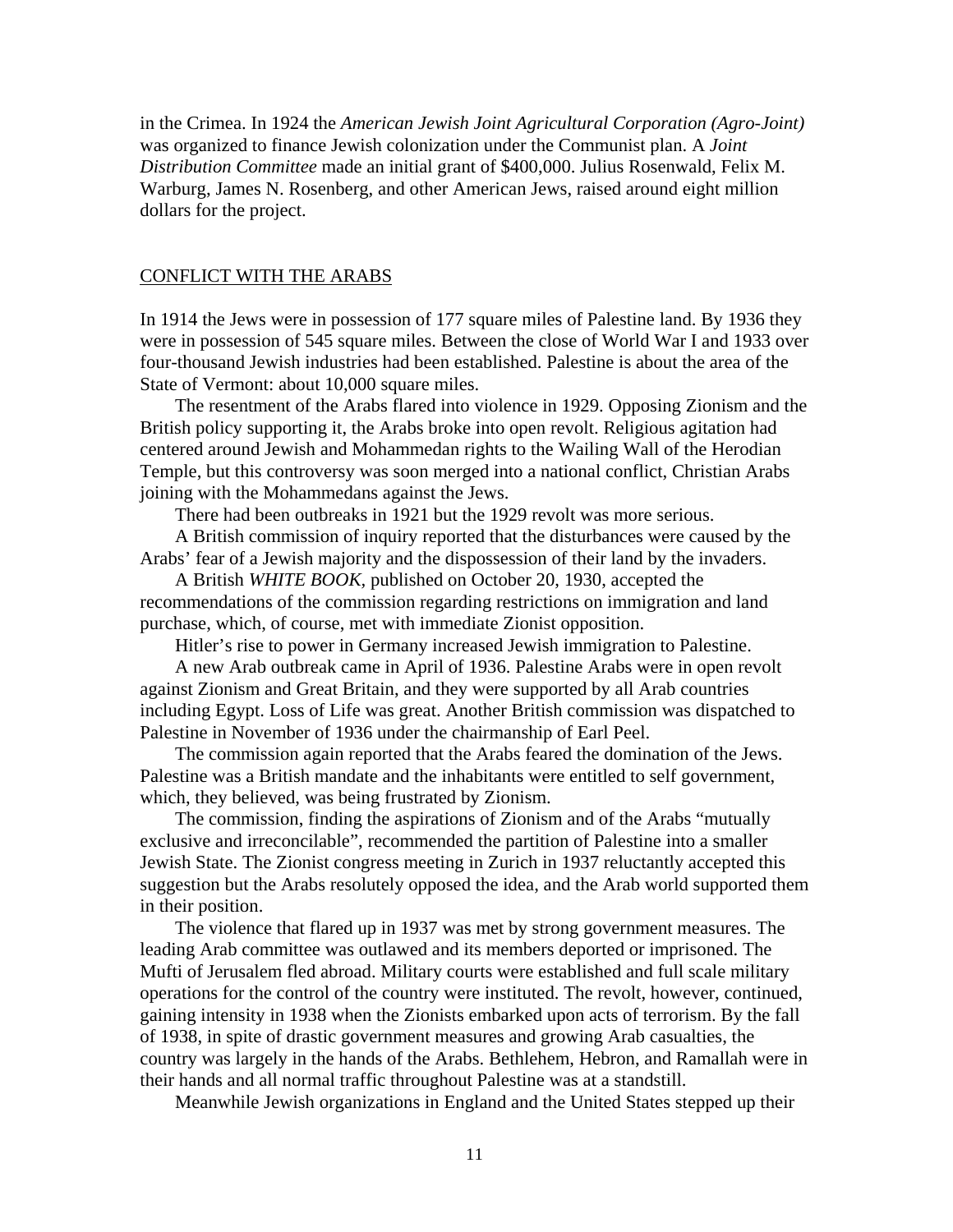political agitation on behalf of Zionist ambitions and actively and energetically enlisted support and sympathy for a Jewish state in Palestine.

#### BRITISH WHITE PAPER ON PALESTINE

In November of 1938 the British government announced that it would drop the partition proposal and attempt to promote an understanding between the Arabs and the Zionists by direct negotiations in London. The failure of the delegates of the *Jewish Agency for Palestine* and the Arabs to reach an agreement forced the government to find a solution of its own. In its *White Paper* of May 17, 1939 it rejected the idea of a Jewish state as contrary to British obligations to the Arabs and suggested an independent Palestine which would safeguard the essential interests of Arabs and Jews alike. Ten years was the time set for the transition period. A Jewish immigration of 75,000 was to be allowed over a period of five years with further Jewish immigration dependent upon Arab agreement. Regulations for the sale of land to the Jews were also established.

Both the Arabs and the Jews rejected the proposals of the British *White Paper.*  Palestine Jews answered with a general strike and acts of terrorism. Immigration continued illegally, for the greater part. The *Zionist Congress,* meeting in Geneva in the summer of 1939, protested against the *White Paper* and any restriction of Jewish immigration.

## ORGANIZED JEWISH AGITATION

Political pressure by organized Jewry continued in England and in the United States throughout World War II. The British *White Paper* policy was under constant attack. The *Permanent Mandates Commission of the League of Nations* condemned it as a violation of the British mandate over Palestine. Organized Jewry supported the English Labor Party in 1945 on the basis of its promise to repudiate the *White Paper* policy and its promise to support the Jewish State in Palestine.

President Harry S. Truman, in a letter to Prime Minister Clement Atlee o August 31, 1945, urged that 100,000 certificates for immediate immigration into Palestine be made to the Jews in the displaced persons camps. Both the prime minister and Foreign Minister Ernest Bevin refused to comply with the President's request.

The *Anglo-American Commission of Inquiry* was appointed as the result of Prime Minister Atlee's refusal. Hearings started in Washington, D.C. on January 7, 1946. The Commission's report was published on April 30, recommending that "100,000 certificates be authorized immediately for the admission into Palestine of Jews who have been the victims of Nazi and Fascist persecution"— thus amazingly confirming President Truman's recommendations. The Commission demanded that the certificates "be awarded as far as possible in 1946 and that actual immigration be pushed forward as rapidly as conditions will permit."

The Commission followed the Zionist Congresses in nearly every respect, thoroughly evidencing the pressures and the propaganda agitation techniques of organized Jewry. It recommended that the restrictive land regulations of 1940 be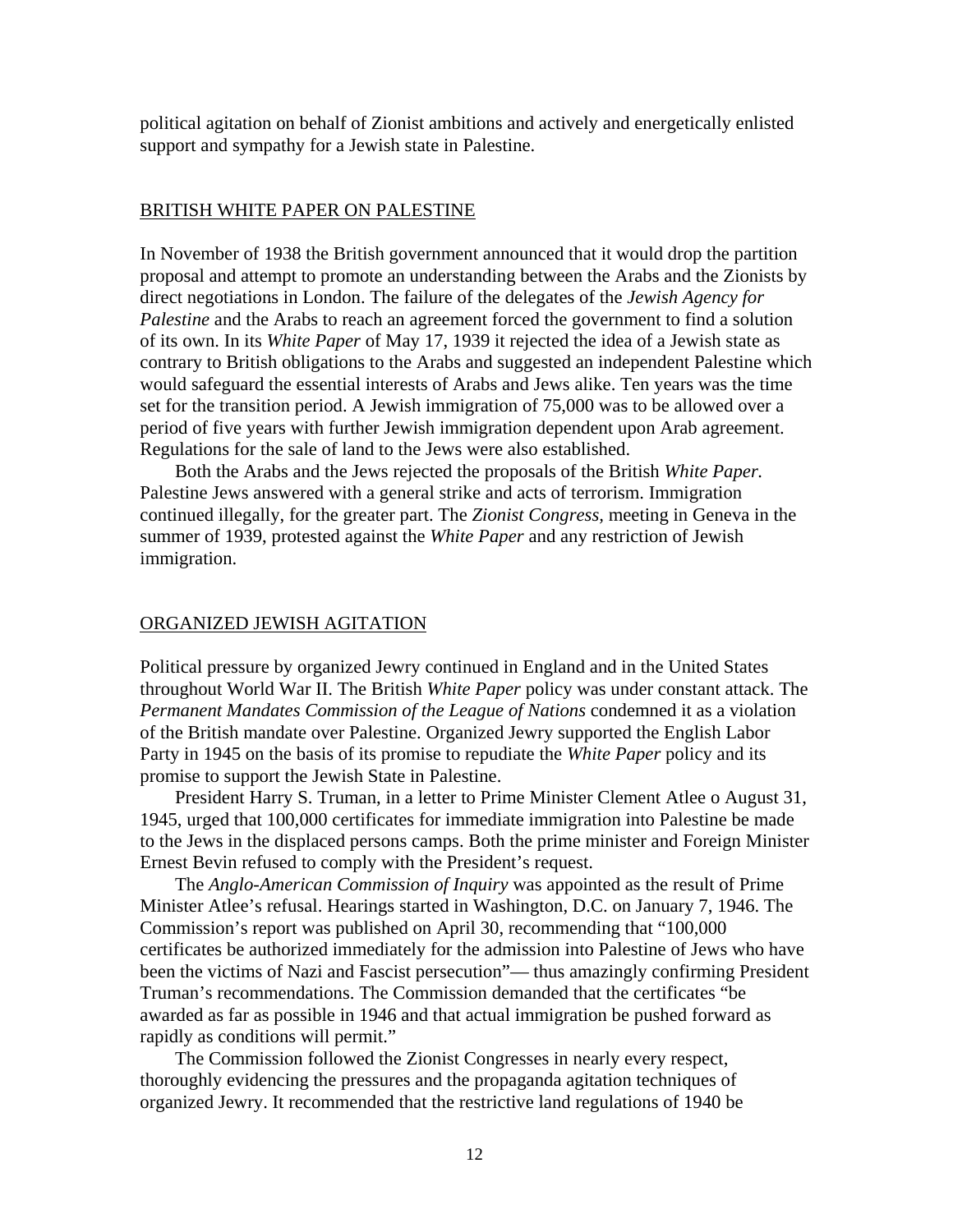"rescinded and replaced by regulations on a policy of freedom in the sale, lease, or use of land, irrespective of race, community or creed". Only in the case of overall Zionist ambition did the Commission fail to follow organized Jewry's propaganda. It recommended that Palestine become neither a Jewish nor an Arab State.

President Truman urged the adoption of the Commission's immediate recommendations sidestepping the controversial recommendation concerning Palestine's ultimate status.

Prime Minister Atlee, on the other hand, insisted that the report be dealt with as a unit; that the United States furnish assistance for carrying out the recommendations and that the Palestine Jews disband and surrender their arms.

The Arabs objected to the Commission's report, both as to its immediate and long range recommendations.

Jews from Poland, Hungary, Romania and other war-torn countries converged on Mediterranean ports and poured into Palestine secretly, greatly exceeding the 1500 visas authorized by the British government. Many of those entering illegally were rounded up by the British and held in camps until becoming admissible under the quota. In August of 1946 British naval patrols stopped ships carrying uncertified immigrants and transferred them to detention camps in Cyprus.

Organized world Jewry instigated anti-British demonstrations. *Haganah,* the secret Jewish military organization, countered the British efforts to hold Jewish immigration to legal quotas, while the *Irgun Zvai Leumi* and the *Sternists* resorted to terrorism. British officials were assassinated and a wing of the *King David Hotel* in Jerusalem, housing the British administration and military office, was blown up.

The hard-pressed British ultimately moved against the members of the *Jewish Agency for Palestine* and arrested them on June 29, 1946. They were released in September.

## THE MORRISON-GRADY REPORT

President Truman meanwhile had appointed a committee under the chairmanship of Henry F. Grady. This committee met with a similar committee of British in London headed by Herbert S. Morrison. The report of the two committees became known as the *Morrison-Grady Report.* It proposed the canonization of Palestine in four areas: an Arab province, a Jewish province, a district of Jerusalem and a district of the Negev. There was to be a central government of the mandatory, which would supervise immigration and control foreign affairs, trade and other functions, while the provinces would be given limited autonomy.

The *Morrison-Grady Report* didn't make anybody happy. It was rejected by the *Jewish Agency for Palestine* and organized world Jewry, and by the Arabs. President Truman never approved it.

On July *25,* 1946 the British foreign office announced plans for a conference on Palestine and European Jewry to which both Arabs and Jews would be invited. The *Morrison-Grady Report* was to be the basis of discussion. The *Jewish Agency for Palestine* Executive, meeting in Paris in August, replied that its members would attend the conference only if the basis of discussion would be "a viable Jewish State in an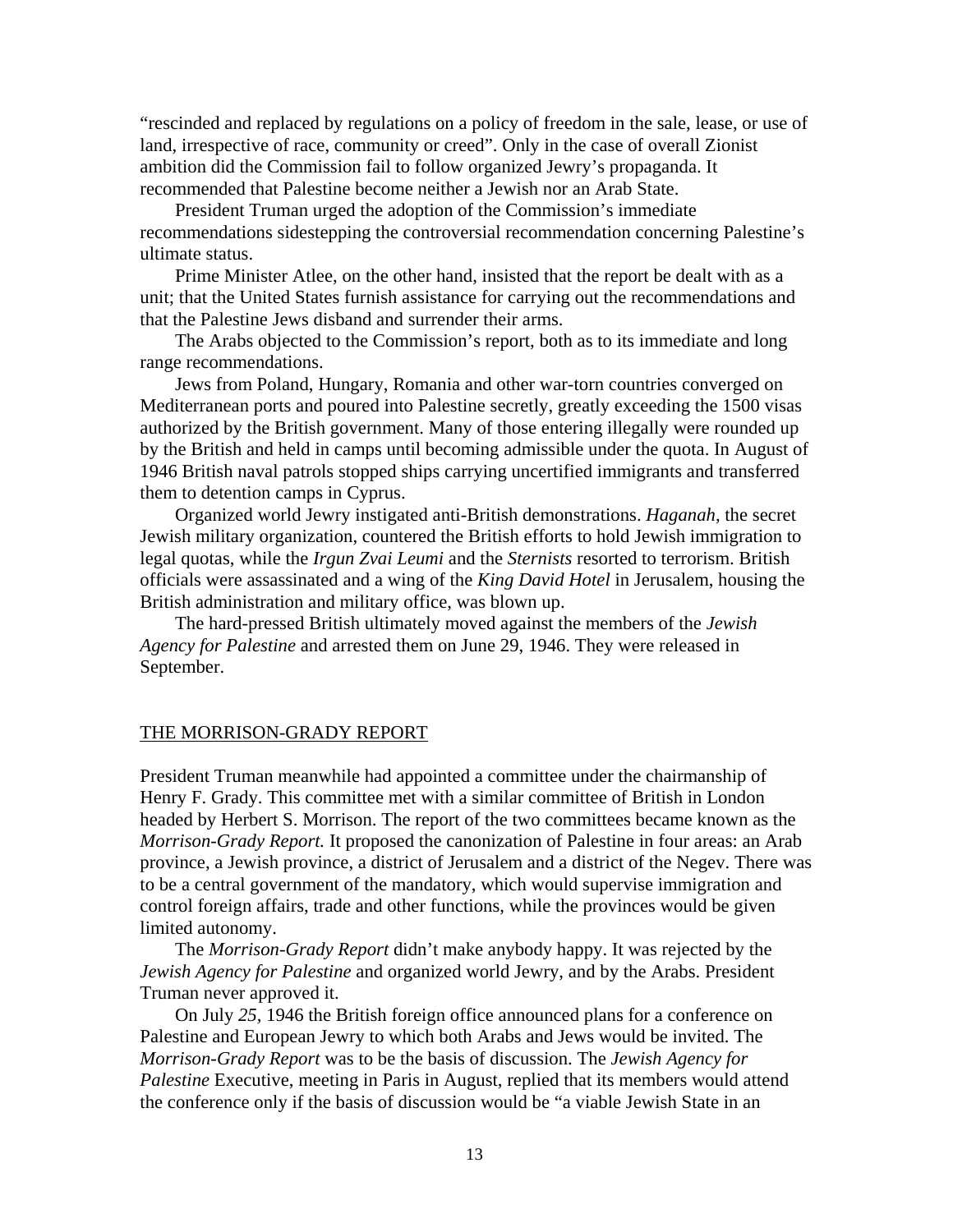adequate area of Palestine".

A conference was convened in London on September 10, 1946 attended only by delegates of the Arab League. Neither the Jews nor the Arabs of Palestine sent representatives. The conference recessed on October 2 without a decision.

The *World Zionist Organization* held its 22nd congress in Basil, Switzerland in December of 1946. It reasserted its claim to the whole of Palestine and condemned the British policy. It boycotted the London conference on the basis of the *Morrison-Grady Report.* The office of President, held for many years by Dr. Chaim Weizmann, was left vacant. David Ben Gurion was elected chairman of a coalition Executive and Dr. Abba Hillel Silver was elected head of the U.S. section.

## RABBI ABBA HILLEL SILVER

Rabbi Abba Hillel Silver has been listed as a sponsor of the *American Committee for Anti-Nazi Literature, Films for Democracy,* the *Medical Bureau* and *Committee to Aid Spanish Democracy,* and *Round Table on India.* He was one of those who urged aid for the Russian people, and he was an honorary co-chairman of a reception committee for a Russian delegation. He was a sponsor of the *American Committee for Yugoslav Relief of the War Relief Fund of Americans of South Slavic Descent.* 

The *House Committee on Un-American Activities* reports that the *"American Committee for Anti-Nazi Literature* was active in 1937, 1938 and 1939, prior to the signing of the Stalin-Hitler pact. Individuals and organizations connected with it identify this committee as a Communist front organization."

William E. Dodd, Jr. is listed as chairman of the *American Committee forAnti-Nazi Literature.* A pamphlet entitled *"Nazis in U.S.A.",* published by ACANL, was written by Stefan Heym, a well-known Communist poet and contributor to the *New Masses,* a Communist weekly. He was a member of the *Anti-Nazi Council of the American League for Peace and Democracy.* 

The *American Committee for Anti-Nazi Literature* held a meeting on May 20, 1937, at Mecca Temple in New York City, under the joint auspices of the *German-American League for Culture, League of American Writers, Artists Union,* and the *American Students Union,* all of which are listed by the *House Committee on Un-American Activities* as Communist front organizations.

Rabbi Silver is listed as a sponsor of the ACANL on Exhibit No. 1, page 322 of Appendix TX of the reports of the *House Committee on Un-American Activities.* 

The House Committee states (ibid., page 321) that "it should be borne constantly in mind that a Communist front organization or enterprise is not to be judged by its announced objective – whether it be peace, milk for babies, or anti-Nazi literature – but by its concealed objective, which is always and everywhere to draw sympathizers and members into the ranks of Communism."

Aid to the Russian people falls under this admonition of the House Committee. *Russian War Relief Inc.* is no exception. The keynote for the formation of this organization was sounded at a meeting of the *American Council on Soviet Relations,* held on July 2, 194 1, at Madison Square Garden in New York City following Hitler's attack on Soviet Russia. John A. Kingsbury, chairman of the Council, announced that "it is the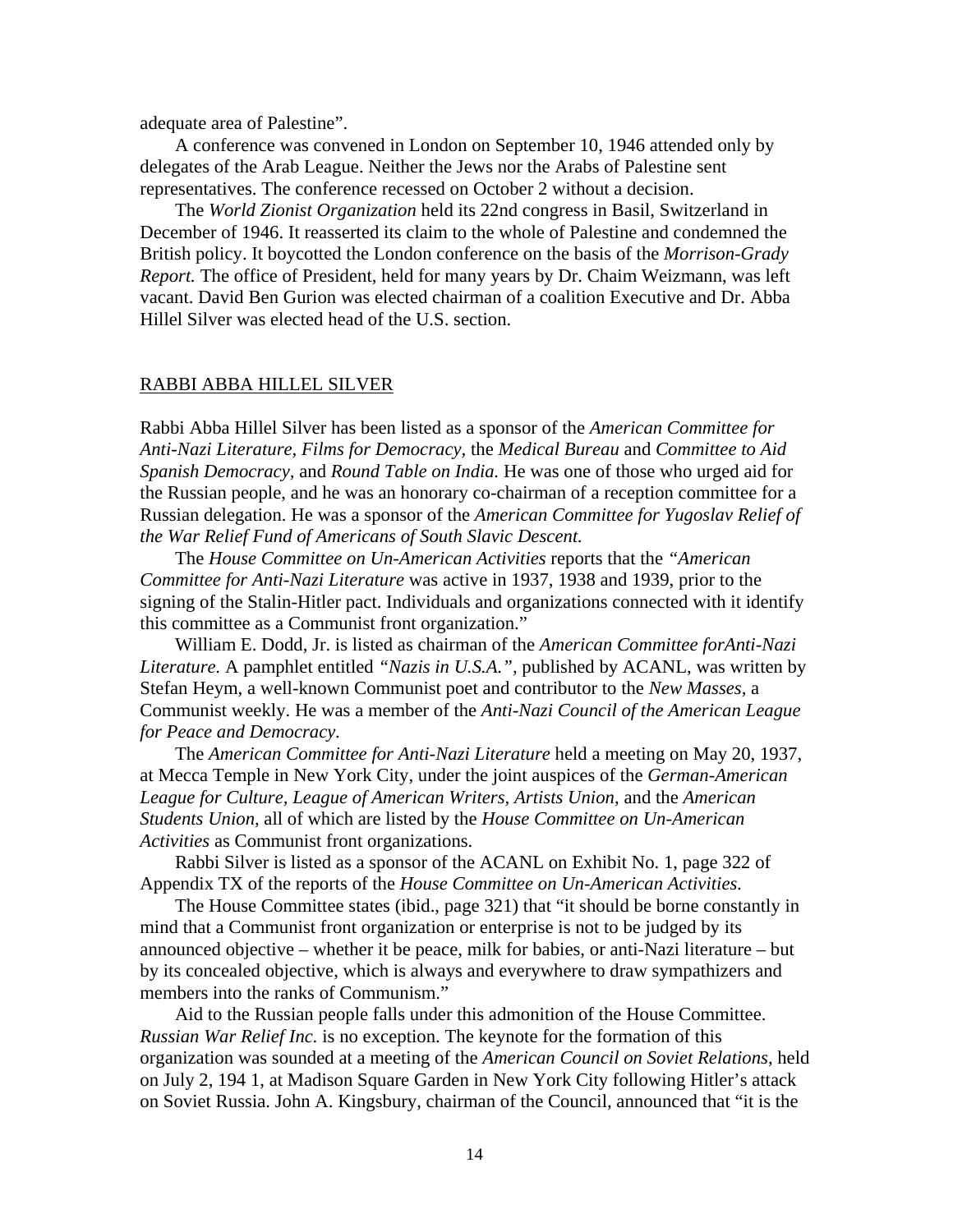Council's purpose to rally American opinion behind ... support to the U.S.S.R." *(Daily Worker,* July 2, 1941, pp.1, 2). Exhibit No. 4, page *475* of Appendix IX HCUA lists Dr. Abba Hillel Silver of *The Temple,* Cleveland, Ohio as one of the "eminent Americans" who "ask your help on behalf of the Russian people". The list was published in the *New York Times,* October 10, 1941.

*Films for Democracy* is listed together with *Associated Film Audiences and Film Audiences for Democracy,* as a Communist front. (HCUA, page *725,* Appendix IX). Rabbi Silver is listed as a member of the Advisory Board of this organization. (Exhibits No. 4 and 6, pages 729 and 730, ibid.)

In the summer of 1943 a Russian delegation consisting of Ttzik Feffer and Solomon Michoels visited the United States to offset the repercussions resulting from the Soviet execution of two Polish Jews. The Communist front organization technique was put in motion in the United States and reception committees – both national and local – were set up for welcoming the "Russian Delegation".

The *Greater Boston Reception Committee* to the Russian Delegation was one of the local groups. The National Committee had Albert Einstein as its honorary chairman. The honorary co-chairmen, in addition to Rabbi Silver, consisted of Eddie Cantor, Sholem Asch, Walter Houston, Serge Koussevitzky, Henry Monsky, Paul Muni, Pierre Van Paassen, Paul Robeson, Rubin Saltzman, and Dr. Stephen S. Wise. (Exhibit No. 1, pages 1301 and 1302, Appendix IX, HCUA)

Rabbi Abba Hillel Silver is listed as a sponsor of the *Medical Bureau and Committee to Aid Spanish Democracy* in Exhibit No. 2 at page 1611 of Appendix IX of the reports of the *House Committee on Un-American Activities.* The organization is cited as a Communist front.

"The secretary of the *American Round Table on India* was Robert Norton, wellknown member of the Communist Party," and the organization is a Communist front. (HCUA, Appendix IX, page 1771). Phillip J. Jaffe, and Louis Adamic were members of the executive committee and Lee Pressman was one of the members. Rabbi Abba Hillel Silver appears as a member on Exhibit No. 2 (page 1772, ibid).

*"The American Slav Congress",* says the *House Committee on Un-American Activities,* (Report of June 26, 1949) "is a Moscow-inspired and directed federation of Communist-dominated organizations seeking by methods of propaganda and pressure to subvert the 10,000,000 people in this country of Slavic birth or descent. By means of a nationalist appeal it strives to enlist our Slavic population in behalf of Russia's ambitious designs for world empire and simultaneously to incite American Slays against the land of their adoption."

The *American Committee for Yugoslav Relief of the War Relief Fund of Americans of South Slavic Descent* was organized in 1943 as a competitor of the *American Yugoslav Relief Fund,* a strictly non-political relief group. It later became known as the *American Committee for Yugoslav Relief* Louis Adamic and Zlatko Balokovic were co-chairmen. The organization was granted License No. *583* by the *President's War Relief Control Board.* Forty-three percent of the money collected was spent for "overhead" as against the maximum of ten percent usually allotted for such purpose by bona fide relief organizations. (Page 78, ibid). Dr. Abba Hillel Silver is listed as a member of the sponsors committee on Exhibit No. 30, page 122 (ibid).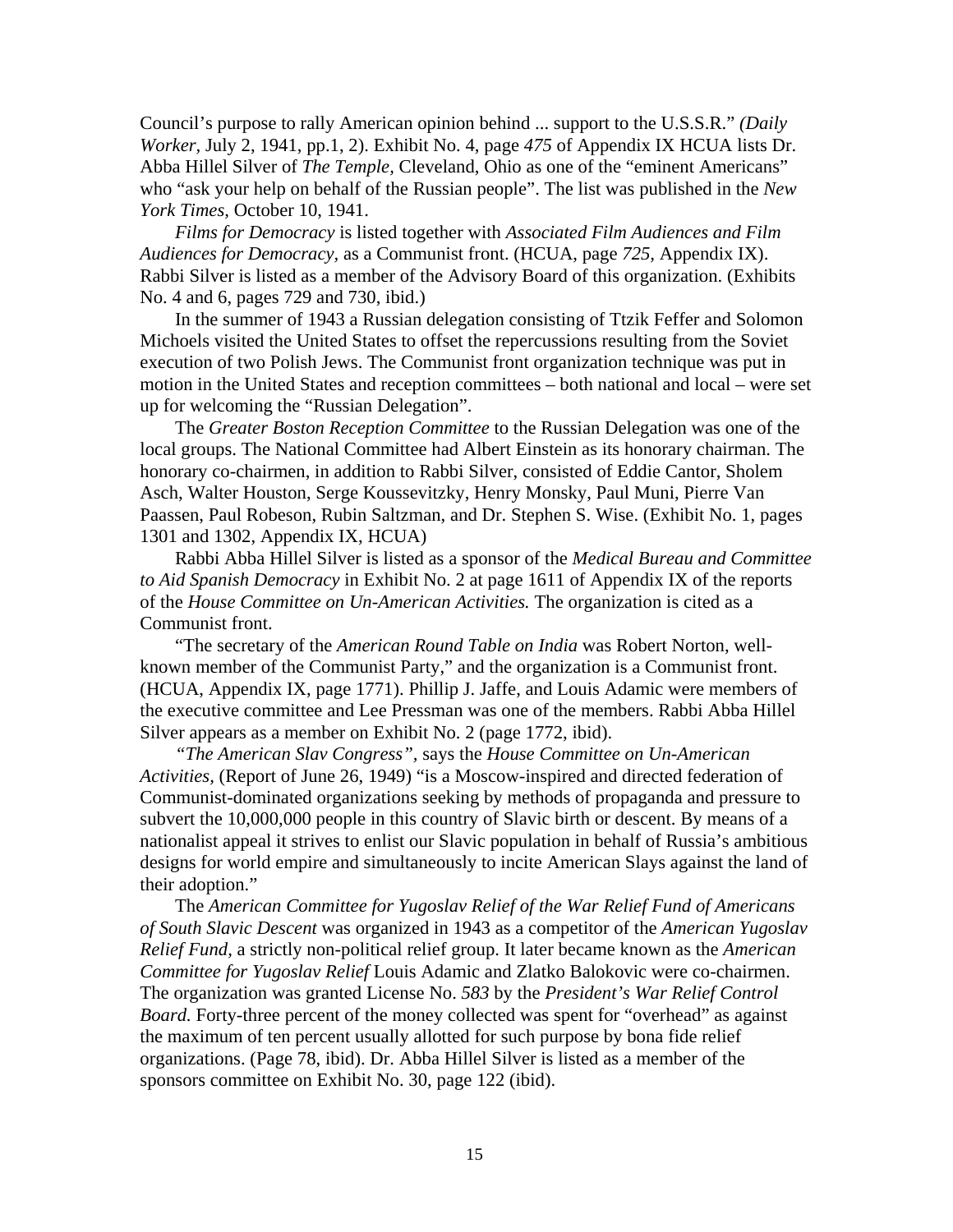## ZIONISM AND THE UNITED NATIONS

Dr. Chaim Weizmann' s leadership of the *World Zionist Organization* was rejected at the 22nd Congress because he advocated Jewish participation in the London Conference.

On April 28, 1947, a special session of the *UN General Assembly* opened at Flushing Meadows, *N.Y.,* with the question of Palestine as the sole item on its agenda. On May 15 the Assembly set up one of its alphabetical agencies, the *United Nations Special Committee on Palestine* UNSCOP), composed of representatives of eleven countries, and instructed it to make a report by the first of September and recommendations to the next Assembly. Throughout 1947 the Holy Land resembled an armed camp. Jewish terrorists continued their attacks on British troops and police. *Haganah* continued organizing Jewish immigration from Europe to Palestine in defiance of the government's regulations. Two British sergeants were hung by *Irgun Zvai Leumi* in the latter part of July.

The UNSCOP report of September 1 contained 11 unanimous recommendations. The most important was that the mandate be terminated and that the independence of Palestine be achieved at the earliest possible date. The *United Nations General Assembly*  met at Flushing Meadows on September 16, and on September 23 it set up a special ad hoc committee comprising representatives of all member-states to discuss the problem of Palestine.

The British delegate accepted the 11 unanimous recommendations of the UNSCOP report but made it clear that he would not support the majority plan which proposed that Palestine be constituted into an Arab and a Jewish state with Jerusalem an international city, neither would he oppose it. He stressed the fact that his government would not accept responsibility "either alone or in a major role" for the enforcement of a scheme which was not agreed to by both Jews and Arabs, or which it did not consider to be just.

Both the U.S. and the U.S.S.R. declared their acceptance of the majority plan. The Arab and Moslem states were indignant and vehement in their opposition to it.

The vote was finally taken on November 29, 1947. It was approved by 33 votes to 13 with 10 abstentions and one absentee.

The result of the vote was hailed with delight by organized world Jewry and the *Jewish Agency for Palestine,* and with bitter resentment by the Arabs.

The reception of the news in Palestine was the signal for an immediate outburst of rioting and bloodshed. By the middle of December 1947, 84 Jews, 93 Arabs and 7 British were killed. Rioting broke out in Aden involving the deaths of 75 Jews and 36 Arabs.

Disturbances were reported from Syria.

*THE JEWISH STATE WAS BORN.* 

#### THE STATE OF ISRAEL

The British army had occupied Palestine since December, 1917. The mandate terminated on May *15,* 1948. The *Jewish Agency for Palestine* announced it would proclaim a state and a government on the day the British mandate terminated. On midnight of May 14 the new state and government of Israel was proclaimed. David Ben-Gurion was made Prime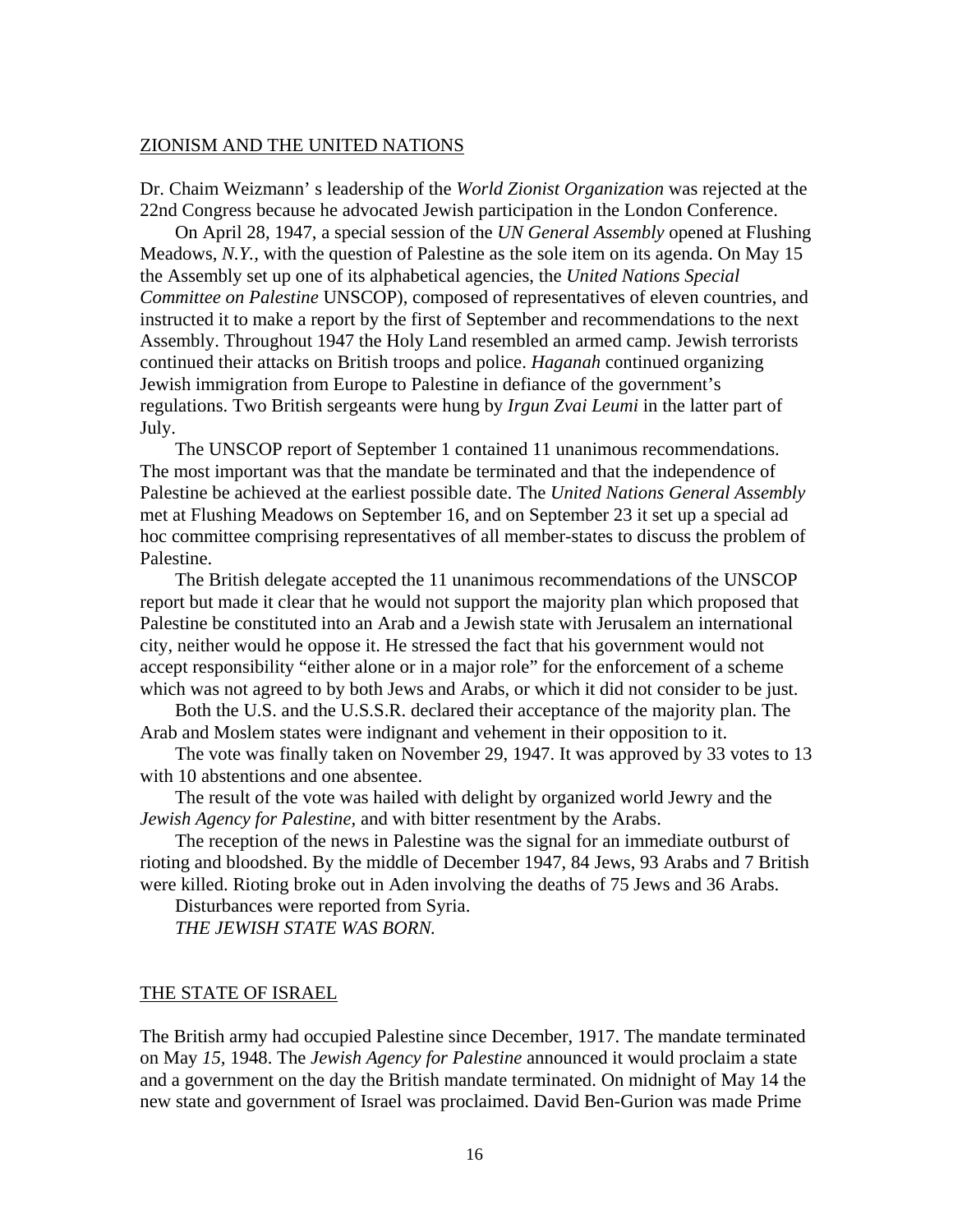Minister. Moshe Shertok, minister of foreign affairs, and Chaim Weizmann, President. The United States, responsive to organized Jewish pressure, immediately recognized Israel, thereby giving the provisional government *de facto* status. The Soviet Union followed with recognition on May 17— indicating the behind-the-scene pressures and manipulations.

As soon as the *United Nations General Assembly* learned of U.S. recognition of Israel it immediately appointed a mediator to Palestine and adjourned. The vote for the appointment of a mediator was 31 to 7 with 16 abstentions. Count Folke Bernadotte of Sweden was nominated to the post.

Meanwhile the fighting between the Jews and the Arabs had continued. An Arab army of liberation was organized under Fawzi al Kawukji. Volunteers from other Arab states arrived in Syria where preliminary training and equipment were available. The Arab world appeared determined to resist the invading Jews who were driving Palestine Arabs into the desert from their homes and farms.

Great Britain began the evacuation of British troops early in March, 1948. Arab irregulars blocked the road from Tel Aviv to Jerusalem as the British left. On March 9th *Haganah* issued a final call for mobilization of all Jews between the ages of 17 and *45.* In early April Arab irregulars attempted to isolate Haifa by the capture of Mishmar HaEmek to the south, and Jerusalem. Jewish forces captured Qastel on April 9 and drove back Kawukji's irregulars at Mishmar HaEmek. Taking advantage of British withdrawals in Tiberias and Haifa the Jews captured both towns with little fighting on April 19 and 22. The Arab population fled before the Jewish advances. Jaffa was attacked on April *25*  causing the British to deploy some of their remaining security troops to halt the major fighting.

Trans-Jordanian and Iraqi troops moved in from the east while an Egyptian force advanced from the south. *Irgun Zvai Leumi* (Jewish) troops, in British uniforms, attempted to hold Jerusalem but the city was taken by Trans-Jordan Arab legionnaires on May 20.

The Israeli army was well equipped with small arms but lacked artillery and an air force. It had four advantages over the Arabs: a unified command, free access to the sea, financial resources from world Jewry for the purchase of war materials and interior lines of communication. The Arab allies lacked a unified command and failed to develop satisfactory liaison. Intelligence of opposing forces was inadequate. Troop movements were hampered by long lines of communications. After May 15 Great Britain discontinued the military supply obligations under its treaties with Iraq, Trans-Jordan and Egypt. The United States had announced an arms embargo in December of 1947. All of these events, plus a general lack of financial resources, reduced the Arab reserve supplies to a negligible quantity and gave the Jews a military advantage.

#### COUNT FOLKE BERNADOTTE

Count Folke Bernadotte consulted with various leaders in Palestine seeking methods of halting the war. On May 29 the first truce resolution was accepted by all parties. On June 9 Count Bernadotte issued a "cease-fire" order effective on June 11, listing nine points designed to "ensure that no military advantage would accrue to either side during the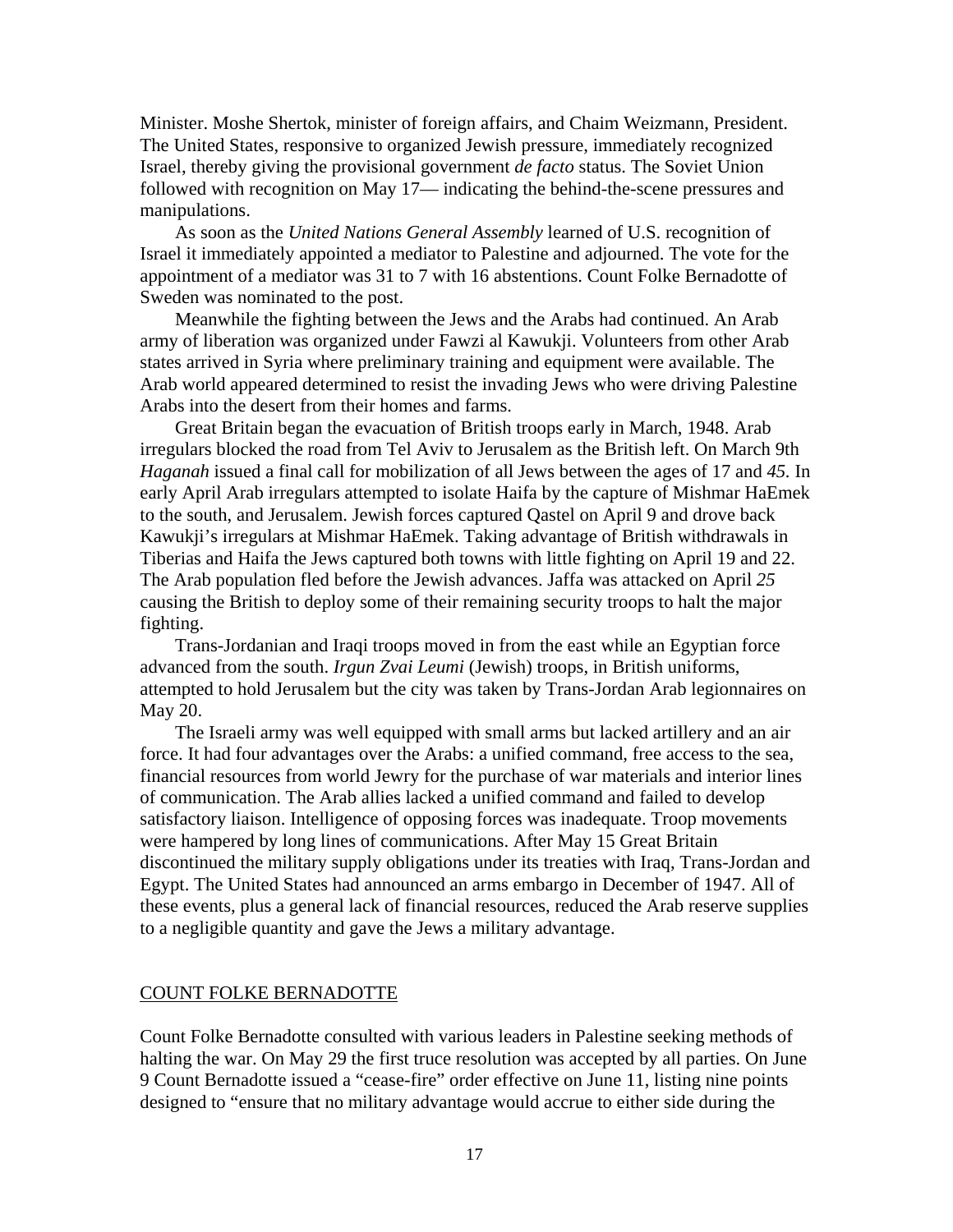truce or as a result of its application".

On June 28 the mediator suggested a Palestinian union with each state exercising full control over domestic and defense problems. The Arabs would get Negev in exchange for eastern Galilee, which had been captured by Israel, and Jerusalem would be under Arab rule subject to a measure of local government for the Jewish Community. Both the Arabs and the Jews rejected the suggestion.

Count Bernadotte pleaded with both sides for an extension of the truce. Although Israel appeared agreeable to a 30-day extension, the Arabs, charging that Israel was secretly strengthening its army by large-scale importation of mercenary fighting personnel and equipment, refused to comply.

The Israeli army, now reinforced, took the offensive. Ramle, Lydda, Nazareth, and other Arab towns were captured.

The *United Nations Security Council* voted a truce of indefinite length on July 15 which was finally agreed to by both the Arabs and the Jews.

On September 17, 1948 Count Bernadotte was murdered in Jerusalem by Jewish assassins. Dr. Ralph Bunche, a United States Negro, was named acting mediator.

Count Bernadotte's report reached the general assembly of the *United Nations*  meeting in Paris after his death.

#### DR. BUNCHE'S REPORT TO U.N.

On September 27, 1948 Dr. Ralph Bunche, Chief of Staff of the *Truce Commission* in Palestine, submitted to the Secretary General of the *United Nations* a report regarding the assassination of Count Folke Bernadotte and Colonel Andre Serot. The report formally charged the Jewish authorities with responsibility for the assassination.

Reported Dr. Bunche:

The ruthless assassination.., was the result of a deliberate and planned attack aimed at the person of the mediator and at the authority of the *United Nations in Palestine.*  Assassinations occurred in territory controlled and administered by armed forces and officials of the Provisional Government of Israel. It is quite clear, therefore, that the provisional government of Israel must assume the full responsibility for the action of these assassinations, involving a breach of the truce of utmost gravity.

*THE UNITED NATIONS TOOK NO ACTION.* 

## ISRAELI WAR OF CONQUEST

Meanwhile an Arab Palestinian government under Ahmed Hilmi Pasha as prime minister, was announced from Gaza, claiming all Palestine. Haj Amin el Husseini was elected president of the new government National Assembly. The state was immediately recognized by most of the Arab League. While this unexpected development was being discussed by the *Security Council of the United Nations,* fighting again broke out with new intensity in Palestine.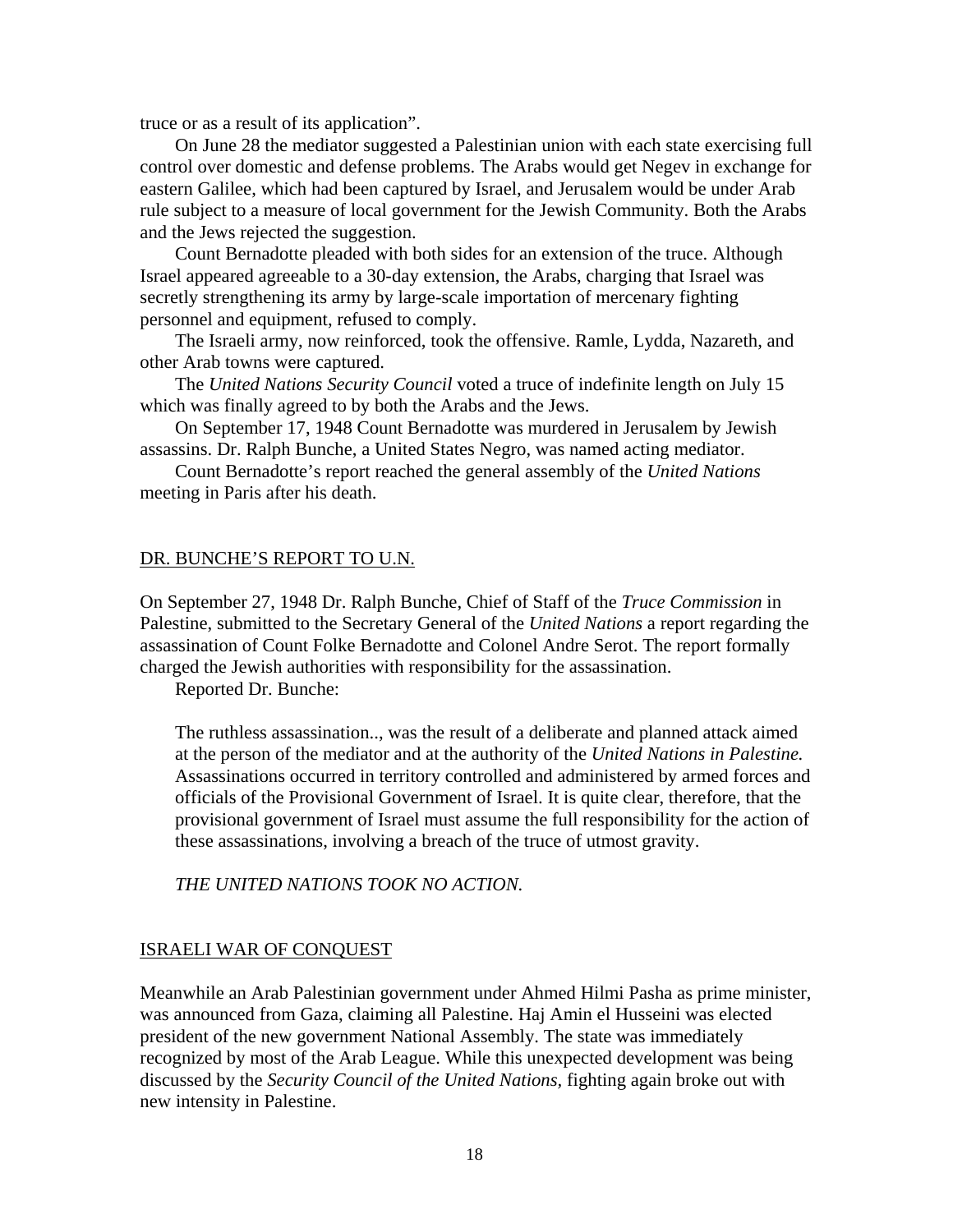The whole weight of the Israeli army was thrown against the Egyptian positions in October and, after capturing Beersheba, turned north and drove out the last remnants of Kawukji's irregulars from Galilee.

The Israeli forces thus occupied various territories not assigned to the Jews by the *United Nations,* such as the Arab cities of Jaffa, Lydda, Ramle, western Galilee, parts of the city of Jerusalem, and a corridor connecting Jerusalem with the coastal plain. Nevertheless these territories were put under Israel administration. The Arab population of these territories fled from their homes and farms. The number of these refugees is estimated at about 750,000. The population of Israel became overwhelmingly Jewish, estimated in 1948 at about 800,000, increasing at the rate of over 10,000 Jewish immigrants per month. By the end of 1948 the state had established its own currency and postal system, and had entered into diplomatic relations with a number of other countries.

## CHAIM WETZMANN

By January of 1949 the Israeli government was in control of nearly the whole area over which it had claimed jurisdiction, with the exception of Negev, the southern part of the country. The partition plan adopted November 29, 1947 by the *General Assembly of the United Nations* allocated 5,579 square miles, including Negev, to Israel. This area had been reduced to 2,124 square miles, with Negev, by Count Bernadotte in his report of September 16, 1948. After the armistice, however, the *de facto* area of Israel was estimated at about 7,800 square miles. By the end of 1949 the Jewish population neared the million mark. Jewish immigration having averaged more than 18,000 per month for the preceding eighteen months.

Fighting continued along the Egyptian frontier in the Gaza district. Egyptian opposition melted away and armistice negotiations opened at Rhodes January 13 under the auspices of *United Nations* Acting Mediator Ralph Bunche.

Election to the *Constituent Assembly* was held on January 25, 1949. Twelve parties contested for 120 seats. 484,000 votes were cast. The *Mapai (Israel Labor Party)* was first with 46 seats. *Mapam (United Worker's Party)* was second with 19 seats. The *United Religious Party* was third with 16 seats and the *Herut (Freedom Party)* fourth with 14. The Communists polled 3.4 percent of the votes and were awarded four seats. On February 17, 1949 Chaim Weizmann was elected president.

Chaim Weizmann was born November 27, 1874, in Motol near Pinsk in the then Russian part of Poland. After attending the universities of Berlin and Fribourg, he became a lecturer in chemistry at Geneva University, and later, reader in biochemistry at Manchester University in England. In 1916-19 he was director of the British Admiralty laboratories. He was president of the *World Zionist Federation* and president of the *Jewish Agency for Palestine* from 1929 to 1931 and from 1935 to 1946. He took the oath of office as provisional president of Israel on October 1, 1948.

With nearly three quarters of a million civilian Arabs driven from their homes and farms into the desert, President Weizmann, addressing the opening session of the first *Knesset Hagdola (General Assembly)* of Israel, declared that the new state was built on solid foundations of freedom, equality, collective responsibility and national selfdiscipline.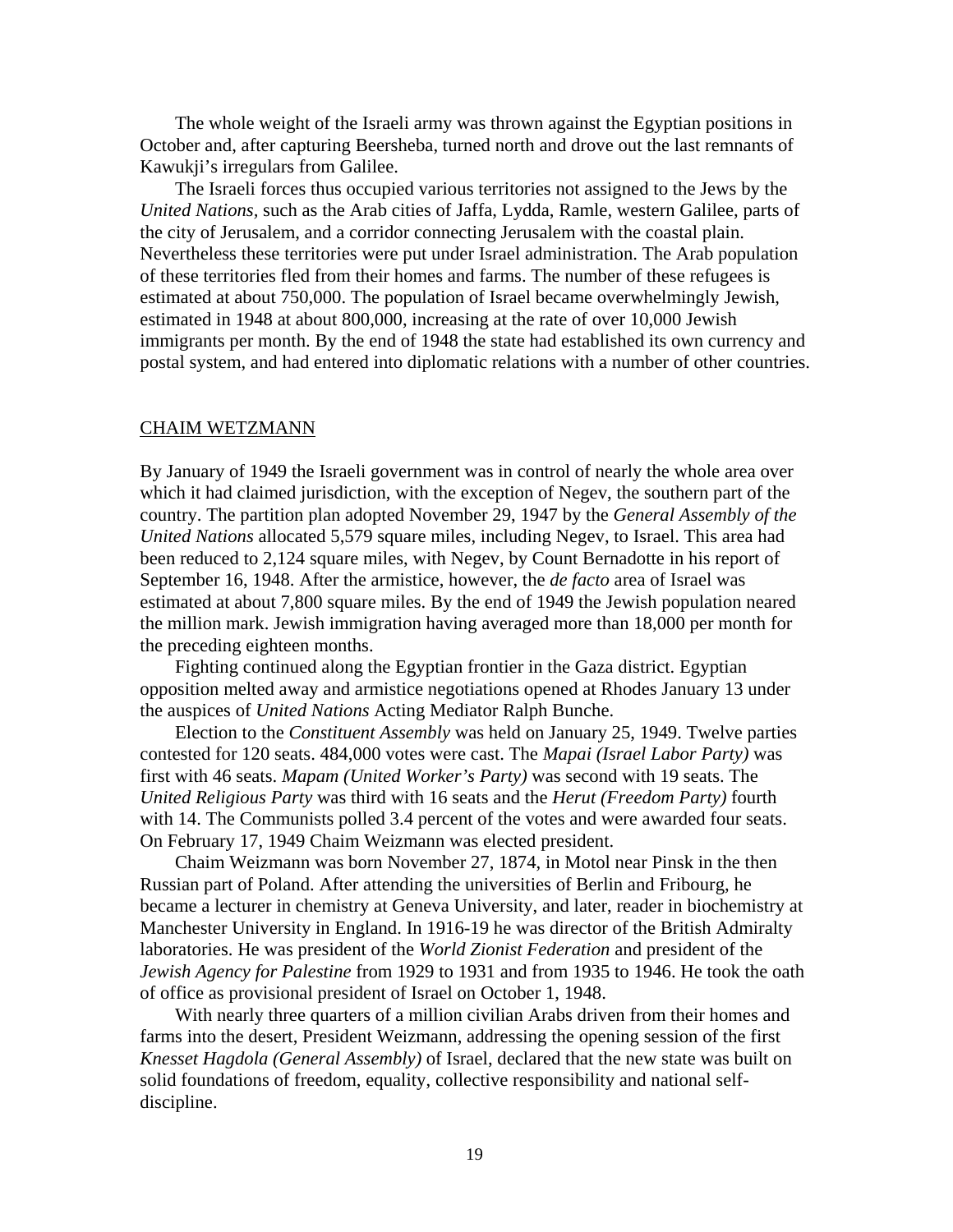These high-sounding phrases were obviously for foreign consumption because Israel is probably the only country in the world, except the Soviet Union, that locks its gates against its citizens who would emigrate. Immigration has never actually been voluntary, and emigration is illegal. The *Jewish Agency for Palestine* sent its agencies into the countries of the world stirring the Jews to panic. Even America is pictured as ripe for the rise of a new Hitler. But once the unsuspecting Jew is in the "national homeland" he awakens to the fact that he can not leave. Jews from India, brought to Israel by the *Jewish Agency for Palestine* at great expense, learned that getting into Israel is a lot easier than getting out. They staged public demonstrations protesting the law that denies them a right to return to their homes. Smuggling recalcitrant Jewish "nationals" out of Israel is reported to have become a profitable business.

#### DAVID BEN-GURION

David Ben-Gurion was born October 16, 1886 at Plonsk, Poland. When twenty years old he went to Palestine where he worked as a wine-presser. He helped organize the Jewish *Shomer (watchmen),* who guarded Jewish farms against the Arabs. In 1912 he went to Istanbul, Turkey to study law, returning to Palestine in 1918 as a member of the *Jewish Legion.* After demobilization, he organized the *Histadruth (General Federation of Jewish Labor)* and became its secretary general. In 1930 he became the chairman of the *Jewish Labor Party,* and in 1935 he was elected chairman of the *Jewish Agency for Palestine.* 

On May 14, 1948 he was named provisional Prime Minister and Minister of Defense of the new government of Israel. In his policy statement, when forming the new administration in February of 1949, Ben-Gurion declared that Israel would seek friendship with all peace- loving nations, particularly the United States and the Soviet Union. He said that the struggle between Socialist Zionists and Communist anti-Zionist Jews could not be compromised and that Israel must be built as a Jewish State or act as a foreign agency.

#### WORLD SUPPORT FOR ISRAEL

1949 found the new state of Israel in financial difficulties. Finance Minister Eliezer Kaplan, introducing his budget on June 14, 1949, recommended an austerity regime. World Jewry doubled its efforts to bolster the country's economy. A credit of one hundred million dollars was granted by the *Export-Import Bank* in January while commercial agreements were negotiated with many countries.

Meanwhile most of the nations of the world, with the exception of Arab and Moslem countries, recognized the new State, and, on May 11, 1949, the *United Nations* admitted Israel to its membership.

Peace settlements broke down on disposition of the impoverished Arab refugees. The Arab states demanded that Israel permit them to return to their homes and farms. Israel agreed to permit a hundred thousand of the 750,000 to return subject to the signing of a peace settlement.

By June of 1950 the population of Israel was estimated at 1,247,000, of which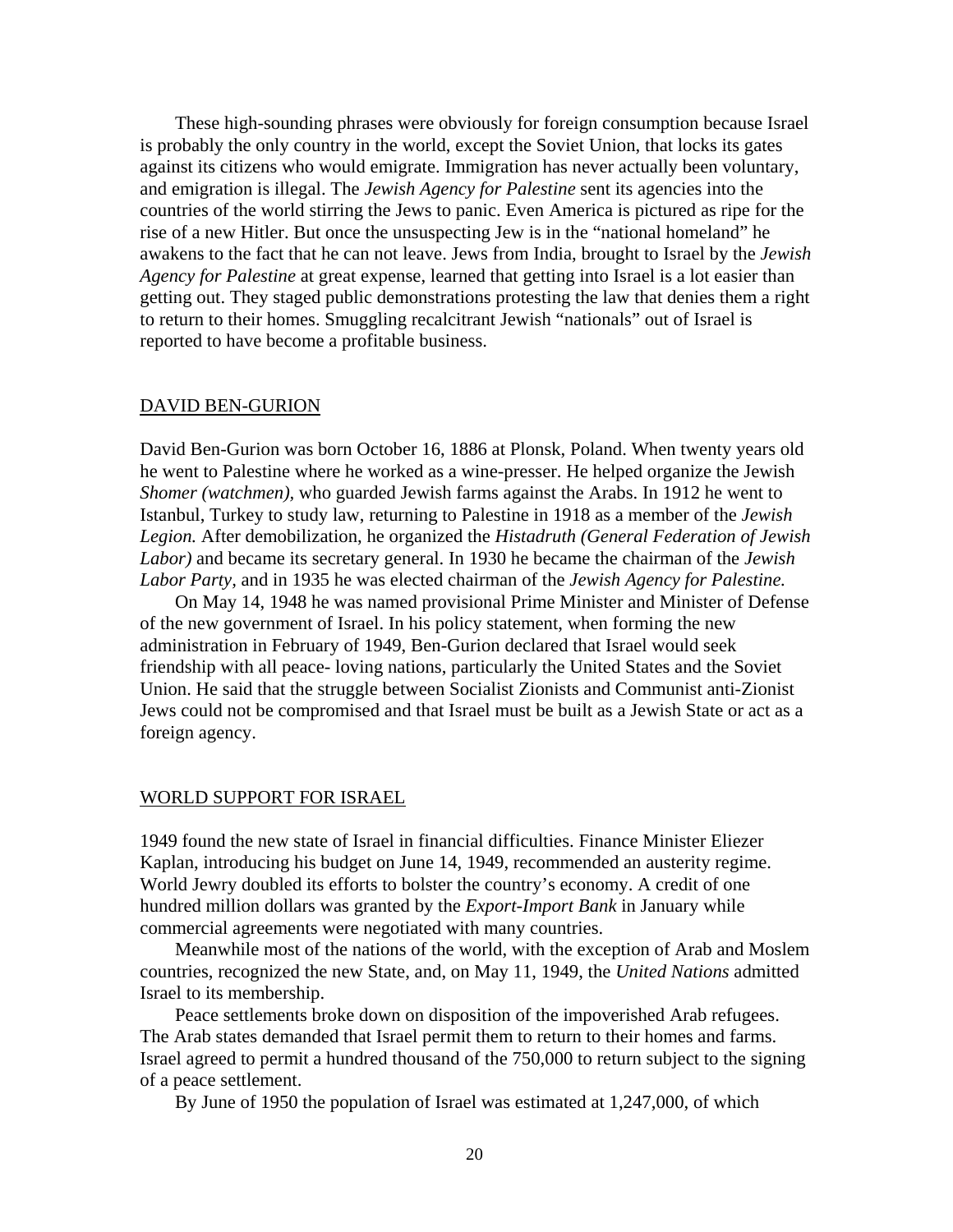1,094,000 were Jews.

On December 9, 1949 the *United Nations General Assembly* decreed an international regime for Jerusalem. This decision was greeted by defiance on the part of the government of Israel, which immediately transferred the *Knesset (Parliament)* to Jerusalem, together with the majority of the government offices. On January 23, 1950 Jerusalem was declared to be the capital of Israel. The *United Nations* did nothing to implement its decision of December 9, 1949.

It became apparent to the leaders of world Jewry that the ordinary means of raising funds for Israel, through the *United Jewish Appeal* and the various affiliates of the *World Zionist Organization,* were insufficient and inadequate. The government of Israel thereupon adopted a bold course. It summoned an economic conference in Jerusalem from September 3rd to September 6th attended by leading Jews from the United States, Great Britain and South Africa. Ben-Gurion proposed that a billion and a half dollars be raised within then the next three years to finance immigration and development, one third to be raised in Israel and the remainder abroad, principally in the United States. This proposal was adopted by the conference.

Ben-Gurion's government fell in a cabinet crisis on October 15, 1950. The Prime Minister had attempted to make a change in the post of Minister of Supply, a cabinet seat claimed by the religious bloc. The crisis lasted 17 days and came to an end through the pressure of United States Jewry. Ben-Gurion formed a new administration which took office on November 1, 1950.

On December 26, 1950 the Export-Import Bank of Washington announced a new loan of \$35,000,000 to Israel for agricultural development.

By March of 1951 the population was estimated at 1,555,000 of which 1,383,000 were Jews. 174,000 immigrants entered the country during the year.

Ben-Gurion's second administration fell February 14, 1951 when he was defeated in the *Knesset* on a motion dealing with religious education in immigrant camps. Elections were held on July 30 in which the *General Zionists* gained 13 seats and *Mapai* lost one. On October 7 Ben-Gurion was able to form a new coalition cabinet for his third administration. Chaim Weizmann was reelected president on November 19 by 85 votes to 11 in the *Knesset.* 

## CHURCH AND STATE IN ISRAEL

The most vehement advocates in America for the separation of church and state are the leading Jewish organizations. It is notable that this stand is not official in the new State of Israel. Rabbi Judah L. Maimon is the Minister of Religions in the Israeli cabinet. He toured the United States in 1951 under the auspices of *Mizrachi Organization* of America, the religious Zionists.

The *American Council for Judaism* reports that several leaders of Reform Judaism in Cincinnati rejected invitations to sponsor the appearance in that city of Rabbi Maimon.

In rejecting the invitation to serve on the welcoming committee, Mr. Lester A. Jaffe is reported to have said that the Israeli rabbi and Cabinet Minister "is the spearhead of the present movement in Israel to create an effective union of church and state".

Rabbi Stanley A. Bray *of Rockdale Temple* in Cincinnati declared that "the Ministry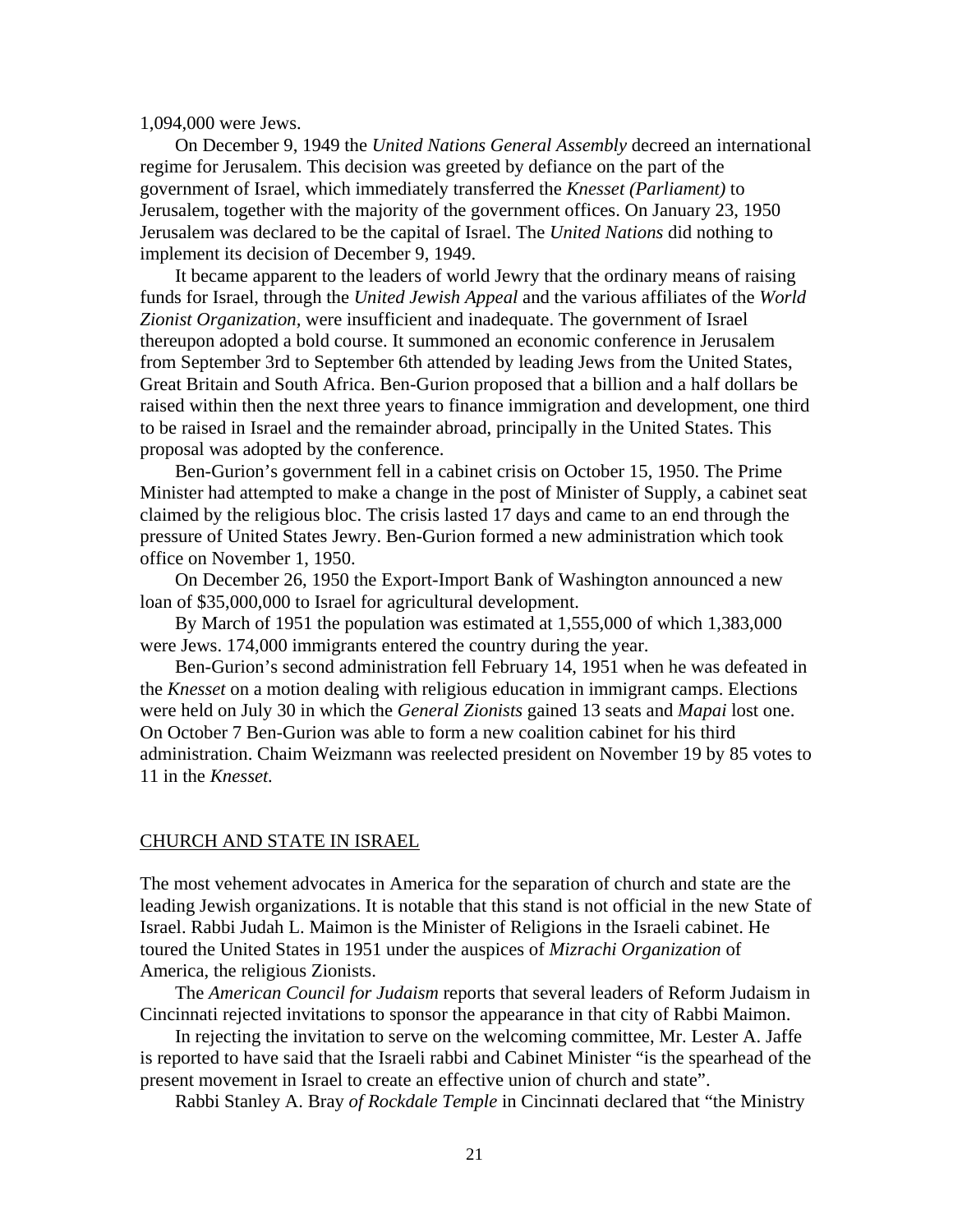of Religions has not only contributed to open discrimination in Israel against expressions of Judaism other than its own strict interpretation, but by its very existence violates against the principle of the separation of church and state, and makes for an Established Religion."

The *American Council for Judaism* reported that Rabbi Maimon, at a press conference in New York, reaffirmed his stand in favor of the re-establishment of the *Sanhedrin* as a supreme religious authority for all Jews. The rabbi is quoted as having said that the emergence of new "inventions" necessitates the establishment of such a body, which would be composed of rabbis living in Israel.

#### 23rd WORLD ZIONIST CONGRESS

The World Zionist Organization held its 23rd Congress in Jerusalem August 14th to 30th, 1951. The state of Israel, as an accomplished fact since the organization's last Congress presented a problem. An attempt to formulate a new program, comparable with the program of the first Congress held at Basel in 1897, failed for lack of agreement among the 480 delegates. It was agreed, however, that the task of Zionism was to strengthen the state of Israel, to facilitate Jewish immigration and to work for the unity of Jewish people everywhere.

Israeli delegates insisted that it was the duty of all Jews to come to Israel.

## PLEDGE OF ALLEGIANCE TO ISRAEL

Meanwhile American children in some Jewish schools were being taught "Our Homeland is Israel Forever" while pledging allegiance to the "Jewish State" of Israel. The pledge, reproduced by the *American Council for Judaism,* is as follows:

Here is Our Pledge, Israel:

I pledge my loyalty to God, to the *Torah* and to the *Jewish state,* and I promise to live some part of every day in a Jewish way, and to be of some service to my fellowmen.

#### THE AMERICAN COUISICIL FOR JUDAISM

Opposed to Zionism and much of the activities of organized Jewry, the *American Council for Judaism* declares that it is a product of the American ideal. Composed of American Jews, the Council states that its basic principle is simple and clear. The religion of its members is Judaism and their nationality is American. The organization believes that observance of Judaism requires no segregating patterns in the communal or national life of the American people.

The *American Council for Judaism* condemns David Ben-Gurion's proposal to settle the youth of world Jewry on the soil of Israel. Says the Council: "One of the most insidious aspects of 'Jewish' nationalism is its efforts to create in our youth a sense of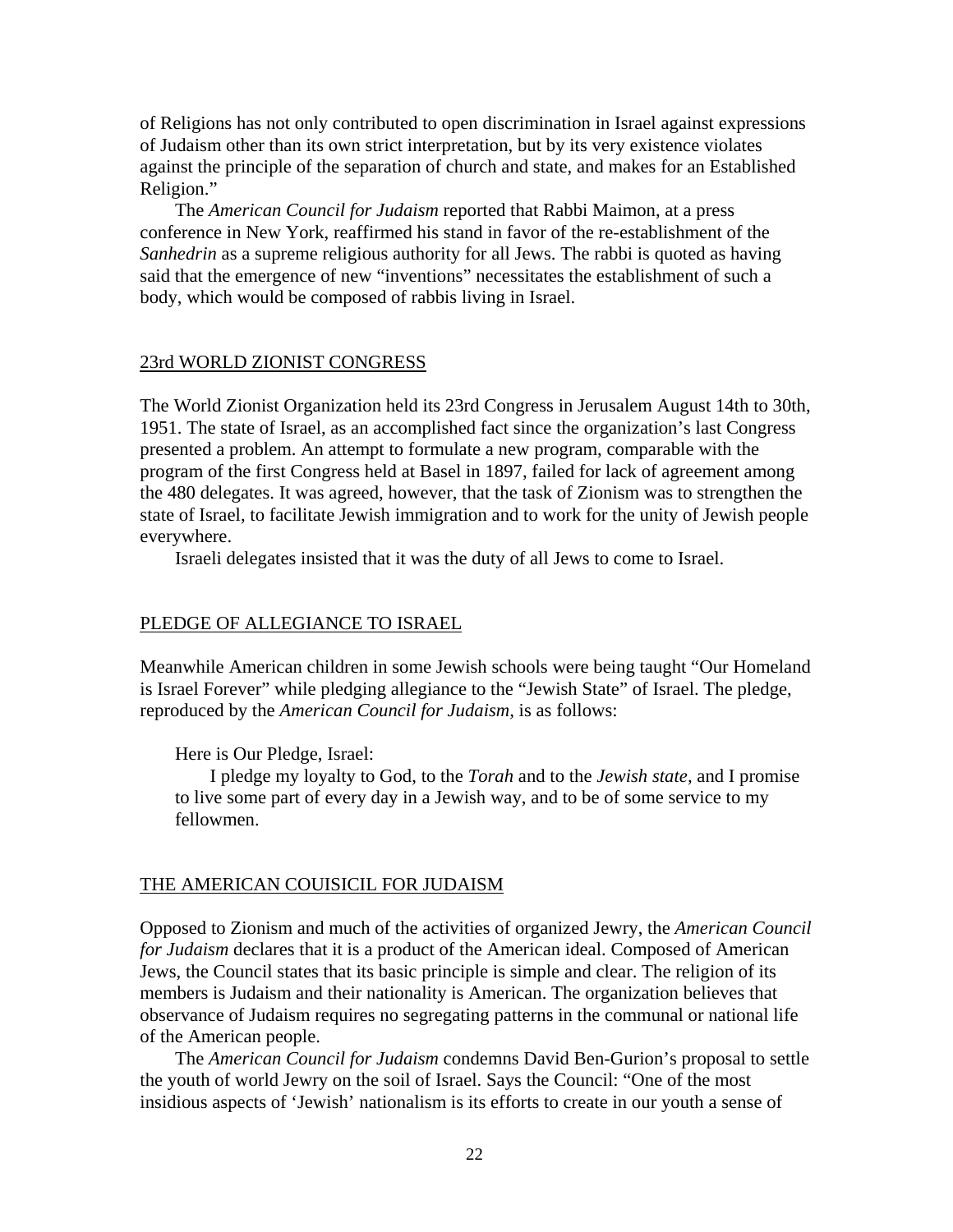separation and a 'volition to go to Israel' and to view Israel as their 'homeland'."

The Israeli Prime Minister, Mr. Ben-Gurion, speaking in New York City on the evening of May 29, 1951 asserted that the establishment of the new state was not the fulfillment of Zionism, and that the movement was more necessary now than ever before. To this declaration the *American Council for Judaism* replies that "Judaism is a historic religious faith, not a nationality.".., and that "the integrity of this faith of our fathers is being subverted by a militant 'Jewish nationalism' which seeks to substitute secular concepts for the centrality of God."

"We believe," says the Council, "that it is necessary to enunciate these truths plainly and without equivocation in the face of misleading propaganda representing Americans of Jewish faith as seeking cultural and national distinctiveness in the United States, and of programs designed to transform Jews into a nationalistic bloc with special interests in the foreign state of Israel. These are Zionist objectives, now that the State of Israel exists."

Referring to Ben-Gurion's assertion that the Zionist movement embraces all Jews throughout the world and that the movement has an important role to play in aiding Israel in maintaining its security, its immigration programs, colonization and dissemination of Hebrew culture, the counters by declaring that "organized Zionism represents a fraction of Americans of Jewish faith."

The Council states: "no organization of Jews, including this one; and no group of Jewish organizations and no individual Jew, has the right to speak for all American Jews. We condemn the frequent utilization of Israeli officials by institutions or organizations of Americans of Jewish faith as a means of mobilizing American Jews into a bloc with political or economic responsibilities. Americans of Jewish faith have no national responsibilities except those of all Americans to the United States."

The *American Council for Judaism* points out that the Jewish nationalists in 1948 spent twenty-five million dollars in the United States to sell their program of segregation. They would "make the world believe," says the Council, "all Jews have a 'Jewish' nationality; that Jews can feel at home only in Israel, and that everywhere else, including America, Jews live in Galut (Exile)."

Should the Zionists succeed, declares the Council, synagogues, religious schools and community centers would become outposts of Israeli nationalism, cutting American Jews off from fellow Americans and from American traditions and ideals.

#### THE "OFFICIAL" JEW AND THE GHETTO

The word "ghetto" formerly applied to the street or quarters of a city in which Jews were compelled to live. The term is now used loosely to designate a locality or place where Jews congregate.

The *Lateran Council* (1179) laid down the first principles of Jewish segregation which were only sporadically enforced during the next several centuries. The Bull *cum nimis absurdum* of Paul V in 1555 called for consistent enforcement and the Ghetto of Rome was established in 1556. The Papal example spread through Italy, into Germany and into the Papal territories of France. The formal practice of Jewish segregation never generally prevailed in the rest of Europe.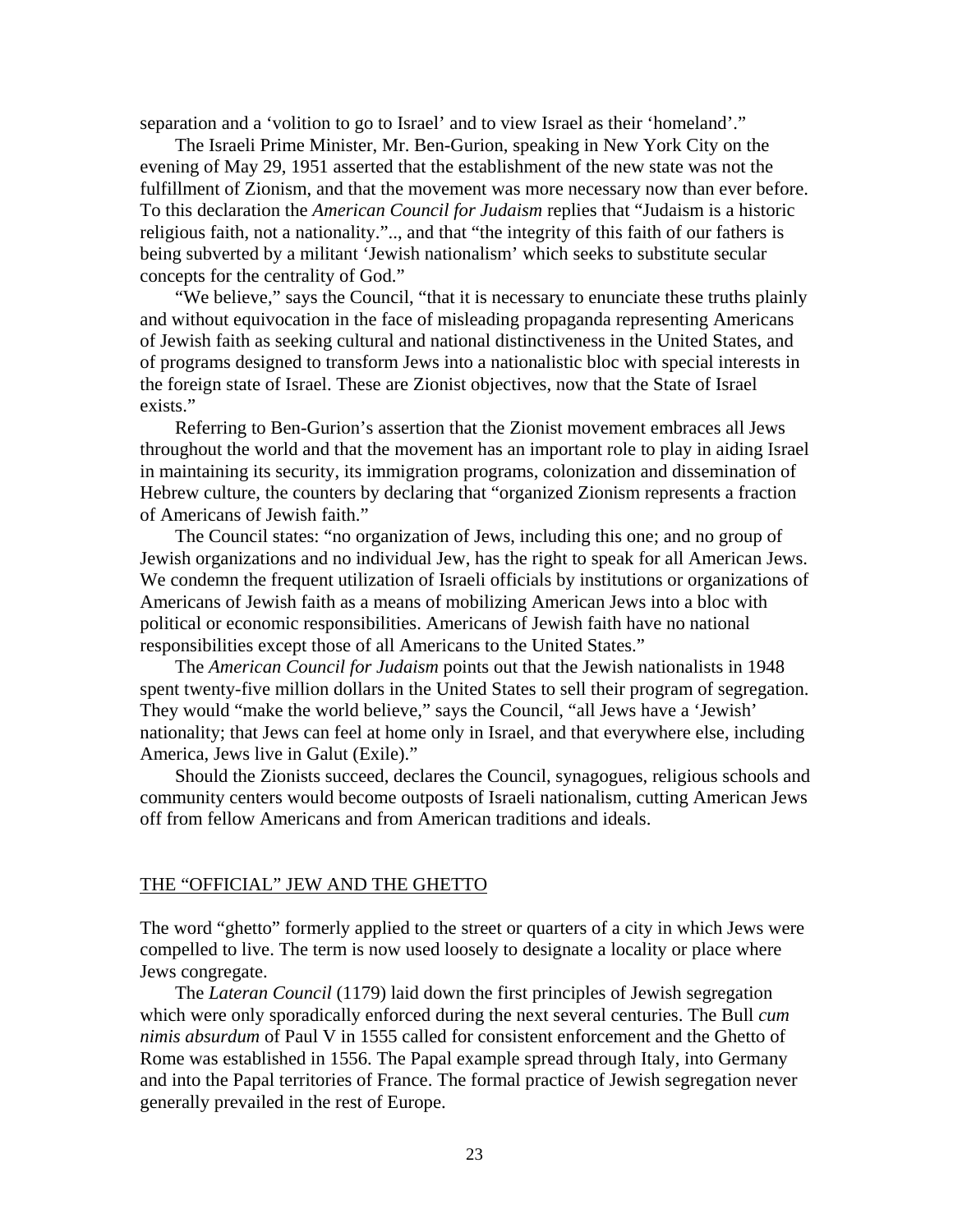Within their ghettos the Jews were more or less left to themselves except for oppressive taxation. A degree of autonomy prevailed among them under Jewish authority. The "official" Jew was an immediate result of the ghetto, and through the years of close segregation the "official" status grew in power and influence. There was nothing that the individual Jew could do about it. Imprisoned by the ghetto he was controlled by OFFICIAL JEWRY and he bowed to its will or faced excommunication. "Official" Jews always have fought the dissolution of physical ghettos as they now fight the dissolution of the ghetto symbol— the "Jewish people".

Rabbi Elmer Berger, in an address delivered at the first annual conference of the *American Council for Judaism* at Philadelphia in January of 1945, recognized official Jewry's opposition to Jewish emancipation. "In every year before and since," declared Rabbi Berger, "after emancipation was possible for Jews, 'official' Jews always have retarded that progress. Sometimes they did it openly. Sometimes more subtly. The outstanding example of Jewry's inherent opposition to emancipation occurred in Holland in the year 1795. At that time, 'official' Jews, with vested interests in the maintenance of a medieval Jewish community, actually rejected the *status of equal rights offered the Jews of Holland.* The method of rejection is historically significant. There were fiftythousand Jews in Holland at the time. Of the fifty-thousand, one thousand signed their names to a petition rejecting equal rights and insisting upon the right of Jews to retain separate, Jewish communities. This was presented to the Dutch government as the will of ALL Holland's Jews!"

And Rabbi Berger goes on to say that the process "is more than faintly reminiscent of more recent events." He finds that the tradition of the eighteenth century Dutch "official" Jews is "discernible in the movement known as Jewish nationalism today". Zionism, he believes, is the last hope to maintain any trace of ghetto control over the lives of individuals who are Jews.

Herzl had declared that "we (Jews) are what the Ghetto made us."

"Zionism," asserts Rabbi Berger, "was created on the premise that Jews want to – and must – remain what the ghetto made them."

The activities of the *American Council for Judaism* are under constant attack by the Zionist organizations. An editorial by Rabbi A. Allen Steinbach, editor of the *Jewish Examiner* for July 18. 1952 is typical. Says Rabbi Steinbach:

The *American Council for Judaism* has been lobbying against Israel among the delegates to the Republican and Democratic conventions.

This contemptible action by the American Council must be branded for what it is— a treacherous stab in the back. It is a vile and underhanded attack which fits the pattern of an anti-Semitic mentality... The rabid anti-Zionists in the Council could not be denied the right to espouse their own peculiar ideology, even though their propaganda was not infrequently reminiscent of harangues typical of certain anti-Semites... These would-be destroyers will not prevail. Their treachery will stamp them for what they are— enemies of the Jewish people.

This frenzied and irrational editorial not only indicates the fanaticism of the Zionists toward their critics but points up the difficulties encountered by patriotic American Jews in their efforts to present an opposition viewpoint.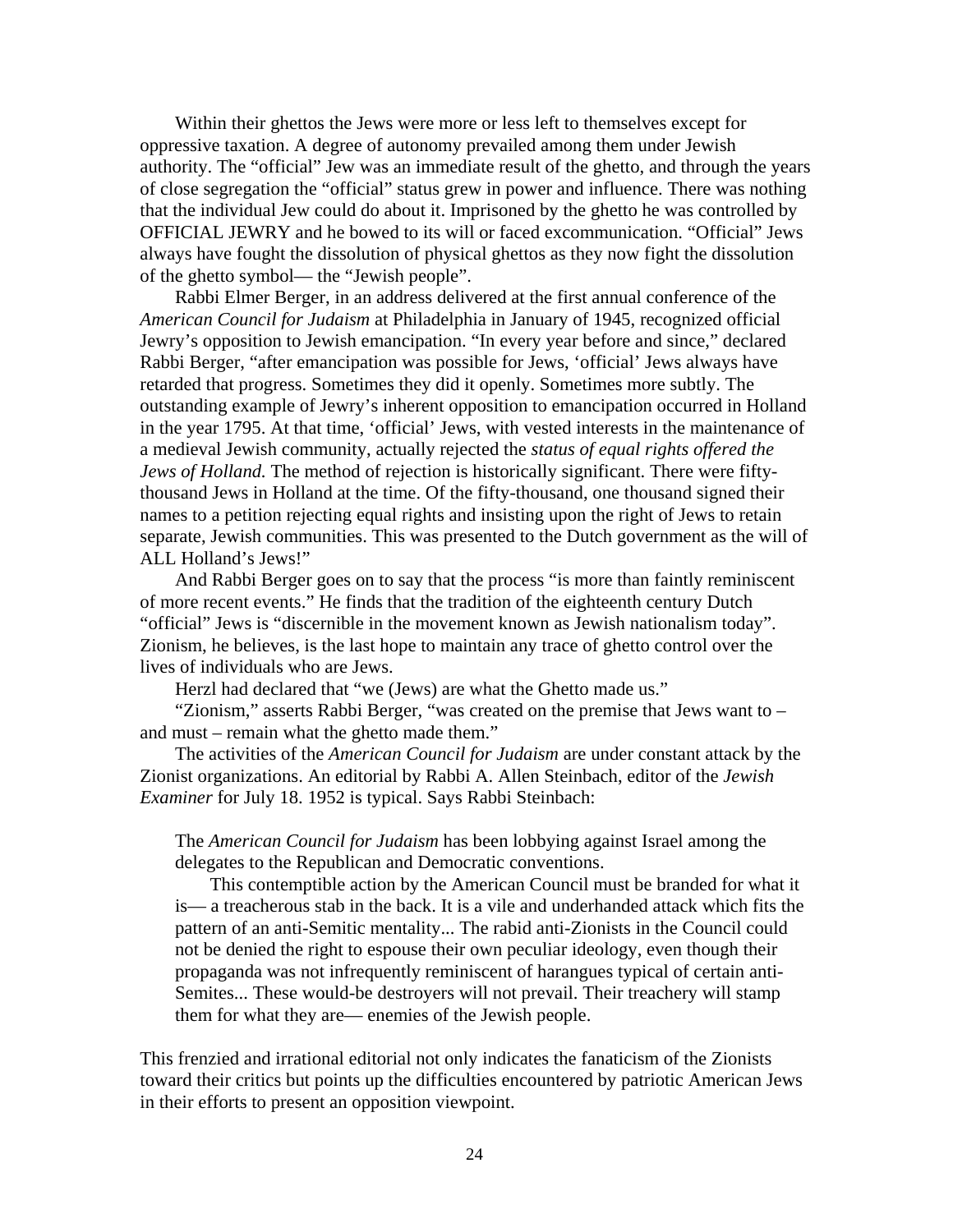## JEWISH AGENCY FOR PALESTINE

This international Jewish organization is a foreign body, registered as such with the Department of Justice in Washington, under the *Foreign Agents Registration Act.* 

Dr. Nahum Goldmann is the chairman of the American Section of the *Jewish Agency for Palestine.* 

While the Jewish Agency for Palestine was originally a creation of the *World Zionist Organization* it is now an agent of the Israeli government.

Dr. Nahum Goldmann sums up the Agency's position and perhaps the views of the government of Israel in the following statement.

It will become more difficult to fight in behalf of Israel's political demands when these demands do not conform with the policy of the states of which Jews are citizens... For once there is a (Zionist) state, clashes inevitably arise with the needs and demands of other countries to which Jews owe loyalty. The problem of double loyalty cannot be lightly dismissed merely by saying that it does not exist.

#### JEWISH NATIONALISM

While organized Jewry may be international in its operations, it is, for the greater part, extremely nationalistic in its program for the Jews. Since the establishment of the Jewish State of Israel this nationalism has become more and more intensely aggressive. In one of the most successful Fifth Column operations in the history of the world, the Jews, after progressively dispossessing an entire people of their homes and farms, exemplify a chauvinism that has never been equaled. This fanatical nationalism not only permeates the masses of foreigners who now call themselves the citizens of Israel, but is extended to foreigners who have never set eyes on Palestine. Few, if any, can prove that a remote ancestor ever actually trod the soil of Palestine.

Ben-Gurion and authoritative Zionists imply a distinction with but little difference between the *"State of Israel"* and the *"Jewish Nation".* The difference is interpreted as secular and not religious. Mr. Ben Locker, chairman of the Executive of the *Jewish Agency for Palestine,* makes this quite clear in the following *(Jewish Agency Digest,*  December 22, 1950):

They (American Jews) were not doing enough, and the idea had to be removed once and for all that their aid to Israel was being a work of charity, guided only by humanitarian motives. American Jewry had to realize that where the consolidation of the Yishuv and the Ingathering of the Exiles were concerned, the whole of the Jewish People shared the historical responsibility. There was no possibility of our imposing any disciplinary measures on American Jewry, but they of their own accord should regard themselves as citizens of Israel from the point of view or responsibility for the common historical tasks that face both them and the Yishuv.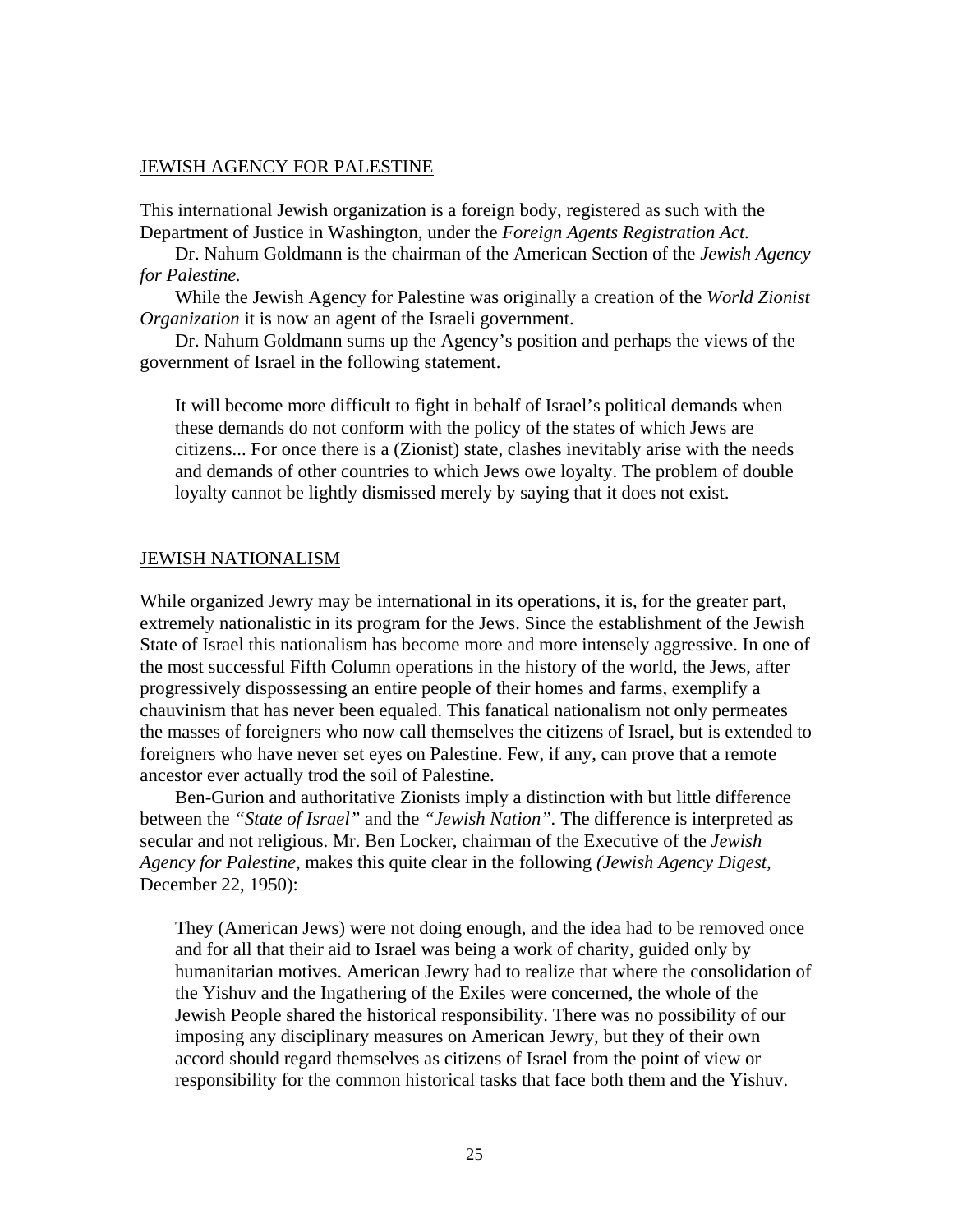Israeli Foreign Minister Moshe Sharett (Shertok) casting Israel's vote with the Soviet Union against the United States in the *United Nations* declared his vote not only represented the viewpoint of Israel but the viewpoint of the Jews throughout the world. So far as the record discloses only Lessing J. Rosenwald, President of the *American Council for Judaism,* voiced protest to the Foreign Minister's statement.

The Lexington, Ky. *Leader,* on November 15, 1951, (reproduced in *Council News,*  official publication of the *American Council for Judaism)* concluded an editorial on Israeli's Foreign Minister by saying: "It was the hateful doctrine of Hitler that there was an 'international Jewry' whose members were not loyal to the countries of which they were nationals. Mr. Sharett comes dangerously close to affirming a similar doctrine."

## ZIONIST ORGANIZATION OF AMERICA

The *Zionist Organization of America* was founded in 1897. Its purposes followed the [passage missing]. It maintains a Palestine Bureau, the *American Zionist Fund* and a *Unity Committee.* It engages in propaganda projects in education, radio and films. It maintains a Hebrew University scholarship. Its president, Dr. Emanuel Neumann, testified before the United Nations hearings in 1947 as a representative of the "Jewish people". Its publications include *The New Palestine, Dos Yiddishe Fold,* and the *Palestine Yearbook.* Its membership is around a quarter of a million.

Rabbi Irving Miller is ZOA's 1952 President.

The *Zionist Organization of America* and the *American Labor Zionist Organization*  appear divided on the question of dictating Israeli governmental policies. The *American Labor Zionist Organization* is headed by Rabbi James G. Heller. *The Pioneer Women,*  arm of the Zionist labor group, numbers 40.000 members. The organization raised \$1,400,000 for working women's institutions in Israel in 1951-52. Rabbi Helter, when elected president of the *American Zionist Labor Organization,* called for an "intensified and broader *chalutziut* movement" to spur settlement of young American Jews in Israel. "Young Jews," said Rabbi Heller, "inspired, not by hope of gain, but by the loftiest idealism" would be found throughout the country who would be willing to settle in Israel.

## ZIONISTS AT THE REPUBLICAN CONVENTION

Although it was generally understood by the members of the platform committee, before the Republican 1952 Convention opened in Chicago, that there would be no specific reference to any country, the Zionist organizations were successful in securing the adoption of a plank on Israel. It reads as follows:

The Republican Party has consistently advocated a national homeland for the Jewish people since a Republican Congress declared in support of that objective 30 years ago. In providing a sanctuary for the Jewish people rendered homeless by persecution, the State of Israel appeals to our deepest humanitarian instincts and arouses our strong commendation.

We shall continue our friendly interest in this constructive and inspiring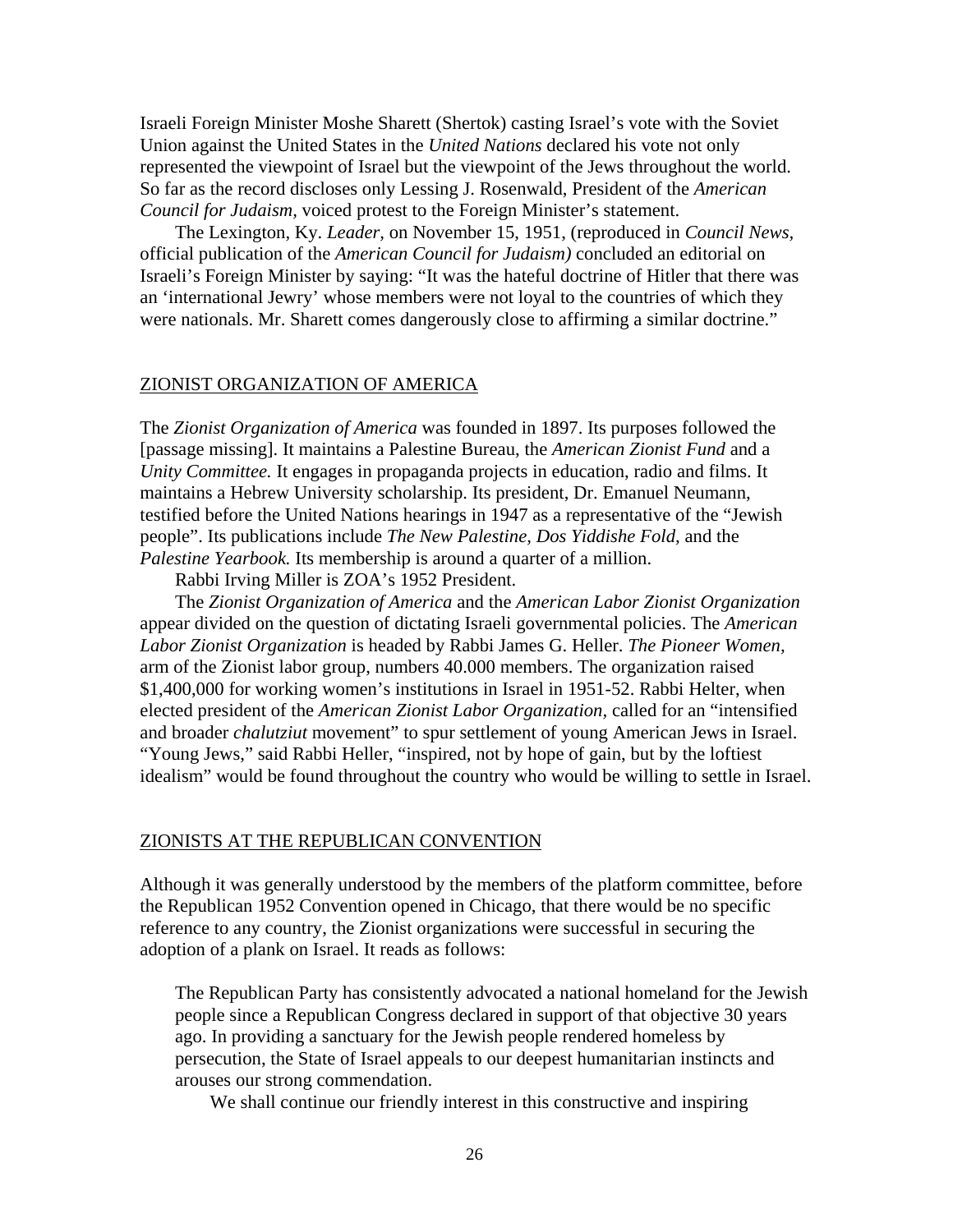undertaking. We shall put our influence at the service of the peace between Israel and the Arab states and we shall cooperate to bring economic and social stability to that area.

There was a strong opposition at the Convention against the Truman Administration policy in the Near East and some twinge of conscience concerning the United States' treatment of the Arabs of Palestine. Pressures developed sentiment among the members of the foreign relations subcommittee for an "objective review" of the Truman policy on Israel with emphasis on its attendant alienation of the Arab states from the United States. Some members advocated a plank favoring the cause of the Arabs. I.F. Kenen, of the *American Zionist Council,* Congressman Jacob K. Javits, and others opposed the contentions of the representatives of the *American Council for Judaism.* 

The first draft on Israel by the subcommittee was considered "undesirable" because of its "faint and unenthusiastic wording". Senator Irving M. Ives of New York demanded a strong statement commending Israel's refugee resettlement program. He was reinforced by Senator Richard M. Nixon of California; former Senator Wayland Brooks of Illinois, and subcommittee chairman Senator Eugene Millikan of Colorado.

After a "closed door" session the subcommittee agreed upon the plank which was ultimately adopted.

Milton Friedman, in the *Jewish Examiner* for July 18, 1952 commented:

From a convention which was at first indifferent, or at least lukewarm, this resolution represented a Zionist victory… the plank gave American Zionists a basis on which they may ask and rightfully expect aid for Israel should a Republican administration be elected. It was an uphill battle, won by the determination of a few staunch friends of Israel who utilized the accomplishments of the state as arguments in favor of the mutual value of the advancement of American-Israel friendship. Development at Chicago indicated a strong pro-Zionist sentiment on the part of many Republican Congressmen...

All of which, of course, demonstrates the strong political pressure of the *Zionists of America* on politicians. Bartering support to a foreign nation for political purposes, both major parties have shown their willingness to brush aside considerations of equity and justice and an eagerness to pander to the votes of an alien minority which is more concerned with a foreign country than with the country of their birth or residence.

#### THE ARABS AND THE UNITED STATES

The Zionists have created a feeling of deep bitterness in the Arab world against the United States, thus destroying the cordial relations that had been established for over a hundred years.

The support given by the United States and the Western Christian countries to the Zionists in their subtle Fifth Column conquest of Palestine has endangered the future of Christianity in the Arab countries.

*Al-Misry,* a *Wafdist* daily newspaper published in Cairo, Egypt expressing Arab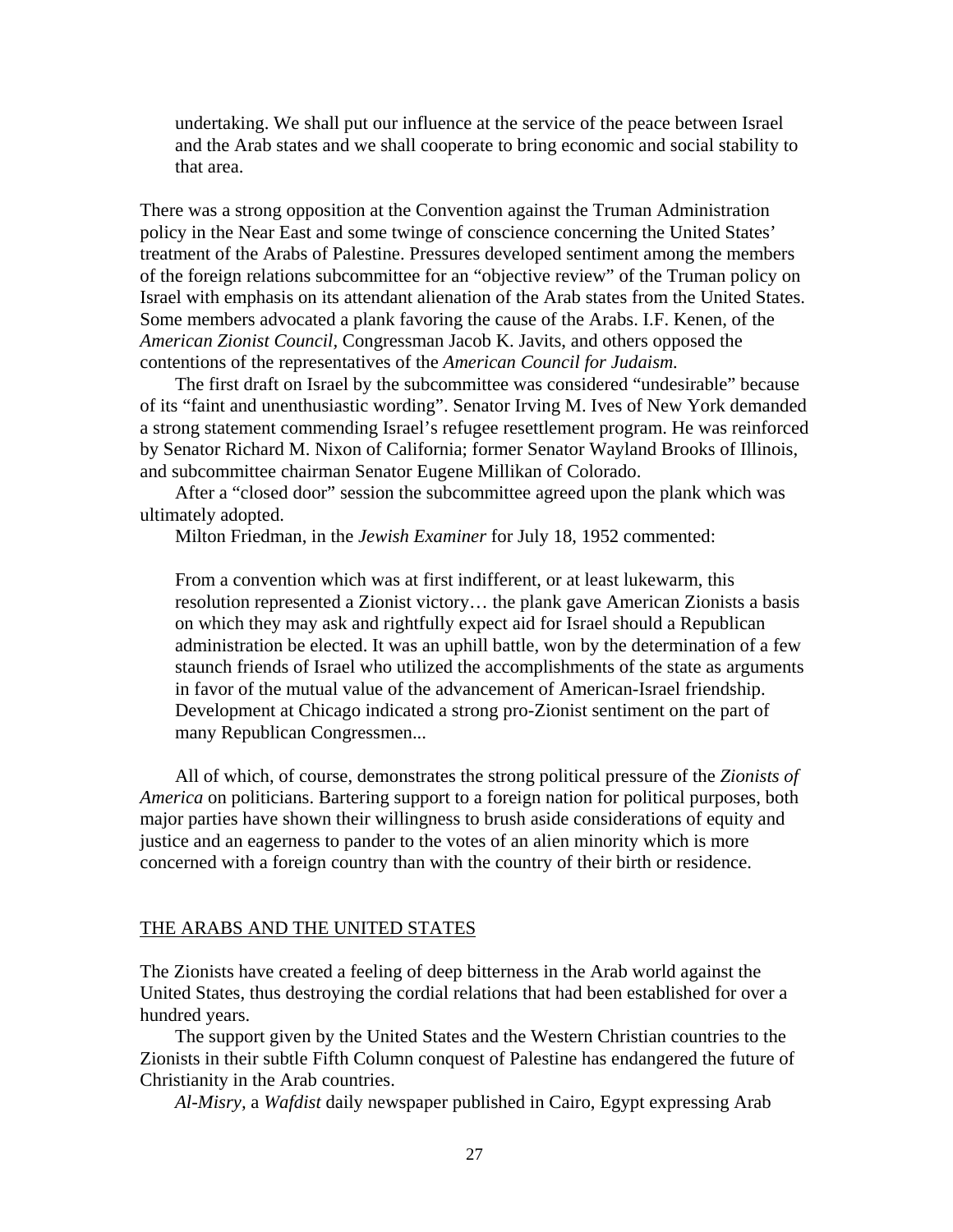sentiment, July 1, 1946, indicates the basis of resentment that has grown in bitterness since it was written. "In the U.S.A. there is a Jewish colony," says *Al-Misry.* "In the political field, they have made themselves a power... They can bring their influence to bear on the White House... the American President surrounded by such men as Rabbi Wise, Baruch and Morganthau, Zionism has won the President to its side... is irretrievably in its grip... Arabs have lost hope in the fairness of America's president, her Senate, her Congress, and her Press..."

#### HITLER AND THE ZIONISTS

There is an amazing similarity in Nazi and Zionist totalitarian concepts, as paradoxical as this statement may appear when first considered.

The identifying principles are apparent in the Jewish nationalist literature and in the concept of a "Jewish people". The racial "superiority" theory is identical. There is no difference between the frenzied Israeli "ingathering of the exiles" and the ingathering to the Third Reich of Hitler's Aryan blood-brothers. The treatment of the Arabs by the Jews of Palestine and, subsequently, by the Israeli government, fully parallels the Nazi treatment of the Jews, except as to scale and scope— and POWER. Requisition of Arab property, even from the Arabs who remained in Israel, continues, while the disparagement of wages paid Arabs and Jews for the same kind of work is the common practice. Social injustices and Jewish race and religious superiority are being written into Israeli law by the *Knesset,* reversing in every respect the Zionist propaganda for Gentile consumption in Christian countries.

In the United States the Zionists, through their multitudinous agencies, resort to character assassination, slander, intimidation, economic boycott and economic pressures for the control of public information and communication, the press and public officials. Candidates for public office are quizzed for their stand on Israel and immediately smeared as "anti-Semites" when their answers are unsatisfactory. Criticism of Zionist activities is always answered with the same paralyzing cry.

It must be held in mind that the Zionists do not include all American Jews in their movement. It must be remembered that many patriotic American Jews look with abhorrence upon the un-American activities of American Zionists and their agencies; that they resent the Zionist movement with fully as much vigor as any other American— and, perhaps with a better knowledge of the subject. In a sense these patriotic American Jews have reason to resent these activities more than Gentile Americans because they are unwittingly involved. Willing to join in a spiritual brotherhood with world Judaism, they insist on individual emancipation and the right to be loyal citizens in the country of their birth or adoption.

Rabbi Elmer Berger sums up the situation with these words:

I am convinced that there are two ideological groups among Americans of Jewish faith. There are those who favor this secularized 'Jewish people-hood'. They have so manipulated that they now have *their* kind of Judaism and *their* kind of philanthropy. And we know *their* future plans for a completely collectivized minority of Jews in the United States.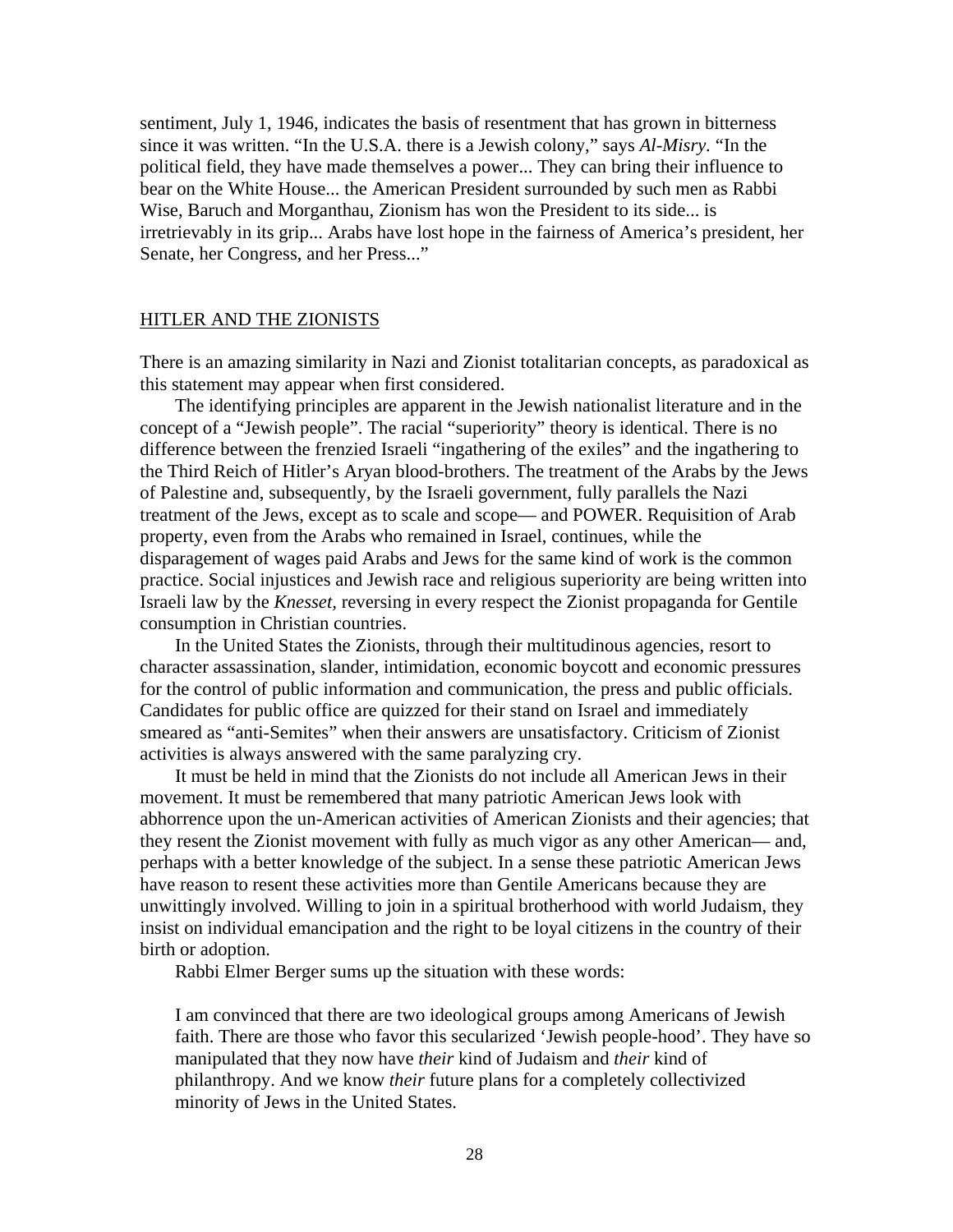And there are also those who, evaluating 'Jewish people-hood' in theologically different ways, are nevertheless joined in determination that this secularized, authoritarian interpretation born in the tribal nationalisms of Eastern Europe and now taking the form of pan-Israelism, is something completely abhorrent, objectionable and unacceptable.

Between them and us is a chasm as wide apart as the poles. Our Judaism is different. Our philanthropy is different. Our ethics are different. Our mentality is different. We live in a world that is different in every way from the obvious externals to the subtle, indefinable, elusive differences in our innermost souls.

## ANTI-DEFAMATION LEAGUE OF B'NAI B'RITH

The *Anti-Defamation League of B'nai B'rith* is referred to in many quarters as *"The Jewish Gestapo".* While it is obvious that its activities are concerned with spying and snooping – ferreting out "anti-Semitism" – it is unfair to label it "Jewish".

Very few American Jews know much about the actual operations of the Anti-Defamation League. Its leaders, both on the national and local levels, maintain a double policy in public relations. The picture presented to *B'nai B'rith* membership is different from the picture held up to the general public.

It is quite obvious to anyone with knowledge of the facts that the ADL is the creature of the ambitious clique that controls it. There is a report that certain executives in some of the *B'nai B'rith* Lodges are presently making an attempt to disassociate their organization from the ADL, and that the ADL bureaucracy is threatening to leave the *National Community Relations Advisory* Council rather than consent to a reduction of its area of operation. (Since the foregoing was written, both the *Anti-Defamation League* and the *American Jewish Committee* have withdrawn from the *National Community Relations Advisory Council*.)

While the ADL bureaucracy emphasizes its Jewish character for defensive purposes it does not speak for American Jews. The political nature of its work is not revealed to the average Jewish contributor, and its activities in this field are carefully concealed from American Jewry and the general public under either ethnic or religious cloaks.

Therefore the *Anti-Defamation League* may be properly termed a *"private Gestapo".* 

The word "Jew" is used loosely by Jews and Gentiles alike. There are those who attach a religious connotation to the term. Most dictionaries define "Jew" as a member of the Hebraic division of the Semitic race; a Hebrew: an Israelite. The word comes from Judah, meaning the son of Jacob and originally was used to indicate a member of the tribe, or the Kingdom of Judah. It is also used to indicate the adherents of the religion of Judaism.

It is apparent that most Gentiles use the term in its ethnic, rather than in its religious sense, as, indeed do many Jews. Communists are, of course, atheists and oppose Judaism as they oppose Christianity and other religions. When a Communist refers to himself as a "Jew", it is clear that he is referring to his Hebraic origin rather than to the faith of Judaism.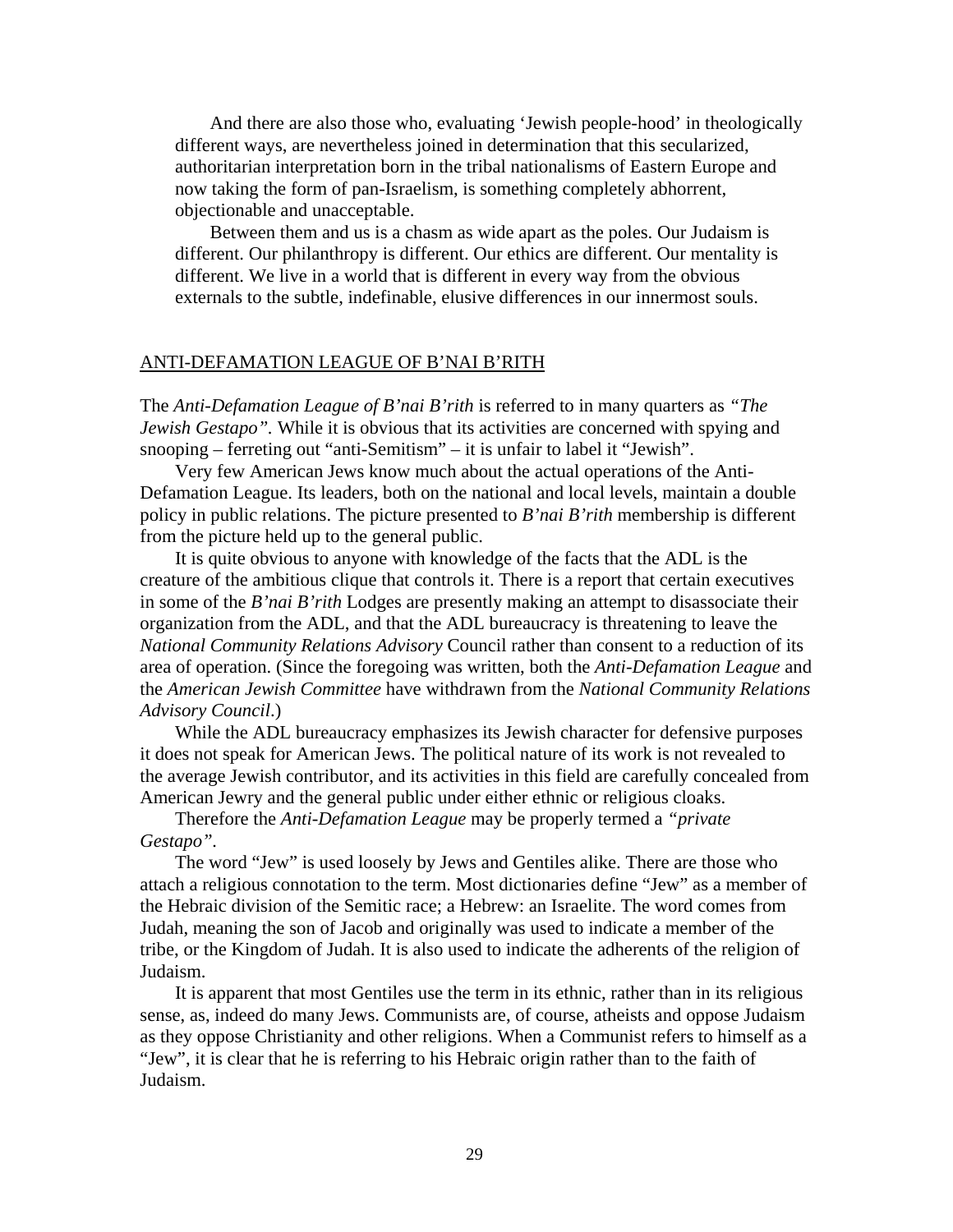## ANTI-SEMITISM

The term "Jew", then, as popularly used has no relationship to religious faith, and the term "anti-Semitism" carries no connotation of religious hatred or persecution.

The word "Semite" originally meant one of the people believed to be descended from Shem, the son of Noah. Today the term includes the Arabs; the Akkadians of ancient Babylonia; the Assyrians; the Canaanites (including the Amorites, Moabites, Edomites, Ammonites, and Phoenicians); the various Aramaean tribes (including Hebrews); and a considerable portion of the population of Ethiopia. An "anti-Semite", therefore, is one who is opposed to the Semites.

Before the French Revolution Anti-Semitism had its basis in religious hatred against European Jewry. Because the Jews were restricted to unpopular trades, such as usury, the sentiment also had an economic undercurrent. Since the dawn of the Eighteenth Century, however, anti-Semitism cannot be said to have its roots in either religion or economics as such.

Prior to 1930 the term "anti-Semite" was almost unknown to the average American. Not one in 10,000 would have been able to define it. In school, on the job— the American Jew was a fellow whom you liked or disliked in the same way that you liked or disliked Pat or Tony. Like every other person you grew up with, the Jews were just Americans. They had their faults, their prejudices and their virtues. Like Pat and Tony they were sometimes obnoxious, petty and disagreeable, but more often, like Pat and Tony, they were pleasant, kind and friendly.

The average American Jew is much the same today as he always was. Left to himself he integrates into the American pattern. Unlike Pat and Tony, however, the American Jew has the memory of centuries of persecution and discrimination of his race in his thinking. Unlike Pat and Tony he is indoctrinated with a racial superiority complex and a sense of international brotherhood with Jews everywhere. The horrible treatment of the Jews in Germany under Hitler is fresh in his mind. But he would be content to be simply an American if the clever men of his race would let him.

His fears and his complexes are exploited by the bureaucracies that control and direct the network of organizations set up in his name and ostensibly for his protection. The laws of America are not sufficient, he is told. There must be a multitude of committees and councils— a vast interlocking series of collective organizations that will work for his interest alone.

The Anti-Defamation League is one of the most aggressive of these Jewish agencies. Through its exploitation methods in its appeals for funds many American Jews have become obsessed with the idea that all non-Jews are either consciously and actively anti-Semitic or passively and potentially anti-Semitic. The scare propaganda of the ADL has created a persecution complex in the Jewish mind. Confidential material mailed to American Jews by organizations appealing for funds is marked *"to be destroyed after reading*"— thus creating an atmosphere of terrifying secrecy and pending doom; the futility of appealing to the ordinary governmental agencies, and effectually cutting the Jew off from his American fellows.

This technique tends to build the ADL into the "only" champion of the Jew; the "only" power that stands guard between the Jews and the "Fascist" Gentile anti-Semites.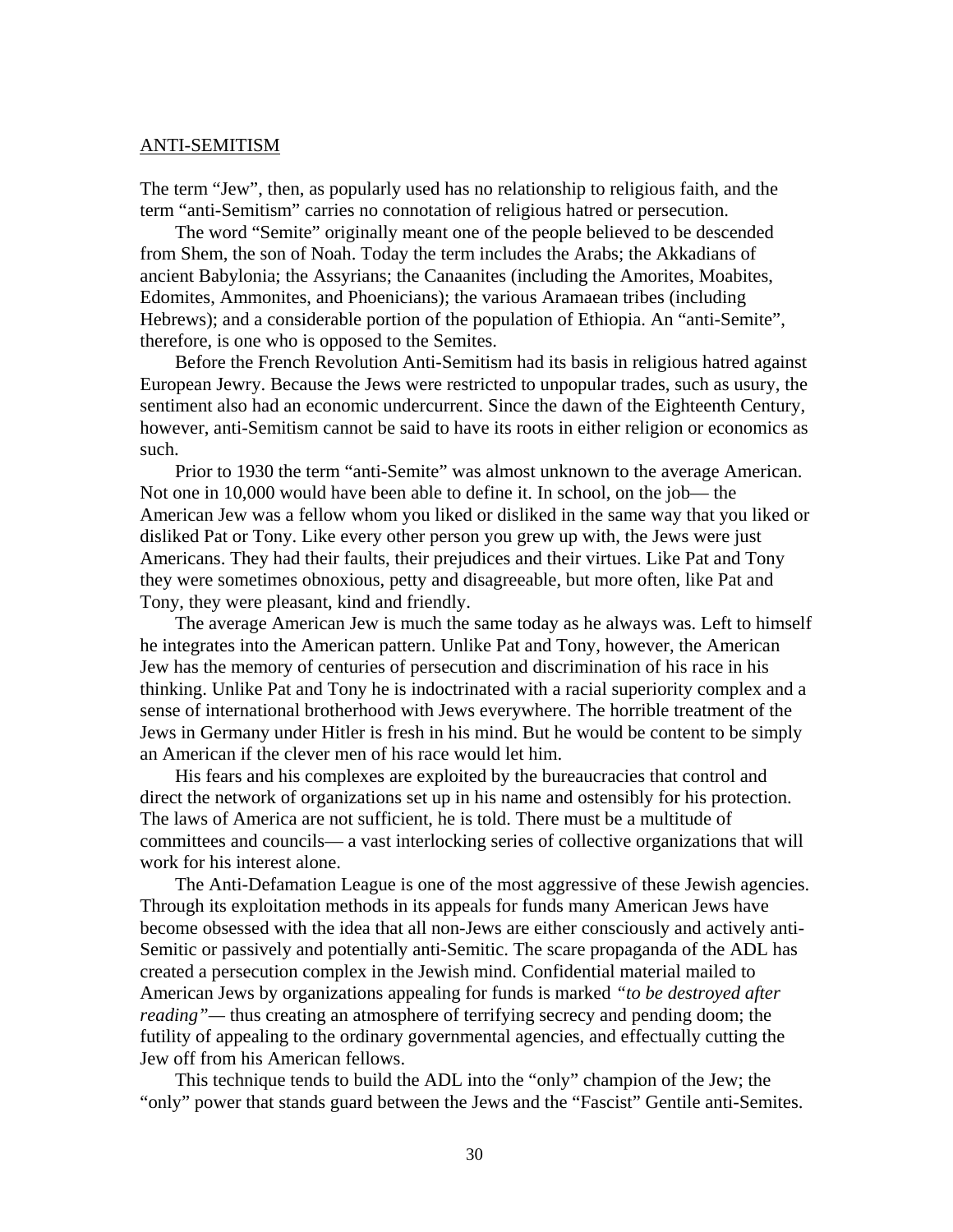On the other hand the ADL and other Jewish organizations picture the Jews as the paragons of all virtue while the Gentiles are cast in the role of persecutors and villains the sum total of all that is evil, vicious and mean.

"It is currently estimated," declares a spokesman for the *Joint Jewish Appeal,* "that *25% –* or more than 20 million Americans – have an already rooted prejudice against their fellow citizens. Fourteen independent polls, conducted by impartial research organizations— reveal that, out of every four adults questioned, at least one has been infected with anti- Semitism... one is opposed to anti-Semitism... while a third... and a fourth are, as yet, undecided."

Thus *75* percent of the adult population, according to this statement, is either actively or potentially anti-Semitic. The one in four or *25* percent opposed to anti-Semitism – and this group must necessarily include the American Jewish population – indicates that nearly every adult Gentile American – including American Negroes – are actively or passively anti-Semitic. Whether the Jewish organizations behind the *Jewish Appeal* intended to convey this impression is probably irrelevant, but the conclusion is inescapable.

If the statistics quoted are true, the ADL and its sponsoring *B 'nai B'rith* Lodges should engage in some soul-searching. Either the universal anti-Semitism indicated is deserved or the ADL and similar organizations are doing a thoroughly miserable job in public relations.

It is obvious to any student of the problem that the latter is the case.

## JEWISH EXPLOITATION OF JEWS

Under date of July 7, *1952,* A.E. Kraus and Paul L. Rolston, on the letterhead of the *United Jewish Welfare Fund,* addressed a mimeographed letter to Jewish insurance underwriters.

Paul L. Rolston is the Chairman, and Arthur E. Kraus associate Chairman of the *Insurance Division of the United Jewish Welfare Fund of the Los Angeles Jewish Community Council.* The letter follows:

#### Dear Fellow-Underwriter:

May I apologize for our failure to contact you personally relative to your contribution to the *United Jewish Welfare Fund?* I know you will understand because we, like you, have a living to make.

Although the worthiness and the need of this cause need no amplifying, let me give you one example— the attached is a true and shocking story. It touches everyone of us, whether we are in Life, Casualty or any other type of insurance business. The anti-Semites who publish the dangerous filth described herein are well-financed. They have no trouble raising funds. But the source of funds to combat them – your United Jewish Welfare Fund – finds it much harder to get support.

We are critically behind schedule in meeting this year's minimum quota, not only to combat anti-Semitism, but to support such other agencies as: taking care of the Jewish needs of men and women in uniform; supporting over 30 of our local agencies; saving lives of Jews in Israel, Europe and the Moslem World.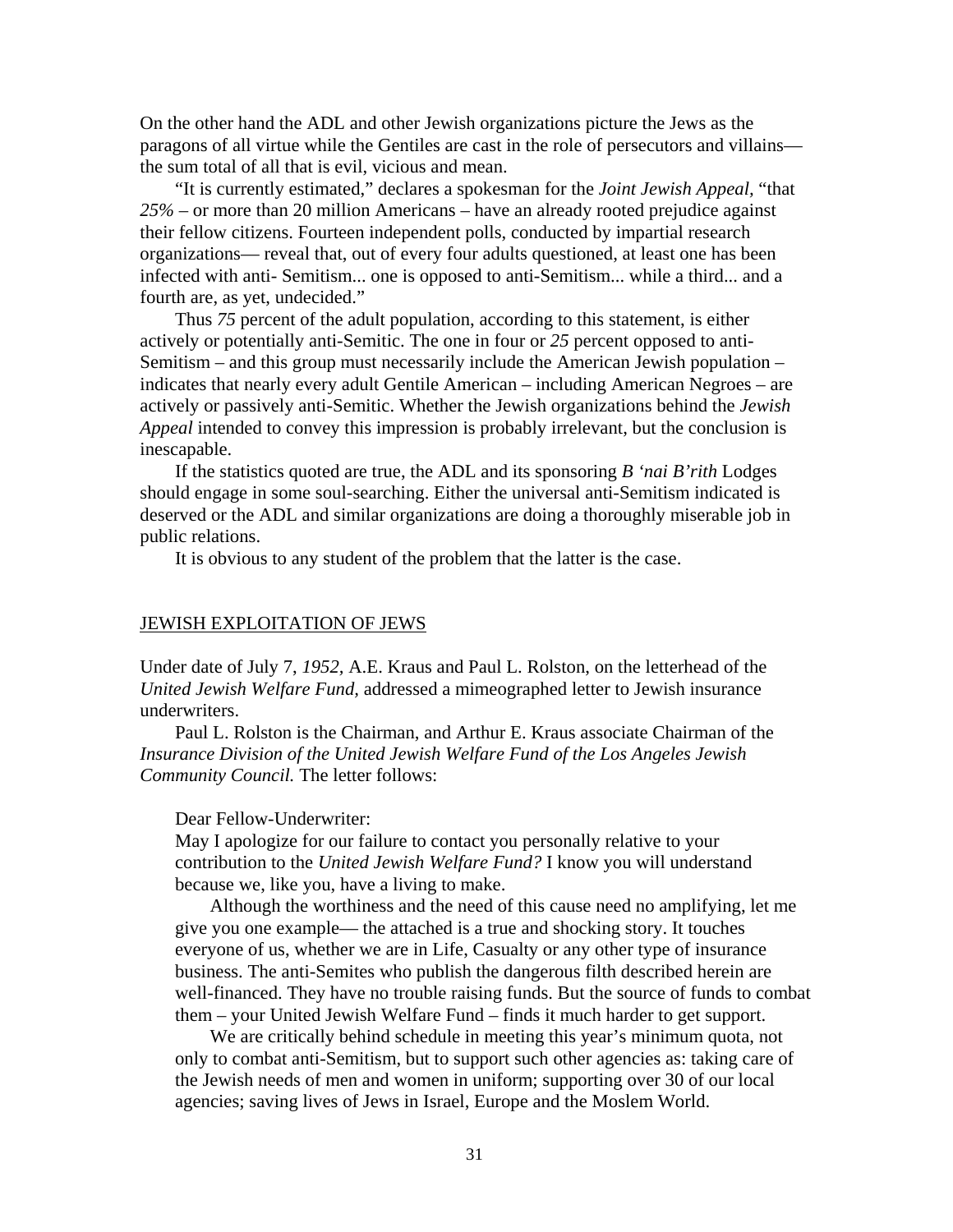Will you do your part? At this writing your contribution has not been received. I join with your colleagues in the Insurance Division in urging that you read the attached folder, then promptly make your gift to the *United Jewish Welfare Fund*  and make it generous enough to enable us to conquer the hate that threatens us all.

Your pledge card is enclosed. Sign it for the maximum amount, keeping in mind that you may pay your contribution in monthly or quarterly installments. Please take care of this matter today so that we may all go back to the business of selling insurance.

Enclosed with the letter is an expensive – and alarming – five-page folder. In red and white ominous lettering against a black background is the legend *"Violence Against the Jew"*. Super-imposed over a mass of wriggling arrow-pointed white lines is a red curling, snake-like figure. The overall effect is designed to be frightening. The recipient of the folder is led to believe that the drawing is the work of some sinister, blood-thirsty anti-Semite rather than the propaganda "art-work" of the *United Jewish Welfare Fund.* 

Reproduced throughout the folder are the title pages of a number of booklets dealing with Jewish questions. Not a single title page reproduced indicates violence against the Jews. The overall effect of the folder, however, conveys the terrifying idea that all Jews are in deadly peril.

The second page of the folder warns: *"Make No Mistake: on every side there is DANGER to our homes and families."* The word *"danger"* in inch-high, blood-red quivering letters.

Under the name of Leslie G. Cramer, Chairman of the *United Jewish Welfare Fund,*  is a further warning and appeal for "generous" contributions. "Read this evidence of an organized and terrible threat to America," declares IVfr. Cramer, 'and to the cherished freedoms enjoyed by yourself and those you love."

Stamped across the center page of the folder is the admonition **"CONFIDENTIAL: Please destroy after reading."** 

On another page, in black and red lettering, is the following: "Today – and every day – the vicious peddlers of *anti-Semitism* are active and... ONLY YOU... CAN STOP THEM!" THE WORD "ANTI SEMITISM" is underscored with a blood-red smear.

The last page of the folder informs the reader: "These Agencies work day and night for you – for all America – to quell the hate-mongers."

Following are listed the *American-Jewish Committee,* the *Anti-Defamation League of B'nai B'rith,* the *American-Jewish Congress,* the *Jewish Labor Committee,* and the *Jewish War Veterans.* 

The psychological reaction to this sort of propaganda is obvious. The average uninformed American Jew is immediately confronted with visions of pogroms and mob violence – terrorized by the thought that the ordinary protections of government will be denied him – that only the Jewish agencies stand between him and doom!

It is this technique of exploitation of the American Jew that is creating anti-Semitism in America.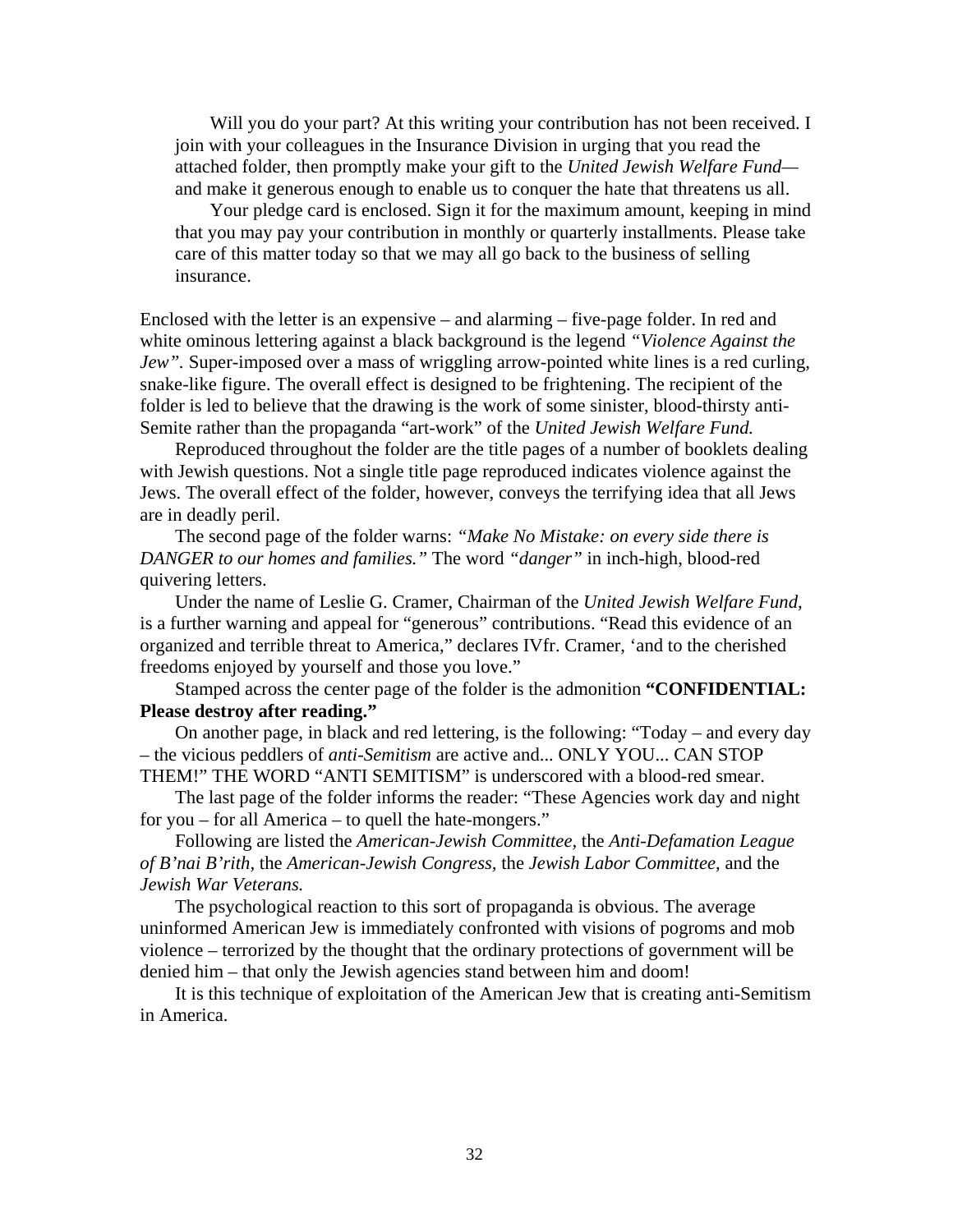#### THE TROUBLEMAKERS

Benjamin R. Epstein is the National Director of the *Anti-Defamation League of B'nai B'rith.* Arnold Forster is general counsel. The policies of the organization are made by these men.

It is apparent from even a cursory study of the ADL and its methods that Epstein and Forster, together with a handful of professional Jews, constitute a self-perpetuating dictatorial bureaucracy, more powerful than the sponsoring *B'nai B'rith* Lodges.

The vast spy network is allegedly under the direction of Arnold Forster.

Forster and Epstein have recently published a new book on anti-Semitism, *"The Troublemakers"* (Doubleday & Company, Inc., Garden City, N.Y., *\$3.50).* Skimming rapidly through the pages an impartial reader comes to the conclusion that the authors must have had themselves in mind when they came up with the title for the book. It would appear that the contributors to Mr. Forster' s 1951 budget of allegedly one million, eight hundred thousand (\$1,800,000.00) dollars had a right to expect a little more for their money than they receive in *"The Troublemakers".* If the authors intend to scare American Jewry into greater contributions and larger annual budgets for Mr. Forster, the book is understandable. If the authors had any intention whatever to ameliorate racial intolerance and anti-Semitism in the United States, then their effort must be marked zerominus, and the book is incomprehensible.

The *Anti-Defamation League of B'nai B'rith* maintains regional offices in New York; Chicago; Columbus, Ohio; Miami, Florida; Boston, Mass.; Portland, Oregon; San Francisco; Atlanta, Georgia; Los Angeles; Denver, Cob.; Washington, D.C.; Seattle, Washington; Milwaukee, Wis.; Indianapolis, Indiana; Kansas City, Mo.; and Houston, Texas.

Arnold Forster, in addition to acting as general counsel for the organization, is also designated as National Civil Rights Director. In 1947 the Civil Rights Committee of the ADL consisted of the following: Jacob Grumet, Chairman, New York; Hon. David A. Rose, Vice-Chairman, Boston, Mass.; Leo Abrams, Chicago, Ill.; Alan Altheimer, Chicago, Ill.; Joseph Cohen, Kansas City, Kan.; Hon. Martin M. Frank, Bronx, N.Y.; Lester Gutterman, New York City; John Horwitz, Oklahoma City, Okla.; Frank Kaplan, Pittsburgh, Pa.; Samuel Kramer, New York; Charles W. Morris, Louisville, Ky.; Bernard Nath, Chicago, Ill.; Louis A. Novins, New York City; A.N. Pritzker, Chicago, Ill.; and Benjamin Samuels of Chicago, Ill.

In addition to Forster and Epstein the National Commission of the organization (1947) included: Hon. Meier Steinbrink, Chairman; Harold Lachman and Max J. Schneider, Vice-Chairmen; Richard E. Gutstadt, Executive Vice-Chairman; Barney Balaban, Phillip W. Haberman, Hon. Herbert H. Lehman, honorary Vice-Chairmen; A.C. Horn, honorary Treasurer; and Jacob Alson, Treasurer. J. Harold Saks is designated "Community Service Director", while Frank N. Trager is National Program Director.

I.B. Benjamin of Los Angeles was a member of the National Commission in 1947.

#### FOUNDER OF THE ADL

Sigmund Livingston is credited with founding the Anti-Defamation League. For better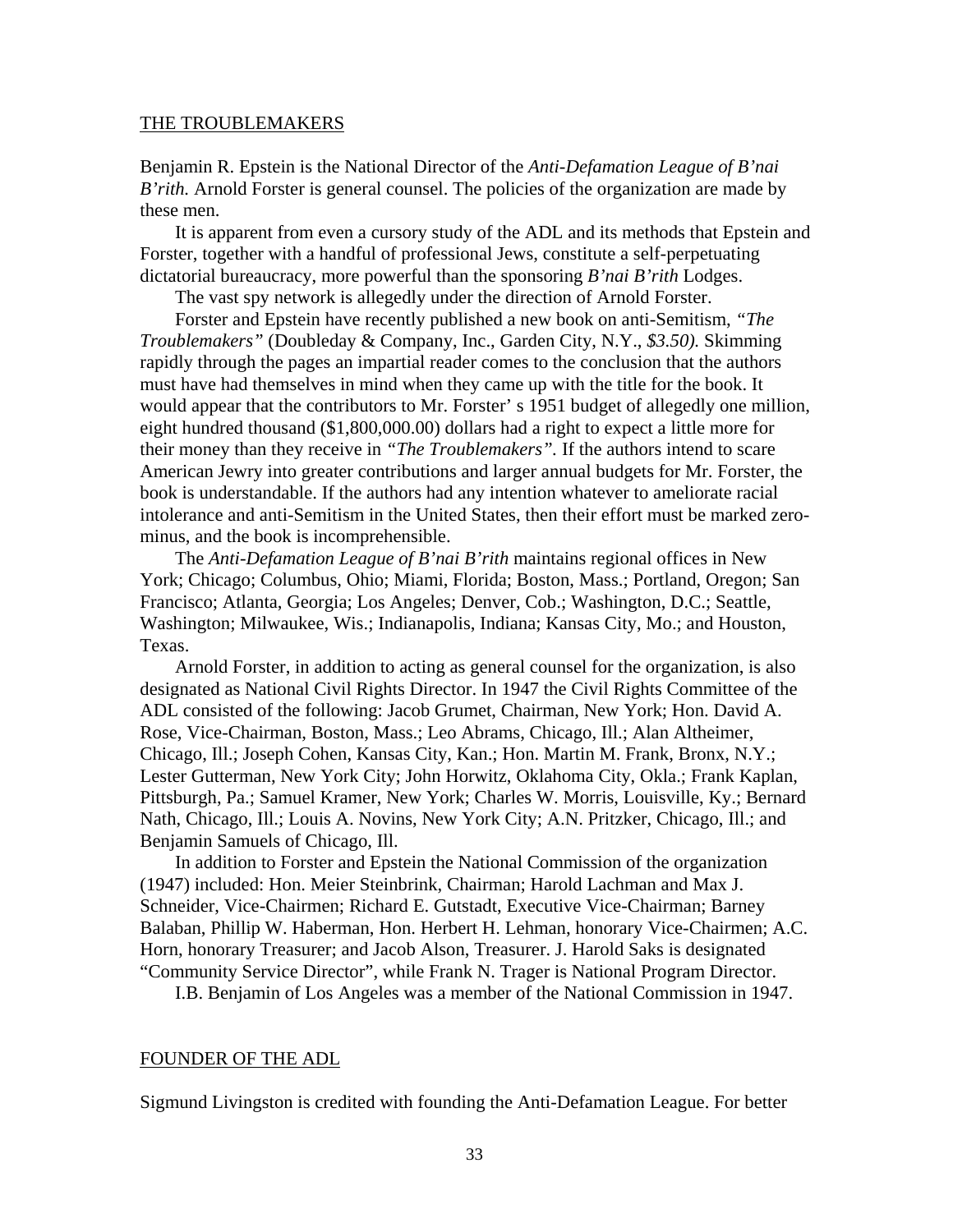than thirty years he acted as national chairman. An Illinois lawyer, he appears to have approached some of the problems of anti-Semitism constructively, attacking the myths and libels against the Jewish people with facts and reason.

The *Anti-Defamation League* was incorporated into the *B'nai B'rith* shortly after its founding.

Sigmund Livingston attacked anti-Semitism almost wholly from the religious point of view. Although this basis for anti-Semitism became negligible after the French Revolution, Mr. Livingston succeeded in dissipating many of the fragmentary myths that tended to persist. In his approach to and disposal of other facets of the problem, however, he lost much of his objectivity and judicial appraisement. Avowedly a partisan, as far as the subject matter was concerned, he became almost fanatically so when dealing with factual questions. The organization he founded is living proof of this statement.

His approach to the *Protocols of the Elders of Zion* as a literary forgery does not, in any sense, dispose of the context of the document. Although Henry Ford apologized to Jewry for the publication of the *Protocols* in The *Dearborn Independent* in a letter addressed to Louis Marshall of the *American Jewish Committee* in 1927, the apology did not wipe out his statement published in the *New York World* of February 17, 1921. In this article Mr. Ford was quoted as saying:

# "THE ONLY STATEMENT I CARE TO MAKE ABOUT THE PROTOCOLS IS THAT THEY FIT IN WITH WHAT IS GOING ON. THEY ARE SIXTEEN YEARS OLD AND THEY HAVE FITTED THE WORLD SITUATION UP TO THIS TIME. THEY FIT IT NOW." [Emphasis added.]

Sigmund Livingston disposes of the main question – the context of the *Protocols –* with the following:

Others may base their antagonism upon their belief in the absurd charge that the Jews are part of an international conspiracy, as outlined in the infamous *Protocols.*  This charge has been the 'leader' of all the merchandise of hate offered by the anti-Semitic propagandists. The folly of this charge must be apparent to anyone who seriously investigates it. The *Protocols,* the foundation for this anti-Semitic charge, as has already been shown, are a fraudulent invention. Even a superficial view of world Jewry should convince anyone that there is no truth at all in this charge. The Jews have no recognized organization of world affairs. They have not even a chief rabbi. They have no bishops, no arch-bishops, no pope, or any other office of comparable dignity or power. Jewry is divided as much as Christendom, if not more. The Orthodox and the Reformed faiths are as far apart as are the Catholic and Protestant divisions of Christianity. Even on the question of nationalism they have no real unity, for there are Zionists, non-Zionists and anti-Zionists. Furthermore, the numerical strength of the Jews compared to the population of either Europe, America or the world is inconsequential. The story of a Jewish 'world conspiracy' to overthrow existing governments is one of the greatest hoaxes ever perpetuated.

The fallacy of Mr. Livingston's reasoning in this statement is quite apparent. In the first place he assumes that one form of anti-Semitism is the result of an imagined "Jewish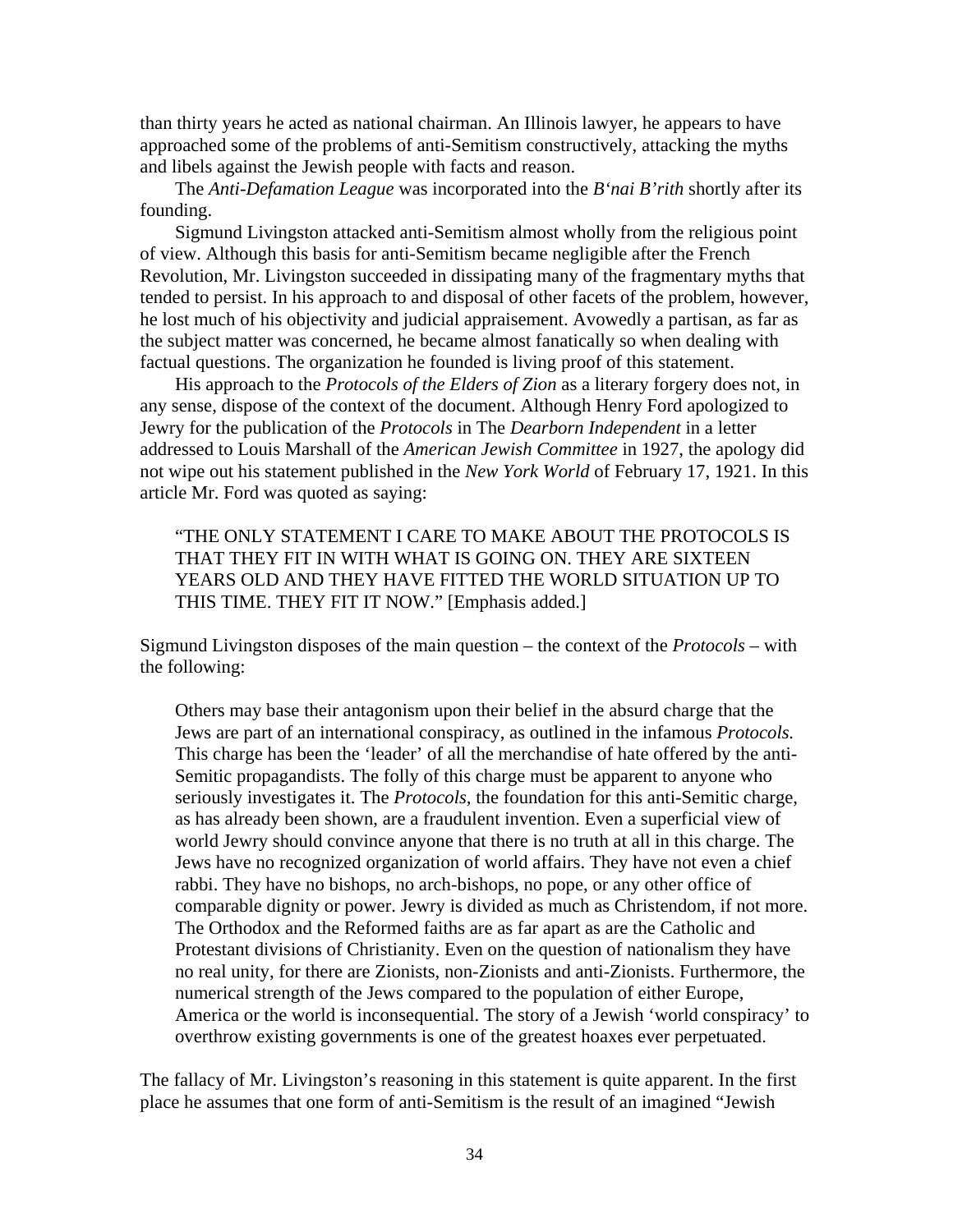international conspiracy"— that all Jews are allegedly involved and, therefore, hated. This premise is simply not true. There is no general hatred of the Russian people because Stalin and his Politburo contemplate the conquest of the world. Conspiracies are never made by an entire people; they are always made by a few leaders.

This argument does not dispose of the context of the *Protocols.* 

Nor does the statement that the *Protocols* are a "fraudulent invention", together with the proffered proof, cancel out their contents.

The averment that "the Jews have no recognized organization of world affairs" was not a true statement when Mr. Livingston wrote it unless the use of the word "recognized" was deliberate. It is not true today.

The assumed premise that anti-Semitism is founded in religious feeling is the basis of a major portion of Mr. Livingston's reasoning and this premise, as we have seen, is false. Therefore the fact that the Jews do not have a chief rabbi, bishops, arch-bishops or a pope, proves nothing.

The final disposition of "the question of nationalism" is particularly injudicious and borders on argumentative trickery. Again Mr. Livingston lays down the false premise that a "Jewish conspiracy" involves all Jews, and then quite logically "explodes" the fallacy he, himself, has created.

No person in possession of the ordinary faculties of reasoning would condemn an entire people, either as an ethnic group or as a religious sect, for the actions or utterances of some of its members. It is obvious that a plan by a few Irishmen for the subjugation of the world is not a conspiracy by all the Irish people— even though the conspirators might base their plans on Irish psychological, ethnic and religious reactions. The guilt of the handful of conspirators is not disproved by arguing that no "Irish conspiracy" could possibly have existed because the Irish are divided by religious faiths and arc numerically weak "compared to the population of either Europe, America or the world".

The real question involved in any document is the truth or falsity of the contents. Whether the author was John Doe or someone else, is of little moment in the final analysis. It isn't like a facsimile of John Doe's signature on a check— where it is the signature that counts. It is merely a question of fact or fiction.

The real issue involved in the *Protocols* is unanswered by Mr. Livingston. The real question is whether or not a hand full of Jews have an organized world system; whether or not a self-appointed Jewish bureaucracy, using world Jewry as its pawn, seeks world domination.

## THE B'NAI B'RITH

The *B'nai B'rith* is the oldest and largest Jewish membership organization in the United States. It was founded in New York in 1843. In 1939 it had 85,000 members in *520*  lodges in the United States and Canada, besides 40,000 women and girls in 300 auxiliaries. Today (though statistics are lacking) it is reported that *B 'nai B 'rith*  membership in the United States exceeds 300,000. In 1882 it organized internationally. By 1930 there were *B'nai B'rith* lodges in forty countries. During the early thirties the lodges in Germany, Austria, Danzig, Czechoslovakia, Brazil, Rumania, Poland, Turkey and Algeria were liquidated or otherwise forced into inactivity by governmental action.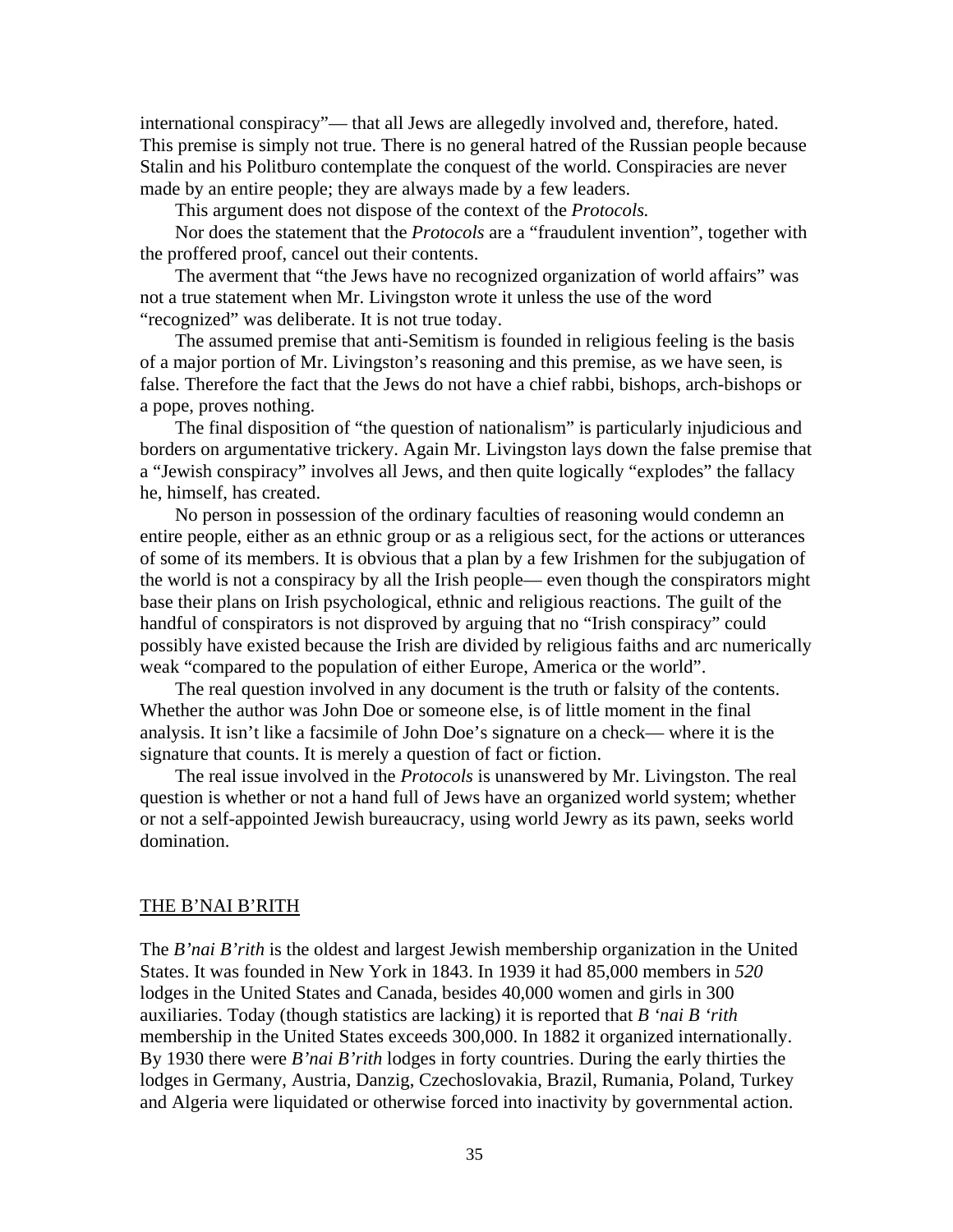There are lodges now in more than twenty foreign countries.

The *B'nai B'rith* sponsors the *Hillel Foundation* at many American Universities; the *Aleph Zadik Aleph,* junior *B'nai B'rith* for non-college youth; a *Vocational Guidance Bureau* to further the occupational redistribution of Jews, and the *Anti-Defamation League.* 

In 1859 American Jews established the Board of *Delegates of American Israelites,* a protective agency against discrimination. This organization was succeeded by the *Board of Delegates of Civil and Religious Rights* in 1878. The *B'nai B'rith* interested itself in this organization and aided it in its objectives and undertakings.

In 1906 the *American Jewish Committee* came into existence. This group is said to reflect the more conservative point of view of American Jewry.

The *American Jewish Congress* was launched in 1922. It became the spokesman of the Zionist organizations and purports to express the viewpoint of middle class metropolitan American Jews. It is alleged to be the proponent of "a more democratic American-Jewish life", whatever is meant by this phrase. It is an affiliate of the *World Jewish Congress.* 

The Jewish Labor Committee was born in 1924. It was designed to represent organized American Jewish labor.

In 1938 the foregoing organizations united with the *B'nai B'rith* to form a *General Jewish Council.* The chief purpose of the Council was to create unity and uniformity of policy and action among the several affiliated organizations. The *American Jewish Conference* was a 1943 development for the same purpose. The *National Community Relations Advisory Council* serves the same objective.

The *National Jewish Welfare Board* was founded in 1917 and is authorized by the United States government to serve the religious, welfare and moral needs of Jews in the U.S. armed forces and Veterans Administration hospitals. In 1951 it created new local armed services committees; recruited 75 Jewish chaplains; served 135,000 men in the U.S. and overseas; and helped in the reorganization of the United Service Organizations (U.S.O.) taking responsibility for 25 clubs. The membership in 1951 included 331 Jewish community centers and Young Men's Hebrew associations with 502,000 members and 40 national affiliated organizations.

Jacob R. Marcus, *Encyclopedia Britannica* expert on the subject, declares American Jewry "is highly organized". He estimated (1947) that the Jews of the United States spend at least one hundred million (\$100,000,000) dollars a year to maintain their various agencies. "If every branch of every lodge were to be included," says Mr. Marcus, "there would be at least 25,000 individual clubs, societies, groups and synagogues in the United States."

"I have an abiding faith," declared Sigmund Livingston, "that religious prejudice and mass hatred will be vanquished, in time, by reason and truth."

It is the considered opinion of most students of the subject that religious prejudice has disappeared as a basis for mass hatreds. Here and there isolated individuals and groups of individuals indicate an unreasoning hatred for the persons of other faiths, and the Jews are NOT EXCLUDED from this category. Anti-Semitism does still exist and it is apparently increasing and expanding but it is not based upon dislike of Judaism. It appears to be confined to Zionists and to have its roots in opposition to Jewish organizational and political activities. It does not appear to extend to the Jewish people as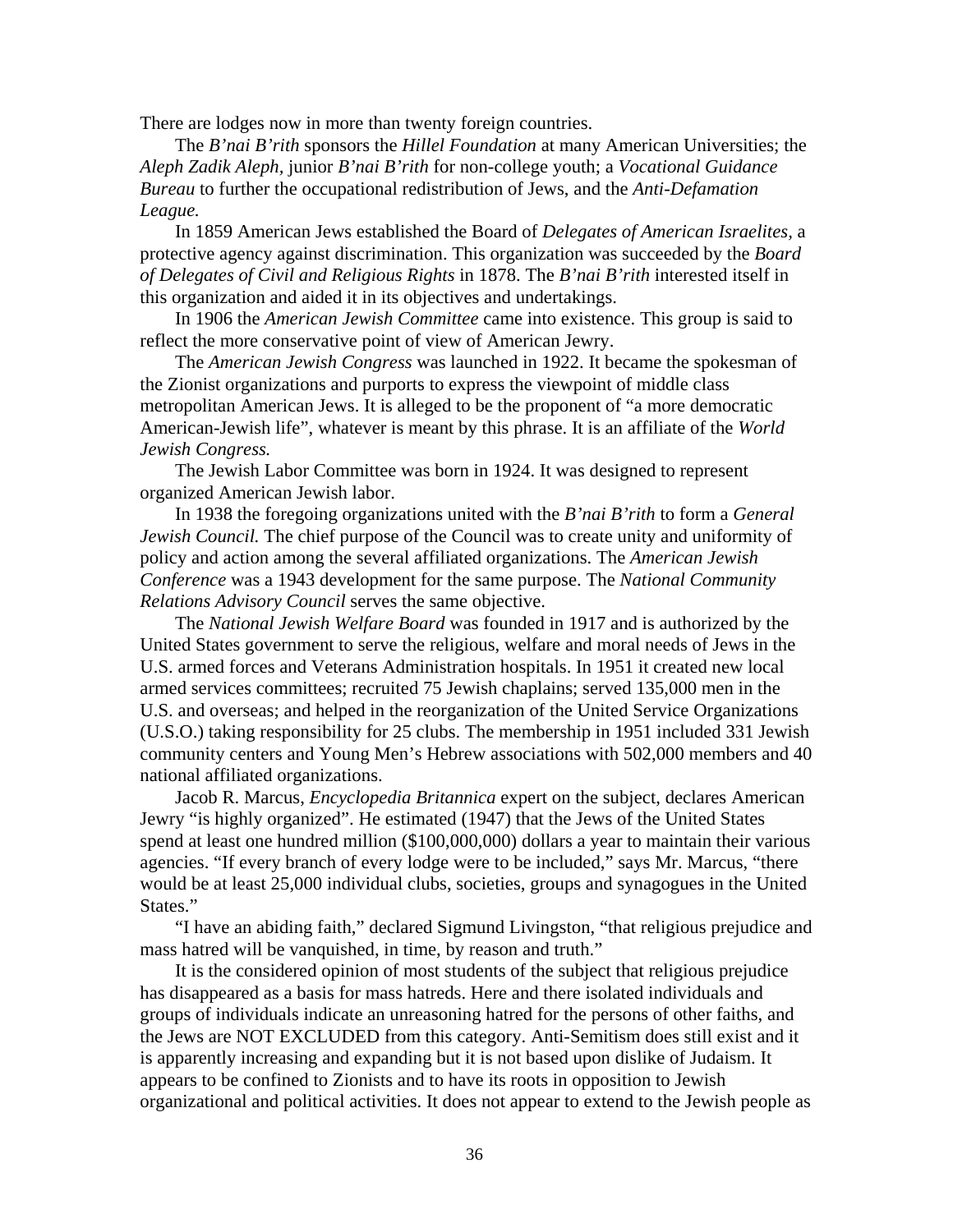individuals but is directed at the bureaucracy that controls and directs the amazing network of Jewish organizations.

Arnold Forster and Benjamin R. Epstein of the *Anti-Defamation League of B'nai B'rith* answer Livingston's fervent prayers with *"The Troublemakers",* nearly forty years later.

Under the white searching light of reason and truth the fog of bigotry, intolerance and hatred melt away.

Under the direction of Epstein and Forster anti-Semitism appears to be on the upgrade.

As a matter of fact anti-Semitism is the ADL's stock-in-trade. Should it wither and die the ADL brass would be out of business, and Epstein and Forster, et al. would be out of jobs.

Livingston's purpose appears to have been constructive; building good will and friendly relations between Jew and Gentile; the puncturing of anti-Jewish myths and libels; the application of reason and truth to the dark places of ignorance and prejudice. Although he could not escape his own prejudices concerning Gentiles, he did what he could to enlighten them as to their prejudices against the Jews. While the organization was a psychological mistake in the field of race relations it appeared to have been sincere.

The ADL's present policy is far afield from Livingston's laudable objectives. It now hurls anti-Semitism in political campaigns and links candidates, marked for destruction, with the bogey-men it dramatizes in its publications.

Whatever Mr. Livingston's plans were for the *Anti-Defamation League of B'nai B'rith* the fact remains that it has become the world's most powerful Gestapo; the brain center of a vast spy network and the intelligence unit of a myriad of Jewish organizations. Ostensibly this intelligence center only concerns itself with "anti-Semitism". The thousands of nerve-fibres connecting the center with Gentile activities throughout the world appear to be stimulated only by the catch-phrases of anti-Semitism.

But there are those who say that the organization serves other and more sinister purposes.

Certainly its activities are not curbing anti-Semitism.

#### INSIDE THE ANTI-DEFAMATION LEAGUE

Beyond the double doors of the *American Jewish Committee* and the *Anti-Defamation League of B'nai B'rith* is a single door. On it is lettered: "FACT FINDING, LEGAL AND INVESTIGATIVE DIVISIONS".

Shall we enter?

"We are unwilling to guess about anti-Semitism," an ADL spokesman tells us. "These offices have long maintained a close watch on the activities of Democracy's bigoted enemies."

In spite of the double-talk involved in the use of the term "Democracy" we understand what the spokesman is saying.

Our glance follows banks of filing cabinets and, for a moment, we believe we are in the Record Department of the *Federal Bureau of Investigation* in Washington, D.C.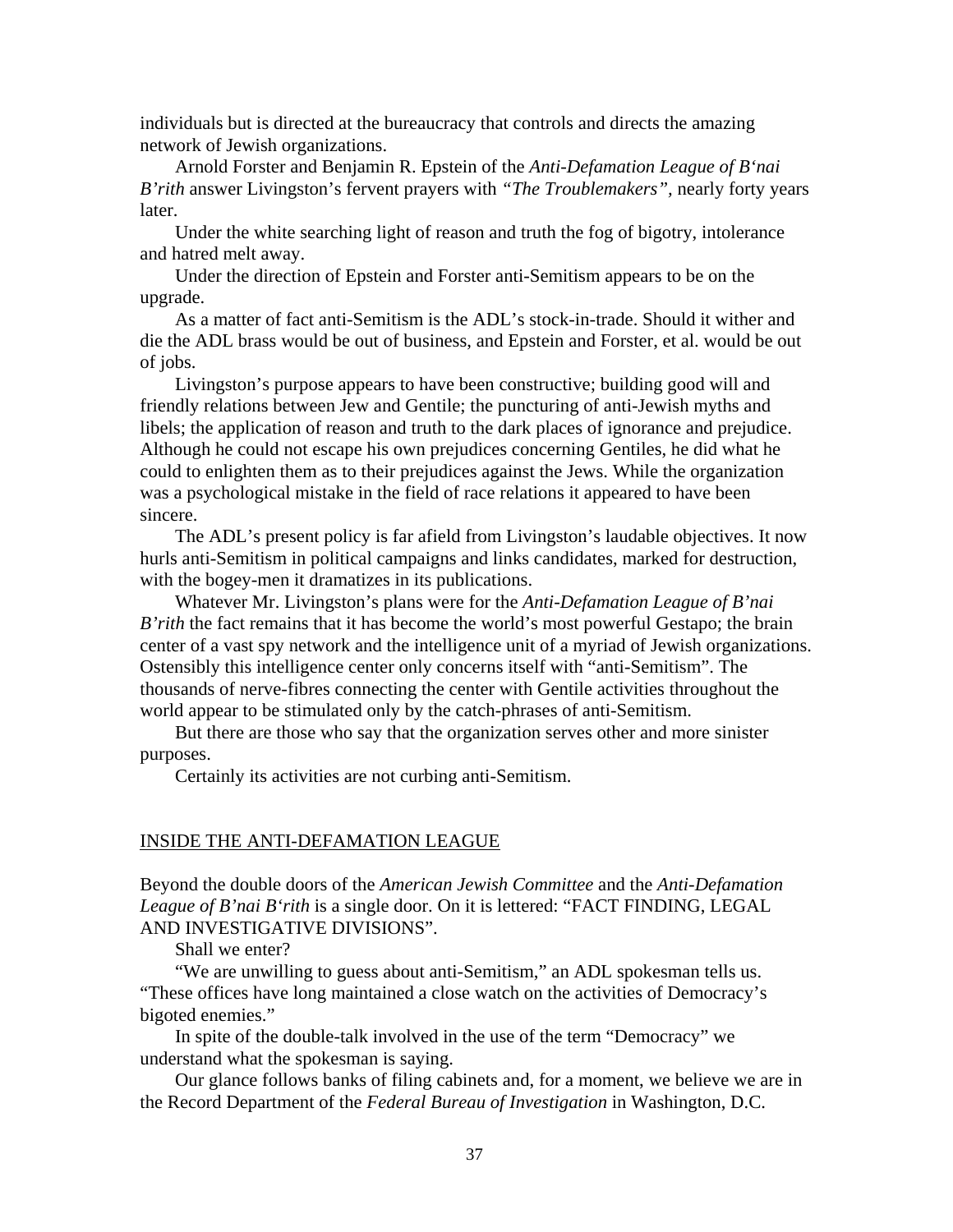Clerks are busy at the cabinets, sorting and filing papers.

Our ADL spokesman is very frank and informative about the entire operation, although we find that we must occasionally interpret his propaganda double-talk in order to understand clearly. We are curious to examine some of the papers and cards contained in the banks of cabinets, but we are not afforded the opportunity. We are told that "carefully and painstakingly documented evidence" is piling up in these files.

"What does it tend to prove?" we inquire innocently.

"It proves that the amazing parallel between the Nazi climb to power in Germany and the present-day tactics of the enemies of human rights within our own borders can no longer be denied!" declares our guide.

His vehemence and emotionalism mark his sincerity. He apparently is a victim of his own propaganda. We know that he is talking about himself.

What is done with all the information on anti-Semitism contained in the ADL's banks of filing cabinets?

We are shown a roomful of girls pounding away at typewriters. Automatic Teletype tickers beat a machine-gun racket. Linotype machines pour out molded lines of metal words and phrases. We learn that the printing presses are disgorging tons of newsprint while hundreds of thousands of propaganda books roll through automatic binderies. Clerks and more clerks; busy telephone switchboards. Motion picture sets spring into action at the command of the brain center; Mitchell cameras swing into focus. Miles of film developing in laboratories. Newscasters and commentators at radio microphones; radio towers flashing the ADL's propaganda to the four quarters of the globe...

All this to off-set anti-Semitism, we are told.

"Ceaselessly, tirelessly," boasts our guide, "through one of the largest mass education and public relations programs ever attempted by private groups, the *Anti-Defamation League of B'nai B'rith* and the *American Jewish Committee* are engaged in an all-out determination..."

His voice is lost in the roar of the presses, the clatter of typewriters, Linotypemachines and the automatic Teletype tickers.

## THE PRESS

We enter a door marked "PRESS DIVISION, FEATURE SERVICES". A man is at a desk dictating to his secretary. He pays no attention to our presence.

"Release number 61," he dictates. "The following constitutes additional background material on..."

"What do the newspapers do with the material you feed them?" we ask.

"Information supplied to the newspapers reaches the public in the form of editorials," is the answer.

We pass on through a door marked: "PRESS DIVISION, PULP SECTTON". We discover a large work table in the center of the room around which are several copy readers busily at work. The table is piled high with magazines, among which we see copies of *"Famous Western Stories", "Ideal Love"* and *"Crack Detective Stories".* 

We are not sure whether the copy readers are searching the pages of the magazines for telltale indications of anti-Semitism or cataloguing the articles and stories planted by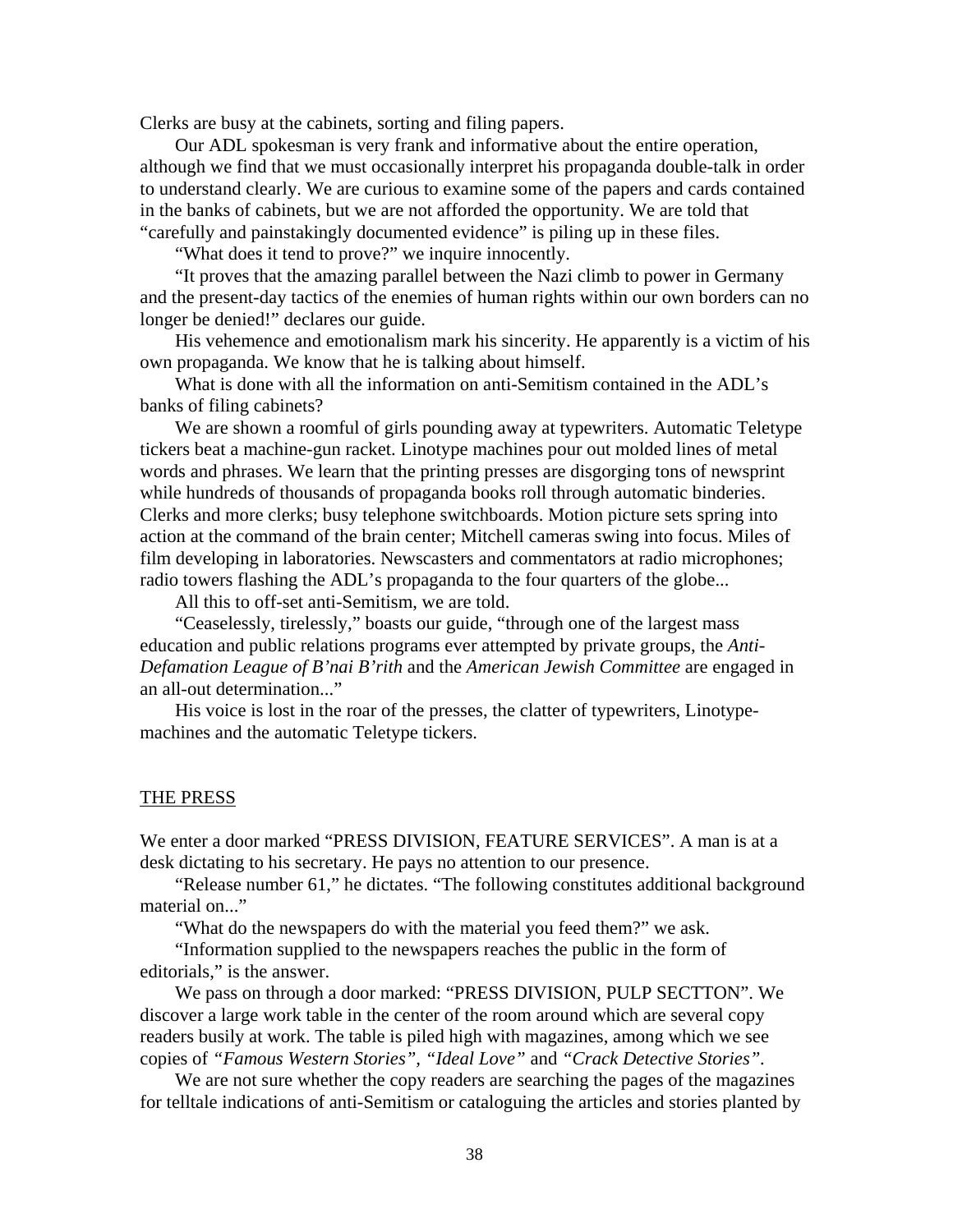the ADL. We are informed, however, that the *"Pulp Magazine Section* " is charged with the responsibility of utilizing the pages of the pulps; planting stories and articles glamorizing the Jews. Our guide does not elaborate on how the job is done; whether or not the ADL articles and stories are ever returned with polite rejection slips.

"Pulp magazines," he declares with a note of finality, "with their enormous circulation carry true stories of American-Jewish heroism in peace as well as in war."

What other handful of private individuals in the world's history has had such power at its fingertips? What private group of individuals can maintain *Fact-finding Divisions, Legal Divisions, Investigative Divisions, Press Divisions?* What other private organization can say with assurance that its propaganda reaches the public in the form of newspaper editorials; that it can utilize the pages of pulp magazines?

We are in another room.

"This is the 'COMIC BOOK SECTION'," we are told.

"Does the ADL plant propaganda in children's comic books?" we ask.

"Comic books," our guide replies, ignoring the form of the question, "carry strips denouncing native fascists and their use of inter-group tension as a weapon against Democracy."

The phraseology is reminiscent of the *Daily People's World* and the *Daily Worker..."* Native fascists", Inter-group tension", "Democracy"— brain blinding slogans from the dialectical lexicon of Marx and Lenin.

We enter a studio through a door lettered "PRESS DIVISION, CARTOON SECTION". Men are working at drawing boards. Cartoons by Carl Rose and Eric Godall are prominently displayed on the walls.

"Cartoons are very useful," explains our guide, "Some are prepared by the nation's most popular artists and decorate the newspapers of the land— pointing the fingers of ridicule and scorn at bigotry and the purveyors of racial hatred."

Passing on down the corridor we come to a door marked "PRESS DIVISION, BOOKS". Our ADL spokesman tells us that the Book Section is charged with "exposing the fascist trick of using anti-Semitism in its 'divide and conquer' campaign". We are told that efforts of the Book Section are reaching America's book-shelves in everincreasing numbers.

"The fact is," declares our guide, "that, today, a great percentage of all material prepared by the Press Division is done so at the request of publications previously serviced."

We observe some of the titles of the volumes that fill the book cases. *"They Got the Blame", "Out of the Many— One", "We Who Are America", "These Are Our Neighbors", "Living Together in Today's World", "Brothertown", "United We Grow", "Strong as The People", "This is Our Town", "These are Our Friends", "Early American Life", "This is Our Heritage", "One God",* and *"Under Cover".* 

We are hurried along to the *"Research Division"* and into the *American Jewish Committee* library. We are told that we are in "an arsenal of information"; that the library contains over twenty-one thousand volumes, and "more than two million additional items dealin with Jewish problems and anti-Semitism in America." "And what is done with all this information?" we ask. "A special division channels this authenticated material to that group of men and women whose opinions are certain to have a deciding effect on America's future..."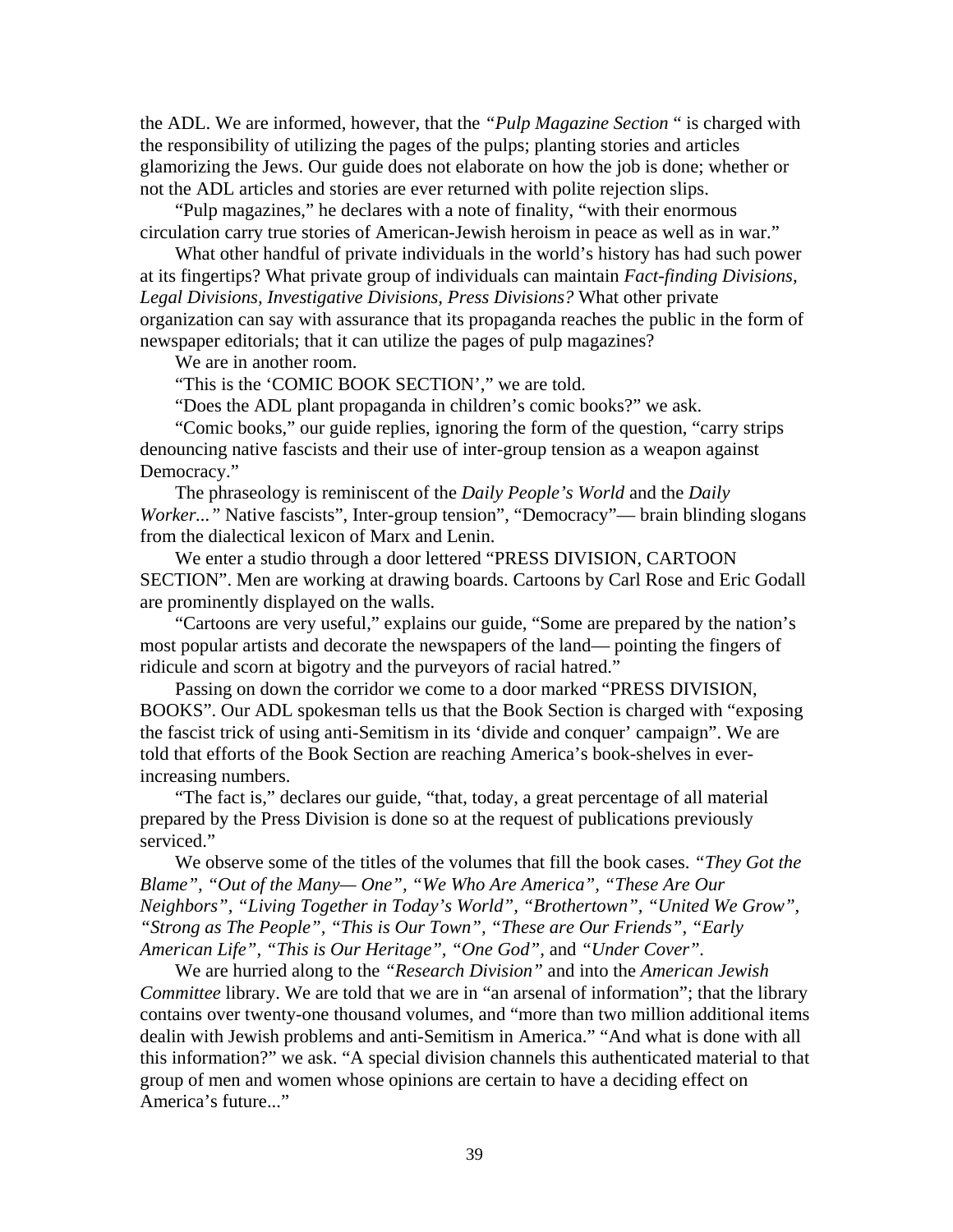## MASS ORGANIZATIONS

We are now before a door on which is lettered "VETERANS DIVISION".

"It is of vital importance," our guide is explaining, "that the American veteran – he who has already risked his life in the struggle against fascism – has come face to face with it and knows it for what it is— should be forewarned of the same danger at home... so that he will not have to risk his life again. The fight is being carried on in the *American Legion,* the *Veterans of Foreign Wars* and other large veteran's organizations."

No segment of American life seems to have been overlooked by the enterprising ADL and the *American Jewish Committee.* 

We are now in the "LABOR RELATIONS DIVISION".

"This Division," our guide is saying, "works closely with both the C.I.O. and the A.F. of L. on a local as well as national scale, determined to prevent the promoters of inter-group tension from spreading their poison through these ranks."

We are beginning to understand something of the magnitude of the ADL's operations. We are beginning to appreciate its vast spy-network sprawling across the nation and throughout the world. Our imagination is staggered by its apparent control of the avenues of communications. We pause to remember that we are dealing with a private organization, financed by contributions wrung from American Jews; American Jews cut off from the healthy intercourse of American life by the alarm-trumpets of fear and suspicion.

We remember the provocative phrases of our ADL spokesman: "native fascists", "bigots", "racial hatred", "anti-Semites", etc., and we suddenly recall that He who loved all mankind said: "These things I command you, that ye love one another." *(John XV 17).*  We ponder the psychological reaction of one who is branded "a native fascist" and a "bigot"; whether or not such a person is hardened in his bigotry or suddenly transformed into the quintessence of brotherly love. Robert Herrick paraphrased Ausonius *(Ut ameris, ama*) when he declared that "love begets love". It would appear that the ADL is more motivated by Econchard Lebrun-Pindare's harsh admonition "let us be brothers— or I'll cut your throat," than the gentle command to "love one another".

#### BOOK STIFLING

Our hurried visit to the "Book" section of the *"Press Division"* gave us little opportunity to examine the full scope of the work of this department. We were shown the propaganda product and told that such volumes as *"Under Cover", "They Got the Blame",* etc., were reaching America's bookshelves in ever-increasing numbers.

Nothing was said concerning *"book burning"—* that hysterical pastime of Herr Hitler and Comrade Stalin.

The ADL does not go in for *"book-burning"* as yet. Obviously, such bonfires contemplate a degree of force only found in lawlessness or in the hands of a dictator. Pending such direct and conclusive action – or perhaps we should say in lieu of such action – the ADL indulges in what it calls *"book stifling".* Applied to books displeasing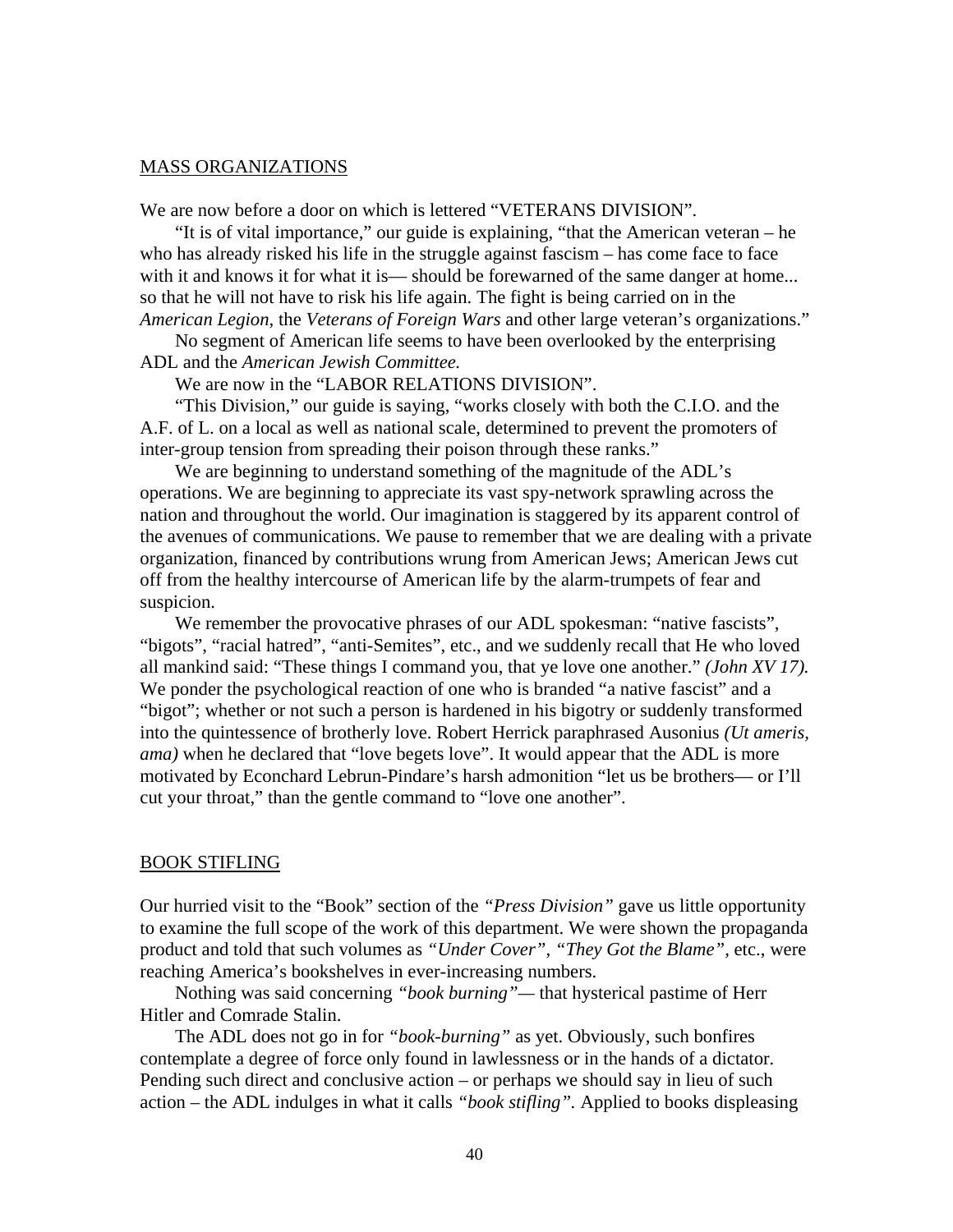to ADL bureaucracy the *"stifling"* method appears to be quite as effective as applying the torch; perhaps more so, as it catches the books at the source, cutting off the channels of publicity and destroying retail markets.

*The Conquest of a Continent* by Madison Grant is a book in point— and it is undoubtedly illustrative of many others that experienced the "stifling" method of the ADL. "The book was driven from the market," writes Mr. Franklin Hichborn. "Sales were not only restricted, they were stopped."

How was it done?

The following is a letter signed by Richard E. Gutstadt, Director-Secretary of the ADL, on the League's stationary, dated December 13, 1933 at Chicago:

## TO THE PUBLISHERS OF ANGLO-JEWISH PERIODICALS

Gentlemen:

Scribners & Sons have just published a book by Madison Grant entitled *The Conquest of* a *Continent.* It is extremely antagonistic to Jewish interests. Emphasized throughout is the 'Nordic superiority' theory, and the utter negation of any 'melting pot' philosophy with regard to America.

Scribners, in a sales circular concerning the book, points to Herr Hitler as the man who has demonstrated the value of 'racial purity' in Germany. The author insists that American development depends upon the elimination of inassimilable alien masses in our midst. This book is considered by some as even more destructive than Hitler's 'Mein Kampf'. Mr. Grant also avers that 'national problems are in the end racial problems.'

We are interested in stifling the sale of this book. We believe that this can best be accomplished by refusing to be stampeded into giving it publicity. Every review or public criticism of a book of this character brings it to the attention of many who would otherwise know nothing of it. This results in added sales. The less discussion there is concerning it, the more sales resistance will be created.

We therefore appeal to you to refrain from comment on this book, which will undoubtedly be brought to your attention sooner or later. It is our conviction that a general compliance with this request will sound warning to other publishing houses against engaging in this type of venture.

Mr. Franklin Hichborn, mentioned above, has written a very interesting analysis of this case. In reference to the "Nordic superiority theory" he says: "There is a tendency among all peoples to regard themselves as superior. The American Indians were quite sure they were that. The Jews enjoy for themselves the same modest opinion. Mr. Samuel Untermeyer, outstanding among his people, was quite sure of it, and so expressed himself the very year that Madison Grant's *'Conquest of a Continent'* was suppressed. Mr. Untermeyer proclaimed in speech and print that the Jews are the 'Aristocrats of the World'. (See Mr. Untermeyer's radio address published in the *New York Times* for August 7, 1933.)"

Commenting on the ADL's charge that Madison Grant's book was the "utter negation of any 'melting pot' philosophy with regard to America", Mr. Hichborn quotes from a foreword written by Dr. Paul Hutchinson to Rabbi Elmer Berger' s book *"A*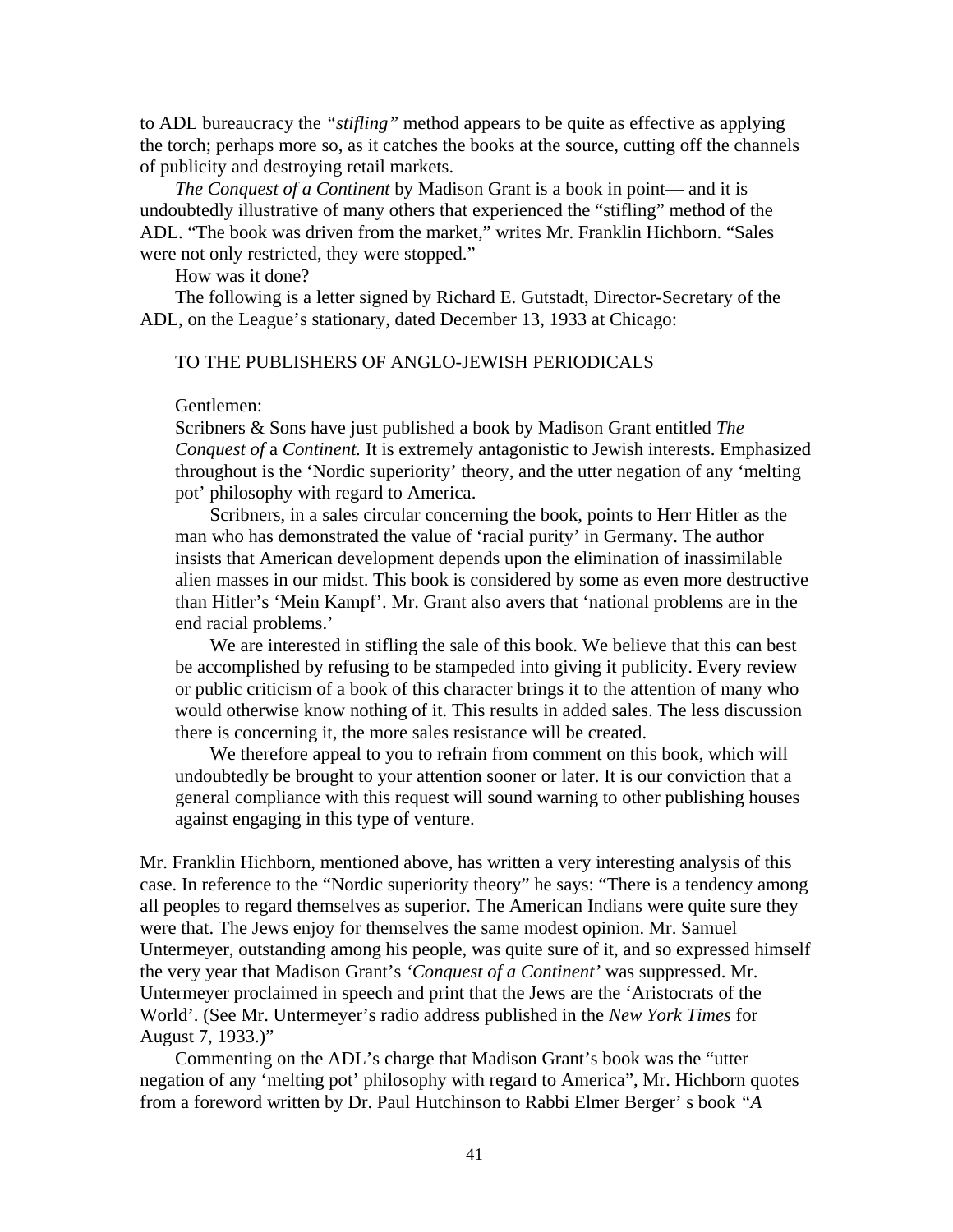*Partisan History of Judaism".* Dr. Hutchinson, Editor of the *Christian Century,* after showing that American people expect their melting pot to melt, comments:

In the light of this historic development – plain enough whether or not one regards it as justified or wise – I find it tragic to see so many of our Jewish citizens electing for an attempted separate existence within our American society. While they insist that the idea of a divided allegiance is as repugnant to them as to any of their neighbors, they nevertheless denounce the principle of cultural amalgamation. They proclaim that the focus of their emotional and spiritual longing is elsewhere, and they show themselves ready in the discharge of their duties as American citizens to subordinate all other considerations to the interests of a foreign nation. The very word 'assimilation' has become a reproach on their lips. They *insist that the melting pot must not be allowed to melt.* (Emphasis on the concluding sentence supplied by Mr. Hichborn.)

We are not here concerned with the merits or demerits of books. We are presently interested in how the ADL operates.

# FOREIGN LANGUAGE GROUPS

"THE FOREIGN LANGUAGE DIVISION" of the *American Jewish Committee* and the *Anti-Defamation League of the B'nai B'rith* concerns itself with translating ADL propaganda into foreign languages and planting articles in the foreign language press.

"In addition," explains our ADL spokesman and guide, "this division keeps a constant check on foreign language papers, representing some sixteen different languages. This check makes possible an accurate evaluation of trends of thought taken by this special group of America's citizens."

# RADIO

In the "RADIO DIVISION" we are told that "there is no single road to the American mind", and that "every road must be utilized". Consequently the *American Jewish Committee* and the *Anti-Defamation League* make extensive use of radio. In 1946 an average of 216 individual radio stations broadcast ADL material daily. The average is alleged to have doubled since 1946.

"We reach all faiths," declares our guide. "Programs like *'The Battle of the Warsaw Ghetto',* starring Raymond Massey, and *'Behold the Jew',* starring Aline McMahon reach millions of Americans... Where material prepared by this division has been judged pertinent, it has been sought for use by programs such as *'Kate Smith', 'We, The People', 'The Doctor Fights', 'Mr. District Attorney', 'Treasury Salute', 'Reunion, US.A.',* and others enjoying the largest listening audience in the country!"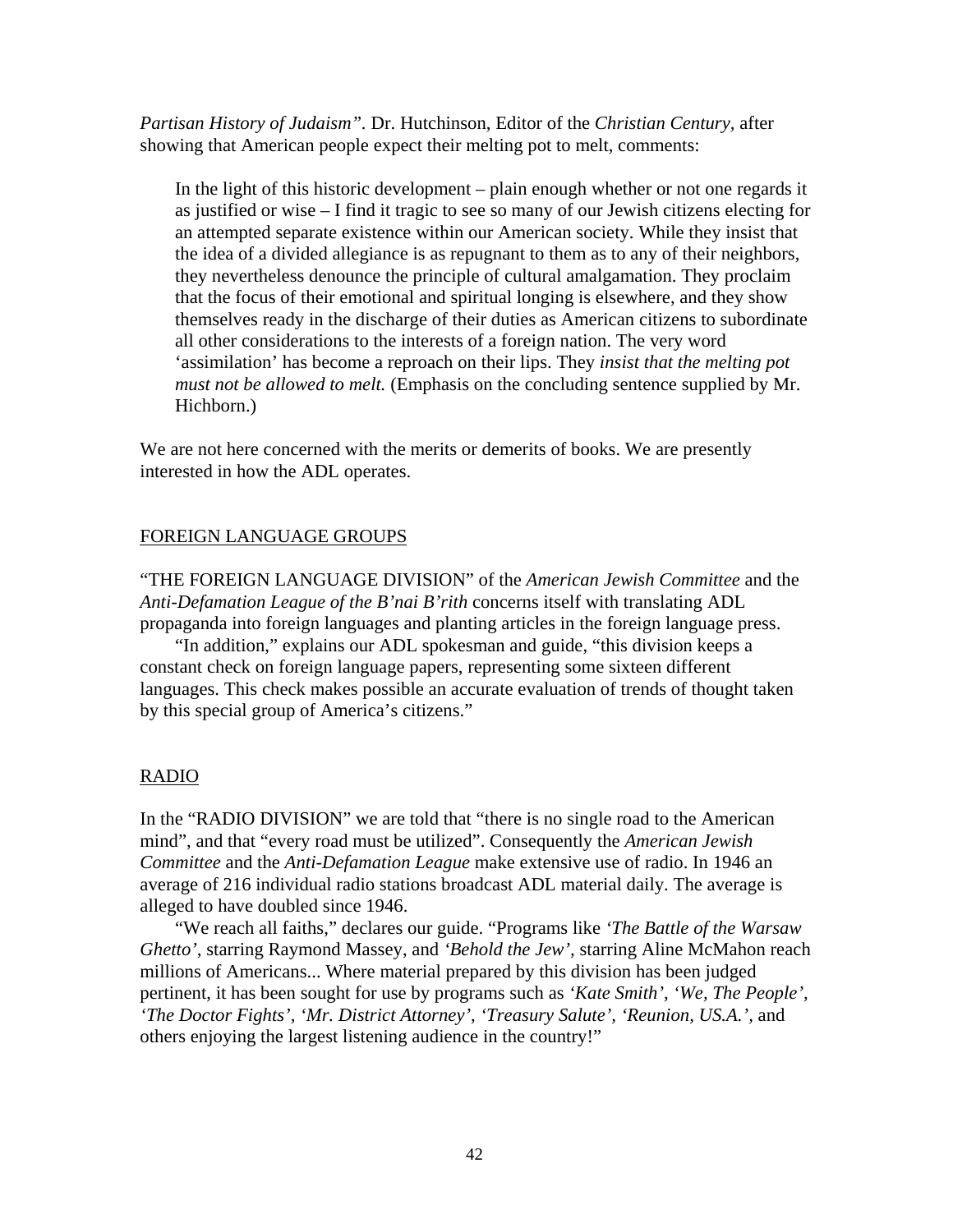#### CHRISTIAN CHURCHES

"What about other religious denominations?" we ask. "Are you able to get to them?"

"More than 8,000 thoughtful men of God of many Christian sects and denominations, disquieted by the hostility stirred up against the Jews, have been able – through this channel – to get the facts for their congregations— ammunition to help in their part of the fight against race hatred. Prominent among the men of religion concerned by this problem is forward-looking Rev. William C. Kernan, of the *Institute of American Democracy."* 

## INSTITUTE FOR AMERICAN DEMOCRACY

"Just what is the *Inst it ute for American Democracy?"* we inquire.

"The *Institute for American Democracy* sponsors hard-hitting Democratic propaganda, appearing on billboards from coast to coast. Stirred to enthusiasm by this program, civic leaders like the Hon. Maurice J. Tobin, Governor of Massachusetts, have backed it by personally presenting these democratic arguments to their communities. In the transportation systems of twenty-four cities sixteen thousand billboard messages are being displayed. Supplementing its billboard and car-card program, the TAD has produced a series of one-minute films— dramatizing its message, shown as part of the regular feature presentation in theaters patronized by people in all walks of life."

We had run across this organization in our studies (see *The Tenney Committee: The American Record)* and had learned that it was, like the *Inst itute for Democratic Education,* a "front" or subsidized organization of the *Anti-Defamation League of B'nai B'rith.* Our ADL friend would have liked us to believe that the two Institutes were independent of ADL control— just two organizations "cooperating fully in this vital battle against bigotry".

The Rev. William C. Kernan, we are told, headed up the "cooperating" *Institute for American Democracy.* We don't know very much about the Rev. Kernan except that a script writer for the *Joint Jewish Appeal* wrote a few lines for him. "It is no longer possible for any American," declares the script writer via Rev. Kernan, "regardless of race, color or creed, to sit idly by in the belief that the purveyors of racial hatreds and disunity do not mean them. Who attacks one minority group, attacks all groups. The public must be made to understand this!"

Page 1667 of Appendix IX of the *Reports of the House Committee on Un-American Activities* lists William C. Kernan as a member of the Executive Board of the *Council of United States Veterans, Inc.* His name appears, among others, on a letterhead of the organization marked *"Exhibit 1".* 

Following Rev. Kernan's name under the geographical designation "New Jersey) is *Past Post Chaplain,* A.L." *(American Legion).* 

"It should be noted," comments the *House Committee on Un-American Activities,*  "that exhibit No. 1 which follows, a letterhead of the *Council of US. Veterans,* bears union label No. 412... For the significance... see this report entitled *'Prompt Press'* (sec. 187)."

Turning to page 1511 of Appendix TX under the title *'Prompt Press"* we find the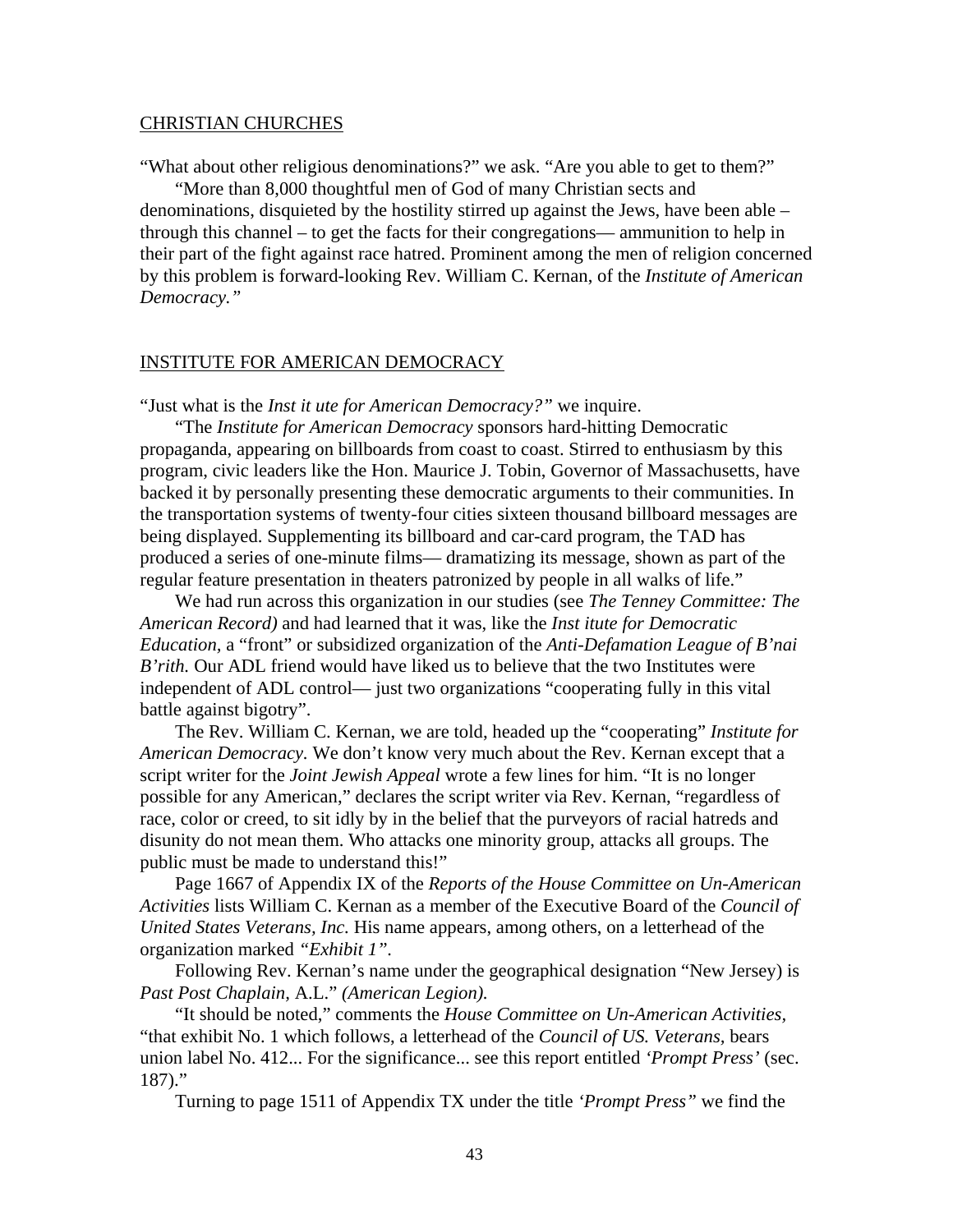following: "The bulk of the literature of the Communist Party is printed under union label 412 by the *Prompt Press...* Union label 412 appears on work done by the *New Union Press.* The latter is a dummy organization which uses the presses and other fixtures of the *Prompt Press."* 

What was the Council of *United States Veterans, Inc.?*  Says the *House Committee on Un-American Activities,* Appendix IX, page 166lf:

The *Council of United States Veterans,* the latest form of communist-controlled veterans' organization, has embodied in the statement of purpose (see certificate of incorporation, New York, March 22, 1937), aims which easily conform to those of the *Communist Party* and the *Workers Ex-Service-Men* c *League,* streamlined in accordance with the Trojan horse policy adopted at the Seventh congress of the *Communist International* in 1935.

After comparing a section of the organization's statement of purpose with a section of the Constitution of the *Communist Party of the United States* adopted May 27 to 31, 1948, the Committee goes on to say:

The foregoing weasel-worded provisions did not prevent either the *Communist Party*  or Gardner Jackson, the legislative representative of the *Council of US. Veterans* and sponsor of the *Washington Committee for Democratic Action,* from defending those who, in obedience to the line of the *Communist Party* after the signing of the Stalin-Hitler pact in August 1939, led devastating strikes in defense industries, opposed the national defense program, opposed investigation into subversive activities among Government employees by the *Department of Justice* and other agencies, and picketed the White House. Both the *Council of US. Veterans* and the *Workers Ex-Servicemen League* provided in their statements of purpose for cooperation with international veterans' organizations like the *Internationale Des Anciens Combatants* and opposed any discrimination regarding membership toward Communists.

All of which goes to prove that the Rev. William C. Kernan apparently found himself in some pretty bad company. It does not prove that the Rev. Kernan was a Communist, a Communist fellow-traveler or even a Communist sympathizer. It may well be that the Rev. Kernan was only naive; that he was fooled; that his good intentions and idealism were taken advantage of for purposes never revealed to him.

It may well be that his name was used without his consent; he was induced to head its dummy organization, the *Institute for American Democracy.* 

"All of this must cost a lot of money," we observe, "Does the ADL subsidize the *Institute for American Democracy?"* 

Our ADL guide ignores the question. He covers his failure to answer by launching into an account of a Chicago organization— "joined in the battle for unity".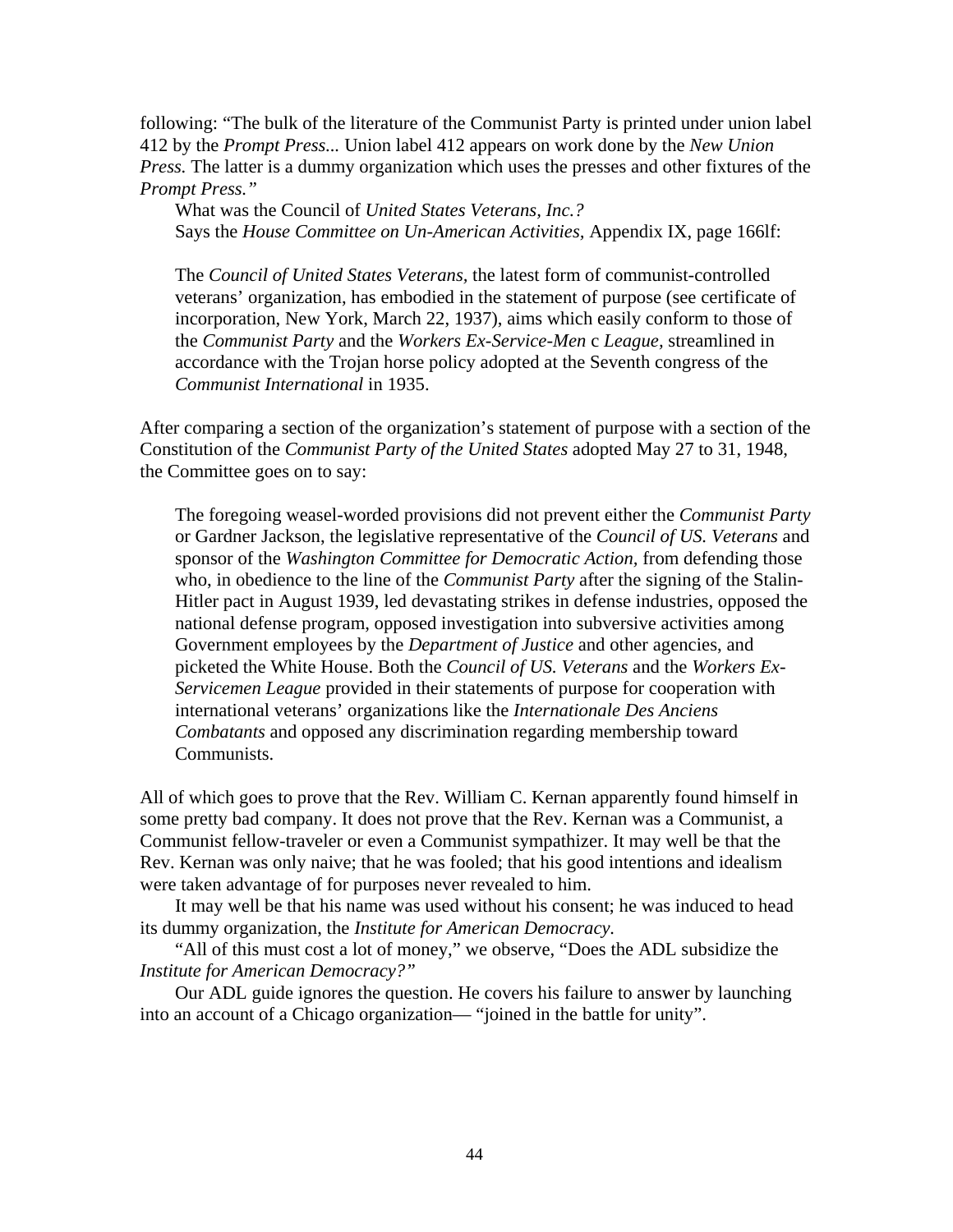#### APPRECIATE AMERICA

"It has a simple but all impressive title," he is saying. "It is called *'Appreciate America'.*  It was founded by an ex-Marine Corps Major Paul H. Douglas – wounded at Peleliu and Okinawa fighting fascism abroad – non-profit making *'Appreciate America'* has plunged into the fight against fascism at home... Through this agency, to the steadily swelling arguments against bigotry have been added the civic-conscious voices of Hollywood stars whose faces are as familiar to most Americans as their own."

"What about this Chicago organization— *Appreciate America?"* we ask. "How is it financed? Is it part of the ADL set-up? Is it subsidized?"

"I want to tell you about another cooperating organization," continues our ADL spokesman, again disregarding our questions. "It is the *Institute for Democratic Education.* It is headed by..."

While waiting for our ADL spokesman to tell us about the *Institute for Democratic Education* – "another cooperating organization" – we are trying to recall what we knew about Paul H. Douglas— the founder of *"Appreciate America".* Our ADL friend had only touched on the glamorous highlights of the Professor's career.

Then we remembered!

Professor Douglas had been connected in one way or another with quite a number of nonprofit organizations. As a matter of fact we recalled that the professor seemed to have had a marked predilection for joining up with nonprofit organizations. Through the years he was a member of the *Executive Committee of the American Committee for Democracy and Intellectual Freedom;* member of the *National Advisory Board of the American Friends of the Chinese People;* member of the *Committee of the American Friends of Spanish Democracy;* sponsor *of American Investors Union, Inc.;* member of a sponsoring committee for a dinner promoted by the *American Student Union* in 1937; member of the *National Advisory Board of the American Youth Congress;* member of the *Arrangements Committee of the Chicago Conference on Race Relations*; sponsor of the *National Emergency Conference;* member *Board of Sponsors of the National Emergency Conference for Democratic Rights;* and a member of the *Non-Partisan Committee for the Re-election of Congressman Vito Marcantonio. (Dies Reports* Appendix IX).

Many of the foregoing "non-profit organizations" are as unknown to the average American as is Professor Paul H. Douglas' *"Appreciate America".* The following from Appendix IX of the *Dies Reports on Un-American Activities* are thumb-nail sketches:

Page 323: "The *American Committee for Democracy and Intellectual Freedom* is a Communist front organization operating among College teachers and professors."

The *American Friends of the Chinese People* (Page 1477): *"*The word 'American' was added to the title in 1935 as a part of the general streamlining process during the *Popular Front* period. This organization faithfully reflected the current policies of the *Communist Party* on Chinese questions, on the general question of loyalty to the Soviet Union, and on the question of war in relation to America…"

*American Friends of Spanish Democracy* (pp. 38 and 1616f): "For a full discussion of the place of this organization among the Communist front organizations, see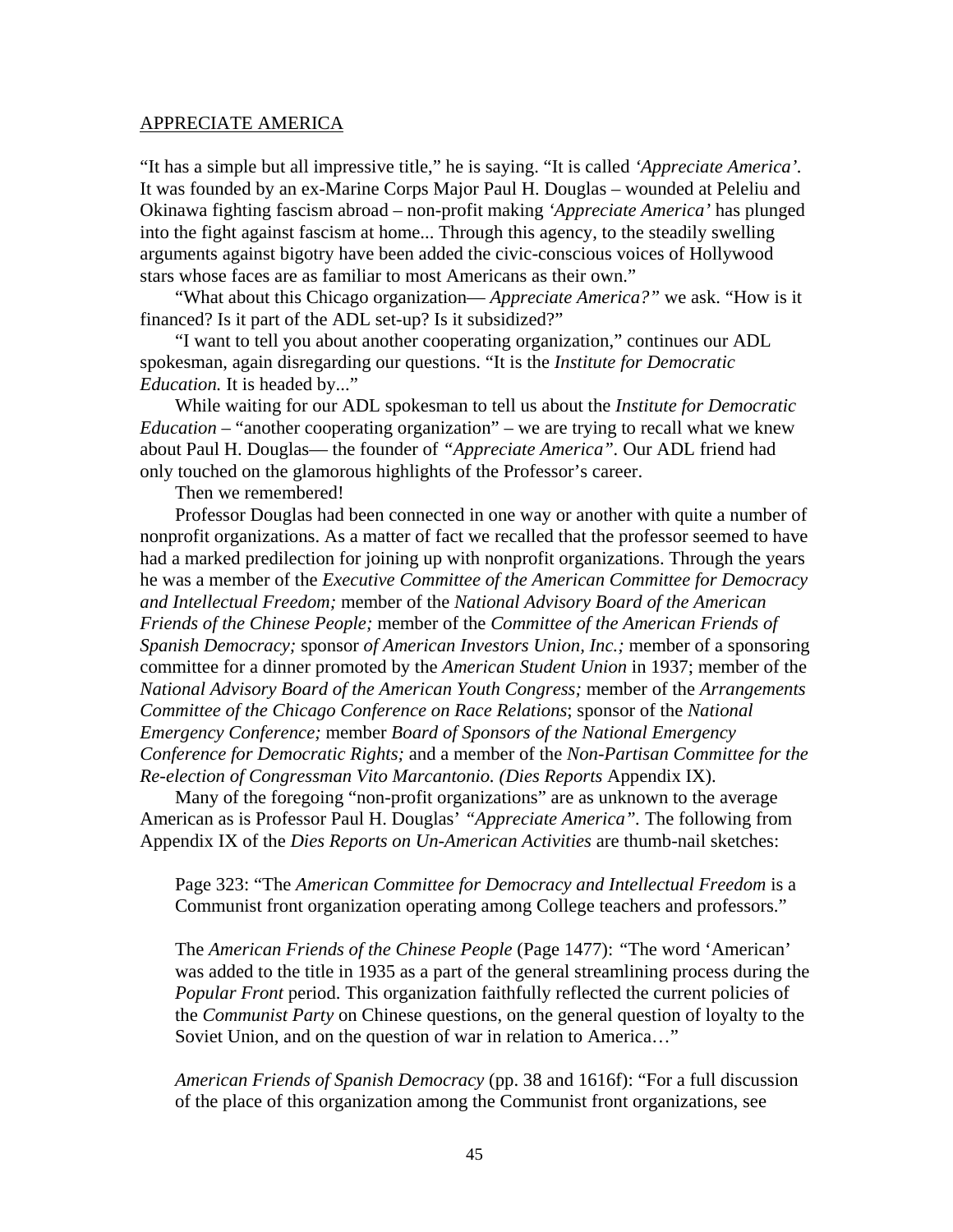chapter entitled *Spanish Aid Committees."* 

Page 514:*"American Investors Union, Inc.,* was a Communist front organized under the aegis of *Consumers Union..."*

Page 525: "The *American Youth Congress –* for a period of 7 years – from 1934 to 1941 – was one of the most influential front organizations ever set up by the Communists in this country. The Communist control of the organization was so adroitly handled (at various periods during its life) that a large number of unusually prominent persons were drawn into the circle of its supporters. In the end, however, it was all but universally recognized that the Communists were in complete control."

Page 608: "The *Chicago Conference on Race Relations* had such well-known and publicly avowed leaders of the Communist Party among its sponsors as John Schmies, William Patterson, and Joe Weber. Interlocked through their personnel with the Chicago conference were such well-known Communist front organizations as the following: *National Negro Congress, League of Women Shoppers, American League for Peace and Democracy, International Workers Order, Workers Alliance,*  and the *German-American League for Culture."* 

Page 672: "A conference on *Pan-American Democracy* was held on December 10 and 11, 1938, in a column edited by Harry Gannes, at the time a Communist 'expert' on Latin America ... The purpose of the conference was to send delegates to a Communist-inspired Latin-American *Congress of Democracies* at Montevideo, March 20 to 24, 1939."

Page 1205: "The *National Emergency Conference* met in Washington, D.C. May 13- 14, 1939. The personnel of the sponsors of the conference indicates clearly that it was a Communist front organization."

Page 1209: "The *National Emergency Conference for Democratic Rights* teemed with confirmed fellow-travelers and sympathizers of the Communist Party."

Page 1374: "The *Non-Partisan Committee for the Reelection of Congressman Vito Marcantonio* was organized during the congressional election campaign of 1936... On the *Non-Partisan Committee* will be found the names of such publicly avowed members of the *Communist Party* as Langston Hughes and Louise Thompson ... A check of the names... will reveal the extraordinarily large proportion of veteran Communist fellow-travelers who were members of the *Non Partisan Committee for the Re-Election of Congressman Vito Marcantonio."* 

Yes, it appears that we remembered Professor Paul H. Douglas – the founder of *Appreciate America – "joined in this battle for unity"; the man who fought "fascism"* abroad— and who fights "against fascism at home..."

Rabbi Philip R. Aistat in the *Jewish Examiner* for August 8, 1952 tells us that Col. Jacob M. Arvey selected professor Paul Douglas for the Democratic nomination for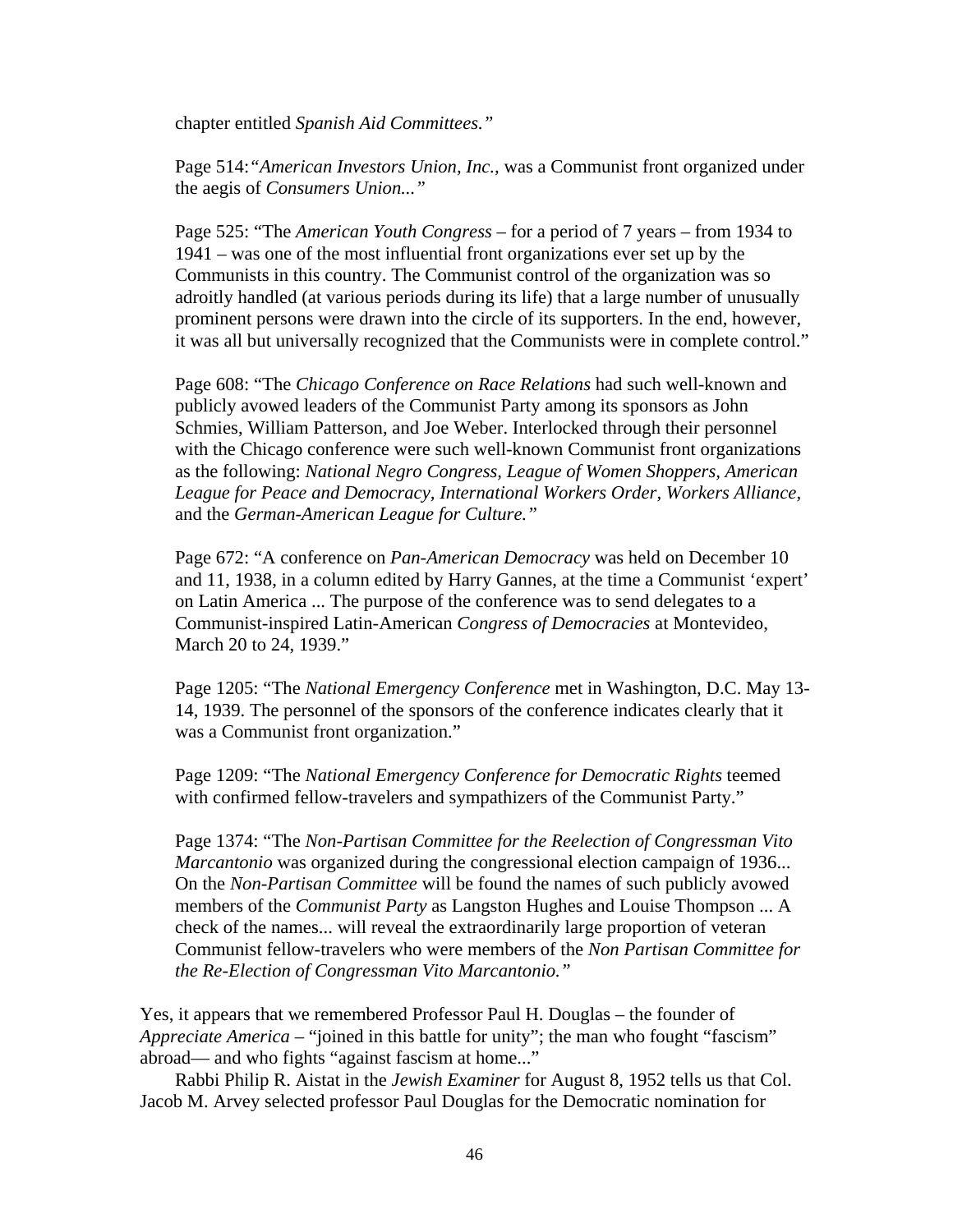Senator from Illinois in 1948. Louis Cohen, a Chicago attorney, had already launched a "Stevenson for Senator" Committee, but Boss Arvey "persuaded Stevenson to accept the gubernatorial nomination".

# CHRISTIAN FRIENDS OF THE ANTI-DEFAMATION LEAGUE

Our ADL spokesman speaks of the formation of the *"Christian Friends of the Anti-Defamation League"* as though the organization was a spontaneous movement prompted by "8,000 thoughtful men of God of many Christian sects and denominations"— and that the ADL had nothing to do with its creation.

"This is one of the clearest signs," he declares, "that all of America is slowly but surely becoming increasingly aware of the true nature of anti-Semitism— and the threat it constitutes to the country as a whole."

We are becoming familiar with the propaganda tag-lines: "the threat it constitutes to the country as a whole"; "who attacks one minority group attacks all groups", etc. In psychological warfare it is known as the "amalgamation technique". It is very effective. In advertising, the clever ad-writer places the prospective buyer in the pyorrhea category by declaring that "you, too, may have pink toothbrush." The Communist Party employs the amalgamation method in wholesale quantities. *"The Smith Act* and the *McCarran Act,"* declare Communist Party propagandists, "are not really directed at the Communist Party! They are directed at labor organizations and minority groups!"

Whether or not the busy boys in the ADL had anything to do with the formation of the *Christian Friends of the Anti-Defamation League,* it is quite certain that both the *Institute for American Democracy* and the *Inst itute for Democratic Education* were its babies. (See *The Tenney Committee: The American Record*.)

## INSTITUTE FOR DEMOCRATIC EDUCATION

"The IDE," our ADL guide is explaining, "is headed by Dr. Howard LeSourd, Director of *Boston University's Radio Institute.* Their program embraces bringing the lessons of Democracy home by means of electrical transcription... These transcriptions – titled *'Lest We Forget'* – dramatize the stories of great Americans of every race, color and creed. They now comprise a library of hundreds of records... featuring such personalities as Melvyn Douglas, Donald Cook, John Carradine, Quentin Reynolds, and others whose services have been enlisted in the fight. After being broadcast these transcriptions are then made available to school systems all over the country."

Dr. Howard M. LeSourd, heading up the ADL' s *Institute for Democratic Education,*  was a sponsor of a dinner on *'The Century of the Common Man",* held at the Astor Hotel in New York City on October 27, 1943, under the auspices of the *Joint Anti-Fascist Refugee Committee.* (House *Un-American Activities Reports,* Appendix TX, page 941). Says the Committee (page 940):

"The Chairman of the *Joint Anti-Fascist Refugee Committee* was Edward K. Barsky, well- known Communist leader of a number of the Communist Party's front organization which worked in the Spanish field. This organization held a dinner at the *Hotel Astor,*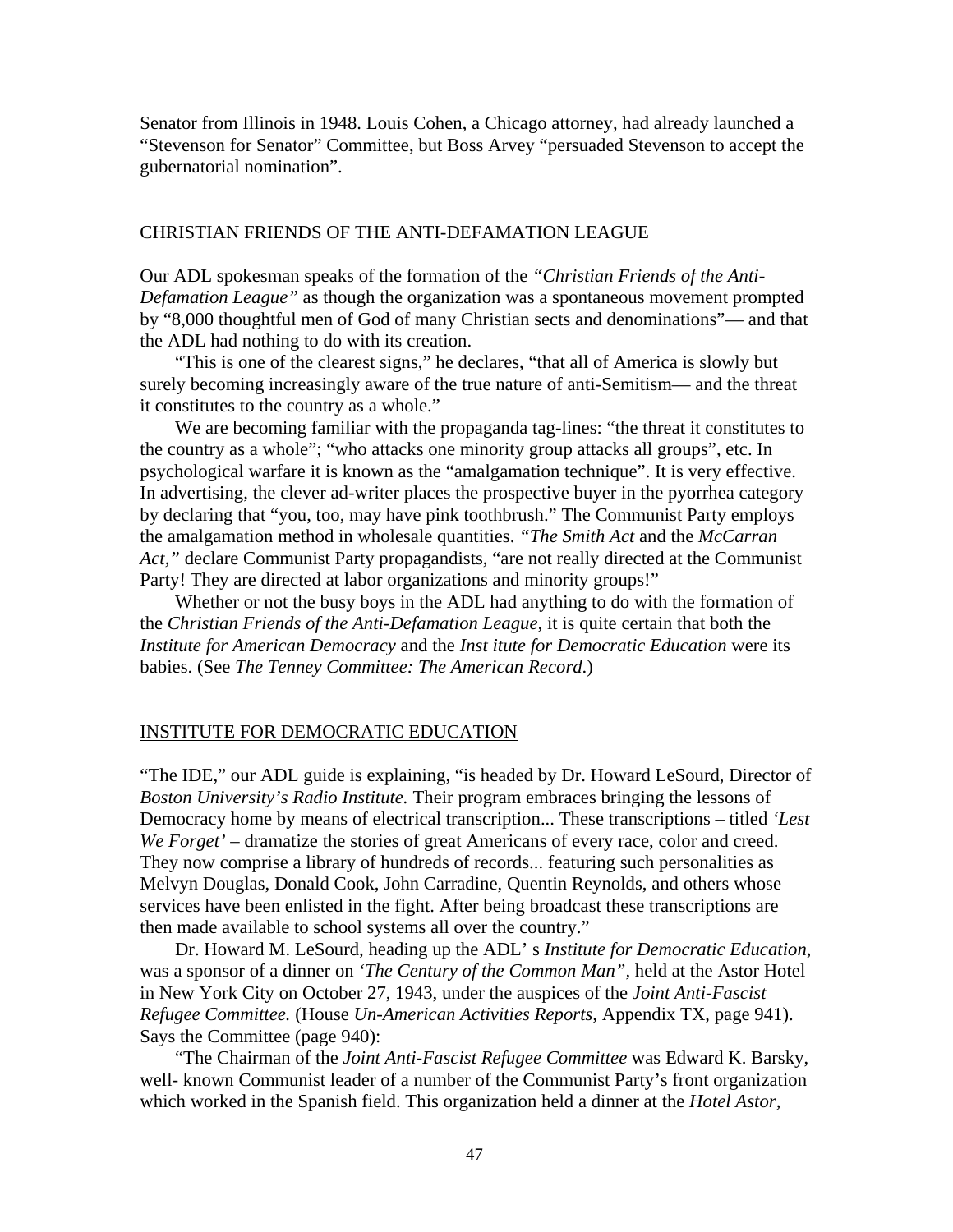New York City, on October 27, 1943. Among the prominent Communist sponsors of this dinner were the following: Max Bedacht and William Gropper. Listed as trade-union sponsors of the organization were the following: Ernest Dc Maio, Ben Gold, Donald Henderson, and Herbert March."

Dr. LeSourd apparently has not been much of a joiner, as the record does not disclose other organizational affiliations or connections. And his sponsorship of a single affair by the *Joint Anti-Fascist Refugee Committee* does not prove that he was, or is, a communist, a communist fellow-traveler, or even a communist sympathizer. And like many other good intentioned men, he may not have known anything about the organization or its leaders and fell for the sales talk of those who induced him to sponsor the dinner. And it may well be that he never gave his consent for the use of his name. Like so many other University profs he may know nothing whatever about Marx and Engels— or Communism. In short, it is quite apparent that the good professor didn't know what the organization or the affair was all about. Although Paul Robeson was listed as one of the dinner speakers, it is quite possible that Dean LeSourd believed him to be an "agrarian reformer". After all, the dinner was on *"The Century of the Common Man"—* and the quote from Henry A. Wallace on the invitations set the theme to which Dean LeSourd probably subscribed. "Everywhere," Henry was quoted, "the common man must learn to build his own industries with his own hands in a practical fashion. Everywhere the common man must learn to increase his productivity so that he and his children can eventually pay to the world community all that they have received... The methods of the nineteenth century will not work in the people's century which is now about to begin."

And it is equally possible – although highly improbable – that Dr. LeSourd had no knowledge that the *Institute for Democratic Education* was a front for the *Anti-Defamation League.* 

We catch sight of a door labeled "INTERNATIONAL ACTIVITIES" but our guide rushes us along without an explanation. We are before the department on "INTERCULTURAL ACTIVITIES".

"This work in school systems," says our guide, "is coordinated by a special division given over to the development of intercultural relations. Working specifically with *The Bureau For Intercultural Education* and with educators and leaders of all culture groups, this division services public and parochial schools, teachers' work-shops, and the publishers of textbooks used in all school systems.

The work of every division is subject to constant tests to determine its effectiveness."

We move rapidly down the corridor and pause at an oak-paneled door labeled "INSTITUTE FOR SOCIAL RESEARCH".

"The division of *Scientific Research and Analysis,"* our guide is telling us, "uses campus- tested techniques in measuring the value of methods employed. Trained sociologists— experts in the field of inter-group tensions are employed. Based on findings, constant revisions of conception and approach are made."

Without pausing in his running account of AJC and ADL activities our guide pauses before another door on which is lettered "COMMUNITY SERVICE DIVISION".

"It remains for the *Community Service Division" –* pointing to the door – "to assure that this vast national program will reach every single one in the country."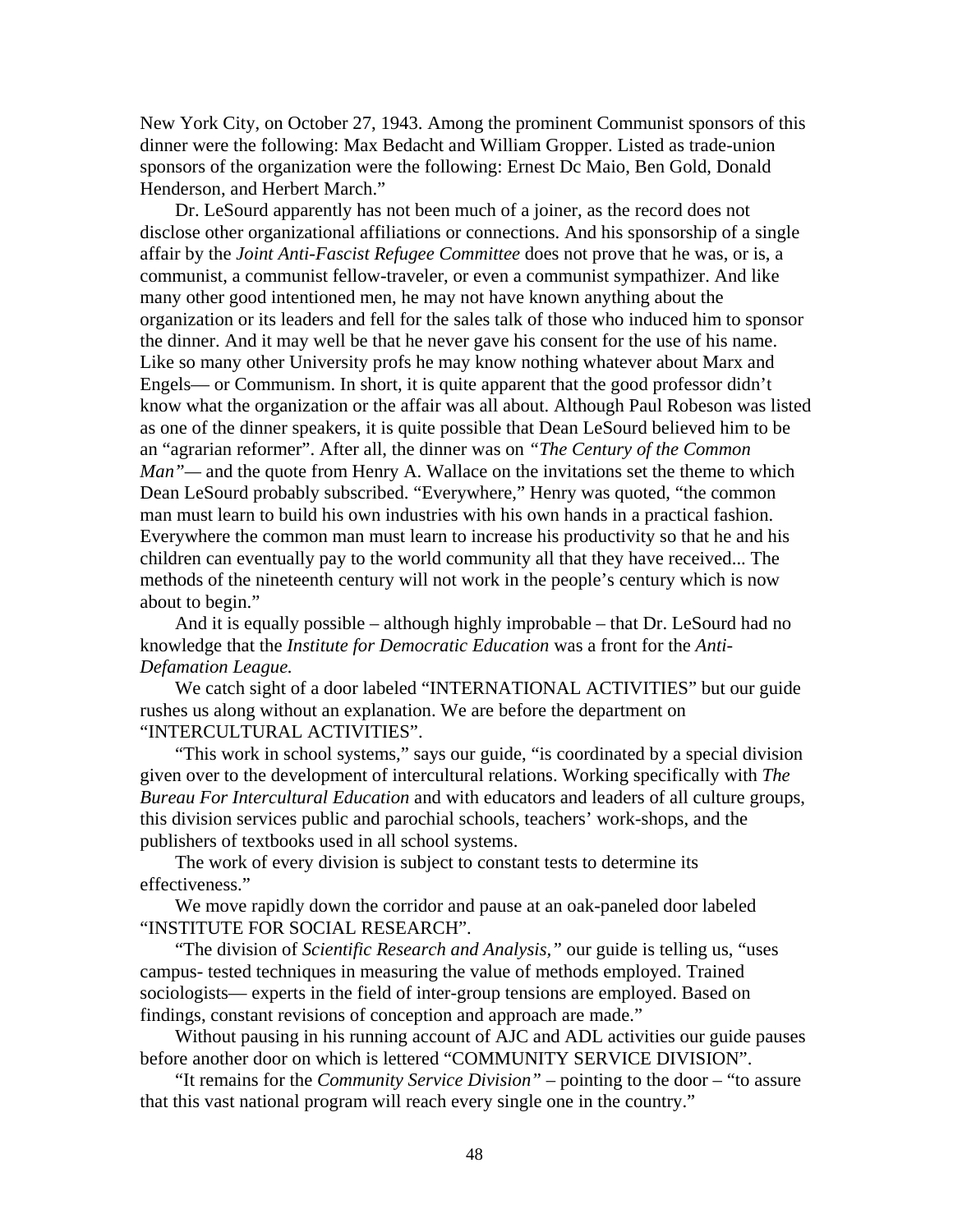Leading us to another door marked "SPEAKERS BUREAU" he continues:

"One means of accomplishing this is the maintenance of a *Speakers' Bureau...* which furnishes more than 7,000 *Rotary, Kiwanis,* and other types of audiences with speakers of national reputation, carrying the message of Democracy into individual communities. Spread coast to coast, the *Community Service Division* is subdivided into 14 regional offices, and maintains an additional 2,000 key men in 1,000 cities through the country."

"What do these 2,000 key men do?" we ask innocently.

"They helped handle more than 4,000 individual cases of anti-Semitism during the past year... The *American Jewish Committee* and the *Anti-Defamation League of B'nai B'rith* are forming a protective shield across the nation... an armor plate of educated thought... proof against the lies of subversive forces stabbing at America's vitals... A first line of defense in the battle to preserve the lives, the liberty, and the happiness of every single one of us!"

Our ADL guide and spokesman waxes eloquent as he conducts us to the double doors.

"The *American Jewish Committee* and the *Anti-Defamation League of B'nai B'rith*  are confronting these attackers at every turn; attacking it now— this minute... The fight costs money. Full continuation of it requires contribution... I shall not insult your intelligence by repeating countless reasons why you should contribute to this year's *Joint Defense Appeal.* Suffice it to say that as Jews you will want to give. As Americans you can do no less. It is your duty!"

We were back in the clear, clean air of America as the double-doors marked *American Jewish Committee* and *Anti-Defamation League of B'nai B'rith* close behind us. We had just seen the inside workings of a private espionage and propaganda agency; an agency organized with, and maintained by, private contributions; the nerve center of a world-wide net-work whose tentacles reach into every Gentile activity.

It is probably the largest and most efficient private Gestapo in the world today and, without doubt, the largest of its kind in the history of the world. And – amazing as it may be – this vast interlocking system of departments, sections and divisions is devoted to but one issue – and only one issue in spite of propaganda to the contrary: political conquest in the name *of racism!* 

Its operations and purposes differ from the *Federal Bureau of Investigation* in every important aspect... The FBI is a national governmental agency, created by the representatives of all the citizens of America for the specific purpose of safeguarding all the people of the United States. The FBI is directed by a great American concerned with the preservation of the *Constitution of the United States,* the security of the Republic and the peaceful happiness and personal safety of every man, woman and child, regardless of color, creed or ethnic origin.

The ADL and the AJC are the antithesis of the FBI.

There should be no place in America for private Gestapos.

## SUMMATION OF ADL ACTIVITIES

We have seen the world's most elaborate private Gestapo at work and have learned something of its operations.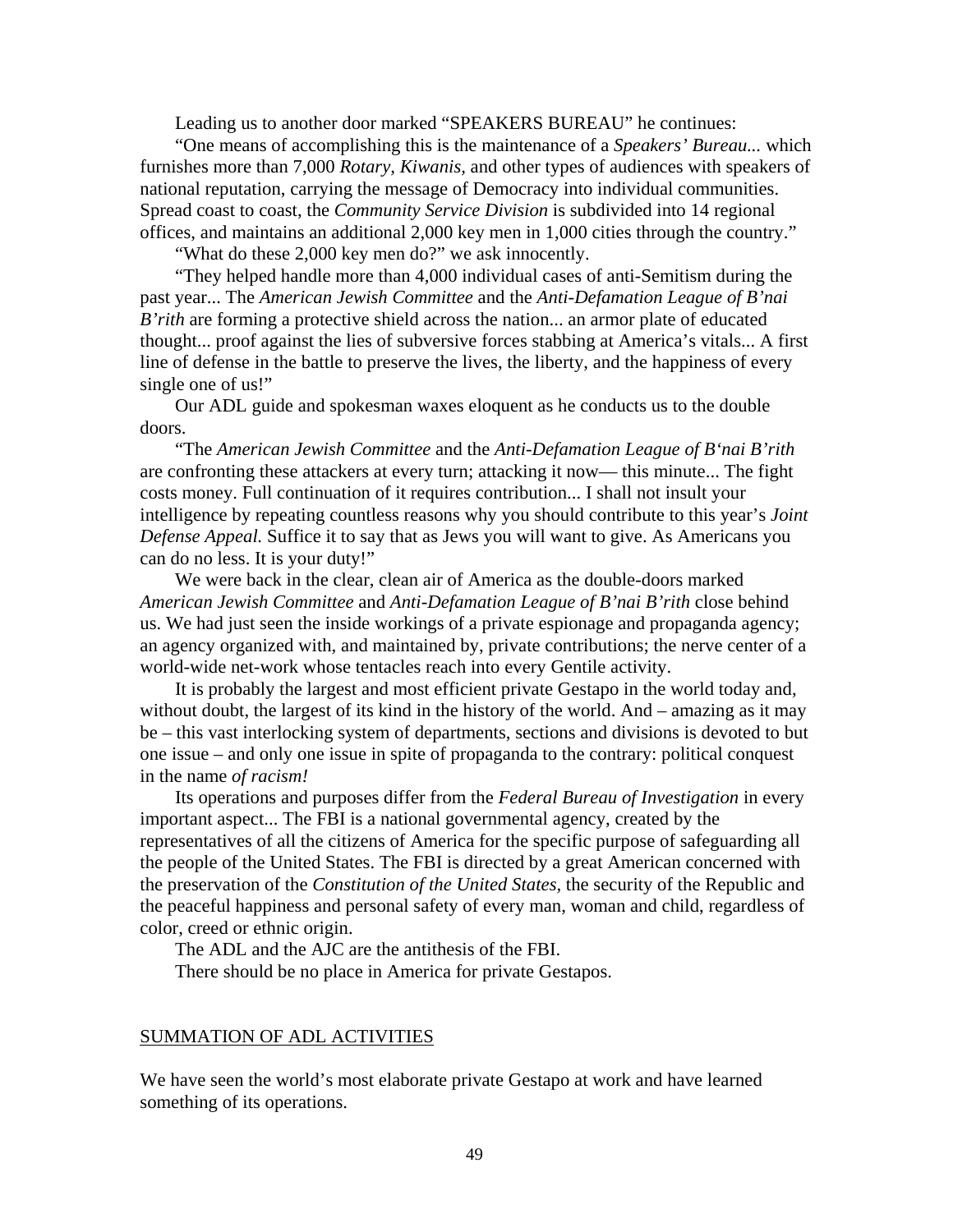Through their interlocking and coordinated agencies the *Anti-Defamation League of B'nai B'rith* and the *American Jewish Committee,* shielded by their so-called "minority" character, are able to emotionally stir and activate American Jewry and a considerable portion of American Gentiles to ideological or political programs. Criticisms and protests are effectively silenced by the cry of "anti-Semitism".

The national headquarters of the two organizations direct a vast army of informers in its network of regional offices throughout the country, tabulating, evaluating, cataloguing and filing information on "anti-Semitism".

The following is a summation of ADL and AJC activities:

- Propaganda is furnished to certain radio commentators throughout the country, who, in turn, incorporate the planted material in their broadcasts.
- Similar propaganda is planted in the nation's press.
- So-called "programs of community action" are subtly "put into operation" by regional offices.
- "Nationalist" movements are particularly watched and reported by ADL agents.
- The *"Civil Rights Division"* of the ADL is charged with gathering information on "anti- Semitism" and exposing it as "undemocratic activity".
- The ADL's *Radio Department* supplies script material and "guidance" to many of the nation's most popular networks.
- Transcribed "singing commercials" were broadcast "many times daily by stations all over America".
- y Eight hundred and fifty radio stations broadcast the *Lest We Forget* programs produced by the *Institute for Democratic Education.*
- The transcribed programs of *Lest We Forget* are used as "educational aids by 2000 schools and school systems in all parts of the country."
- y Billboards and car-cards "created" by the *Institute For American Democracy* are seen in more than 200 cities.
- Half a million indoor posters have been displayed in schools, churches and union halls.
- y A million and a half blotters were distributed to children in a six-month period.
- Over 3400 advertisements have appeared in 700 newspapers and national magazines.
- Cartoons are sent regularly to 3100 leading publications.
- The ADL serves as a "consultant" in the motion picture field and takes credit for having "helped" promote such films as *Gentleman 's Agreement, Crossfire,* and *Till the End of Time.*
- In the field of literature, the ADL acts as pre-publication "adviser" to many publishers. Where "advice" is ignored the ADL acts as "book stifler". Books like *"All About Us", "One God",* and *"Gentleman's Agreement"* are promoted extensively with the cooperation of *B'nai B'rith* lodges and chapters.
- Each year the ADL distributes more than a million reprints of newspaper and magazine articles.
- y Through the *American Lecture Bureau,* 300 speakers indoctrinate 7000 audiences with ADL propaganda.
- The ADL arranges to have Rabbis invited to Christian camps to answer questions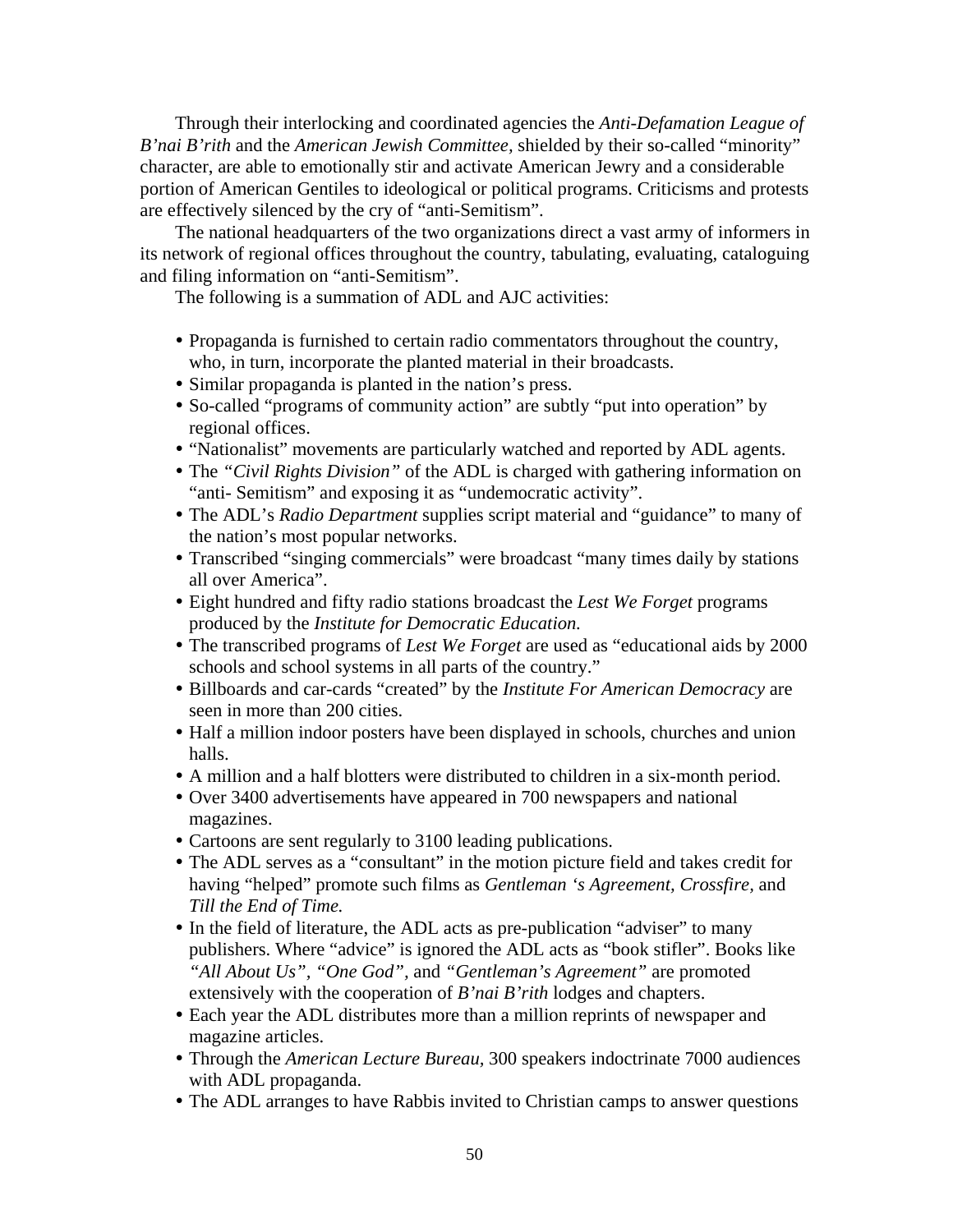about Jews and Judaism.

- Nation-wide tours are arranged by the ADL for celebrities such as Harold Russell, star of the *"The Best Years of Our Lives".*
- y ADL's *Foreign Language Department* reaches 22,000,000 people in the United States in their mother tongue, through their "own stories and articles" in 16 languages in 900 foreign language publications.
- Posters are distributed in clubs and neighborhood meeting halls.
- Sixty radio programs have been transcribed in six languages and broadcast by foreign language stations throughout America.
- The syndicated articles of ADL's *Education Department* appear in leading educational journals.
- The ADL agents infiltrate organizations of teachers and parents.
- The ADL's *Women 's Department* activates *B'nai B'rith* women in its programs.
- The *Veterans 'Relations Department* infiltrates veterans' organizations.
- The *Christian Friends of the Anti-Defamation League*, said to include 8500 clergymen, is an ADL channel into innumerable Christian organizations. The ADL propagandizes this group with a monthly newsletter containing "material" for sermons and other activities.

Each ADL regional office is an "ADL miniature". Each office probes "local discrimination" and encourages and attempts to direct "community action". Each office sponsors community projects that reach into the smallest hamlets. Each office seeks to establish *Fair Employment Practices Boards.* Each office seeks to influence organizations such as the *American Legion.* 

Each office, in brief, is repugnant to every cherished American tradition, and a disservice to American Jewry.

In purporting to combat anti-Semitism the ADL actually engenders anti-Semitism. In advocating extension of freedom it would curtail freedom.

Thus, the ADL is in the paradoxical position of creating that which it would destroy, and destroying that which it would create.

## ADL BUREAUCRACY

We have learned that the *American Jewish Committee* and the *Anti-Defamation League of B'nai B'rith* are ostensibly concerned with propaganda and information on anti-Semitism and anti-Semites. That their purposes are strictly political is obvious. The first activity takes many forms. We have seen a few of its operations as we visited the various sections of the *"Press Division".* 

In the *"Fact-Finding Legal and Investigative Divisions"* we learned of the organizations' second – and perhaps most important – activity, the collection of files on so-called "anti-Semites". We had a glimpse of the extensive rows of cabinets containing data on thousands of individuals who, for one reason or another, qualify by ADL standards as anti-Jewish, actually or potentially.

ADL files are of three categories. The first set consists of newspaper and magazine clippings supplied from many sources. The second set of files are designated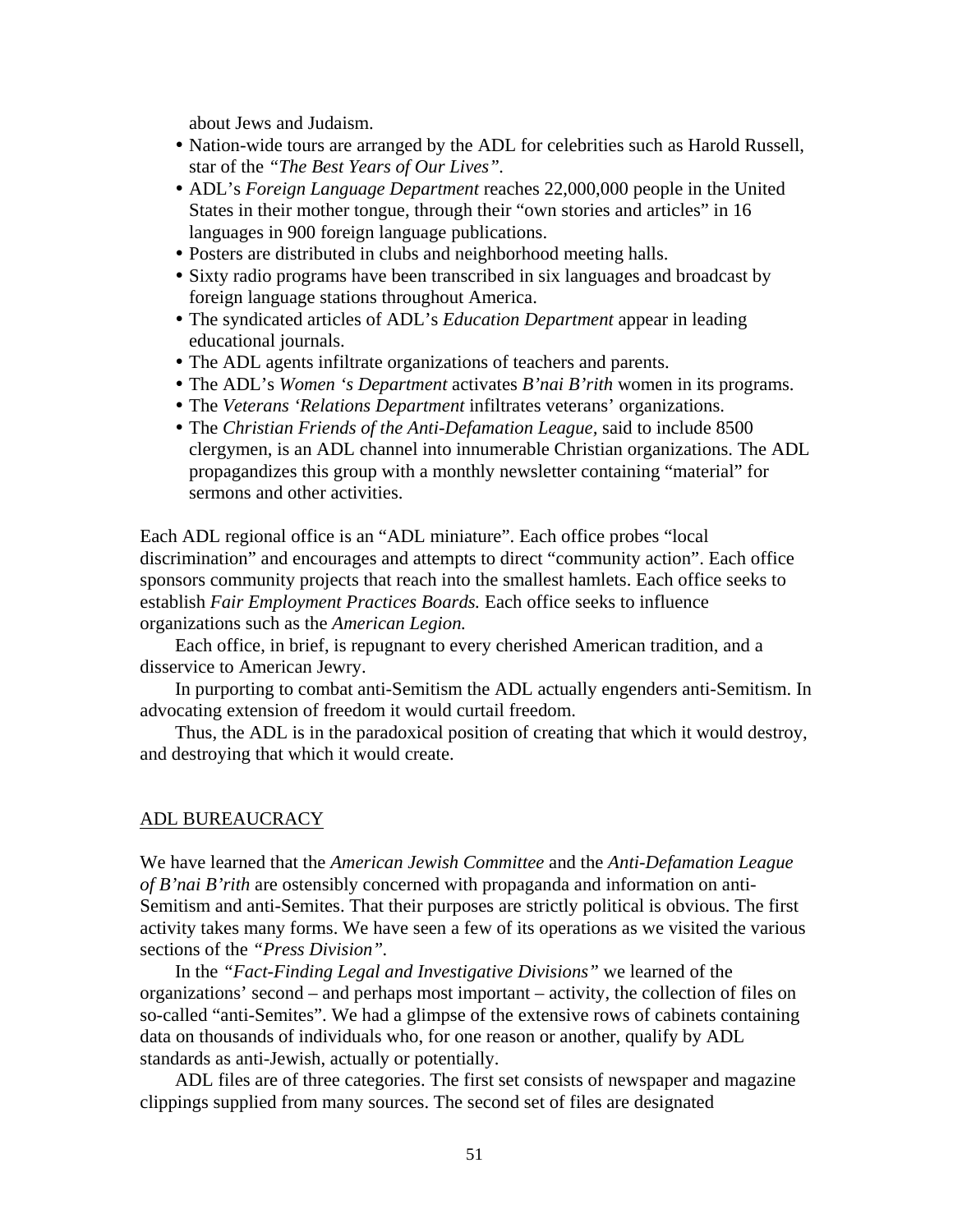"confidential"— and YOUR name may be included. A third set of files – not housed at ADL headquarters – are kept by SECRET OR UNDERCOVER AGENTS. These files cannot be easily reached by Congressional subpoenas— because Arnold Forster declares there are no secret agents or secret files.

The *United Jewish Welfare Fund* of the *Los Angeles Jewish Community Council*  publishes a year book containing an *"Honor Roll"* of those who contributed \$25.00 or more to the UJWF the year previous. The 1952 publication contains 88 pages without the cover. At page 7 under *Joint Defense Appeal of the American Jewish Committee— Anti-Defamation League of B'nai B'rith* appears the following:

These two oldest and largest national Jewish agencies combating anti-Semitism and promoting inter-group harmony— are financed through the *Joint Defense Appeal.* 

Believing that the most effective way to safeguard the welfare of Jewry is to preserve and extend the democratic liberties of all Americans, the AJC and ADL: (1) seek to educate the American people on the need for more adequate protection of human rights through the law, and (2) endeavor to create a climate of opinion hostile to hate and prejudice.

Through 38 AJC Chapters and 27 ADL regional offices, the two agencies seek to reach the American people at every stage where attitudes are formed: through all the media of mass communications, through work with church groups, labor groups, labor unions, veterans organizations and other influential, opinion-moulding groups; through action in the legislative field and through scientific study of the causes of bigotry. In foreign affairs the AJC-ADL, working closely with the U.N. and through offices in Washington and overseas, seek to strengthen support of Israel, work for enforcement of the human rights provision of the U.N. Charter and help to liberalize America's immigration laws.

AJC and ADL received an allocation of \$98,000 in 1951 from the *United Jewish Welfare Fund* of the *Los Angeles Jewish Community Council.* 

The Pacific Southwest Regional Office of the ADL is located at Suite 217, 590 North Vermont Avenue, the new headquarters of the *Los Angeles Jewish Community Council.* Milton A. Senn is the Executive Director. Hon. Meier Steinbrink of New York is National Chairman, Phillip M. Klutznick, Chicago; Maurice Dannenbaum, Houston; and Edmund Waterman, New York, are National Vice-Chairmen. Richard E. Gutstadt of Chicago is National Executive Vice-Chairman. Jacob Alson of New York is National Treasurer. Benjamin R. Epstein is National Director.

The Pacific Southwest Advisory Board is composed of the following: Hon. Stanley Mosk, Los Angeles, President; Jack Y. Berman and Harry Graham Balter, Los Angeles, Vice-Presidents; Isaac Sukmann, Long Beach, Treasurer, and I.B. Benjamin, member, National Commission.

The Executive Committee is chaired by the Hon. David Coleman of Los Angeles. David Goldman, Pasadena, is Vice-Chairman. Sam Faber, Los Angeles, is Treasurer. Mrs. Henry Levy of Los Angeles is Secretary. Executive Committee members are as follows: Harry Graham Baiter, Stanley Bergerman, Jack Y. Berman, David Blumberg, Harry Braverman, Edward Breitbard, Donald Breyer, Hyman 0. Danoff, Mrs. Gilbert Denton, Norman Godell, Charles Goldring, Mrs. Charles Goldring, J. Leo Gordon, Irving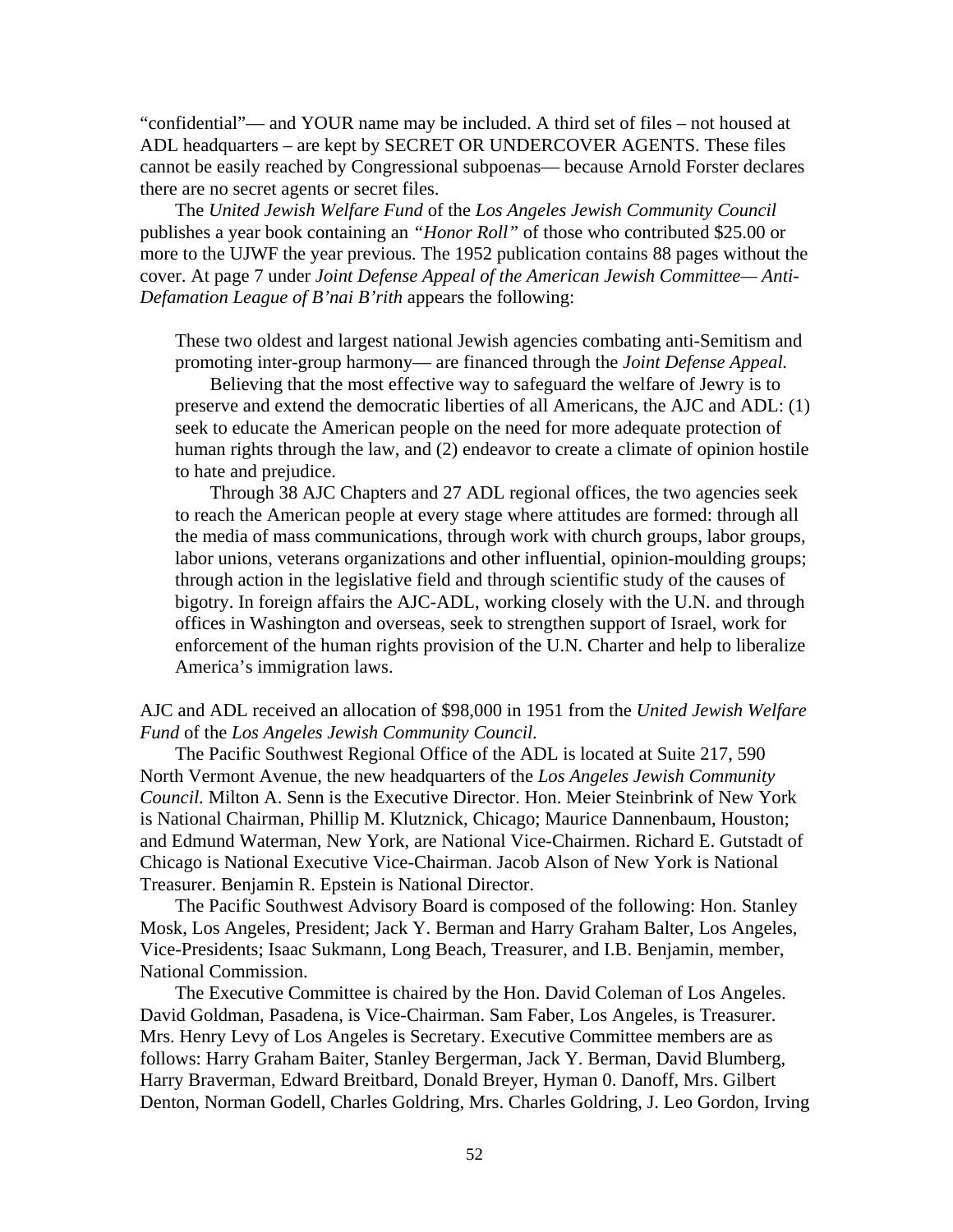Hill, Lawrence Trell, Moe Kudler, Mrs. Moe Kudler, Jules Lindenbaum, Hon. Stanley Mosk, O.H. Prinzmetal, Aaron Riche, Mrs. Ben Rosenthal, Irving Schulman, Joseph D. Shane, Larry Simon, Edward Stodel, Jacob Stuchen, Isaac Sukmann, Mrs. George Taussig, Philip Wain and Mrs. Morris Wesser.

#### MILITANT ARM OF ZIONISM

The secret political police of the Czars were the terror of Russia. The secret political police of Stalin are no less terrifying. The secret police of European nations were a continuous nightmare to the people. If they had, or have, any excuse whatever for existence, it is on the basis of governmental operation for internal and external security reasons. They have never created or preserved loyalty.

The *Anti-Defamation League of B'nai B'rith* and the *American Jewish Committee* do not have any excuse whatever for their operations. Their secret agents spy upon American citizens. Extensive files and dossiers are compiled on those whom they dislike; those with whom they disagree, and those who, in any way, criticize their activities or the ambitions of Zionism. They penetrate the political field, injecting racism into political campaigns. Through their multitudinous controls of the media of communication they are capable of destroying reputations and silencing all rebuttal. By "book stifling" and the *American Jewish Committee* technique of "quarantine", critics arc denied a public audience for either attack or defense.

While these organizations do not have the governmental power to penalize their victims they possess equally effective powers. In heavily populated Jewish political districts a candidate for public office is completely at their mercy. A memorandum from the local ADL office charging that a particular candidate is "anti-Semitic" or supported by someone else alleged to be anti-Semitic is sufficient to insure the defeat of the candidate. And it makes no difference that the candidate may be completely free of such bias.

In certain fields of endeavor, both professional and non-professional, where employers are predominantly Jewish, a word from the regional office that John Doe is "anti-Semitic" is sufficient for ending John Doe's career. The terror carries over into Gentile concerns where the Gentile employer is persuaded to "go along".

The press is extremely sensitive to ADL "suggestions" and "recommendations". "Gentlemen's agreements" are made whereby certain ADL pet-hates are never to be mentioned in print.

The amazing part of the whole sordid story is the fact that Americans – including American Jews – know so little about it. Those who have had occasion to learn a little of ADL and AJC operations are fearful to do or say anything about them. Legislators who have some knowledge of the facts are fearful of taking any action because they well know that they would be smeared as "anti-Semites" in the next election. No newspaper will risk its advertising contracts by telling the story.

Most American Jews would be happy to integrate into American life; to be Jews only in matters of conscience— and American in all else. If left to themselves, the great majority of American Jews would resent implication that they owe allegiance to a foreign state.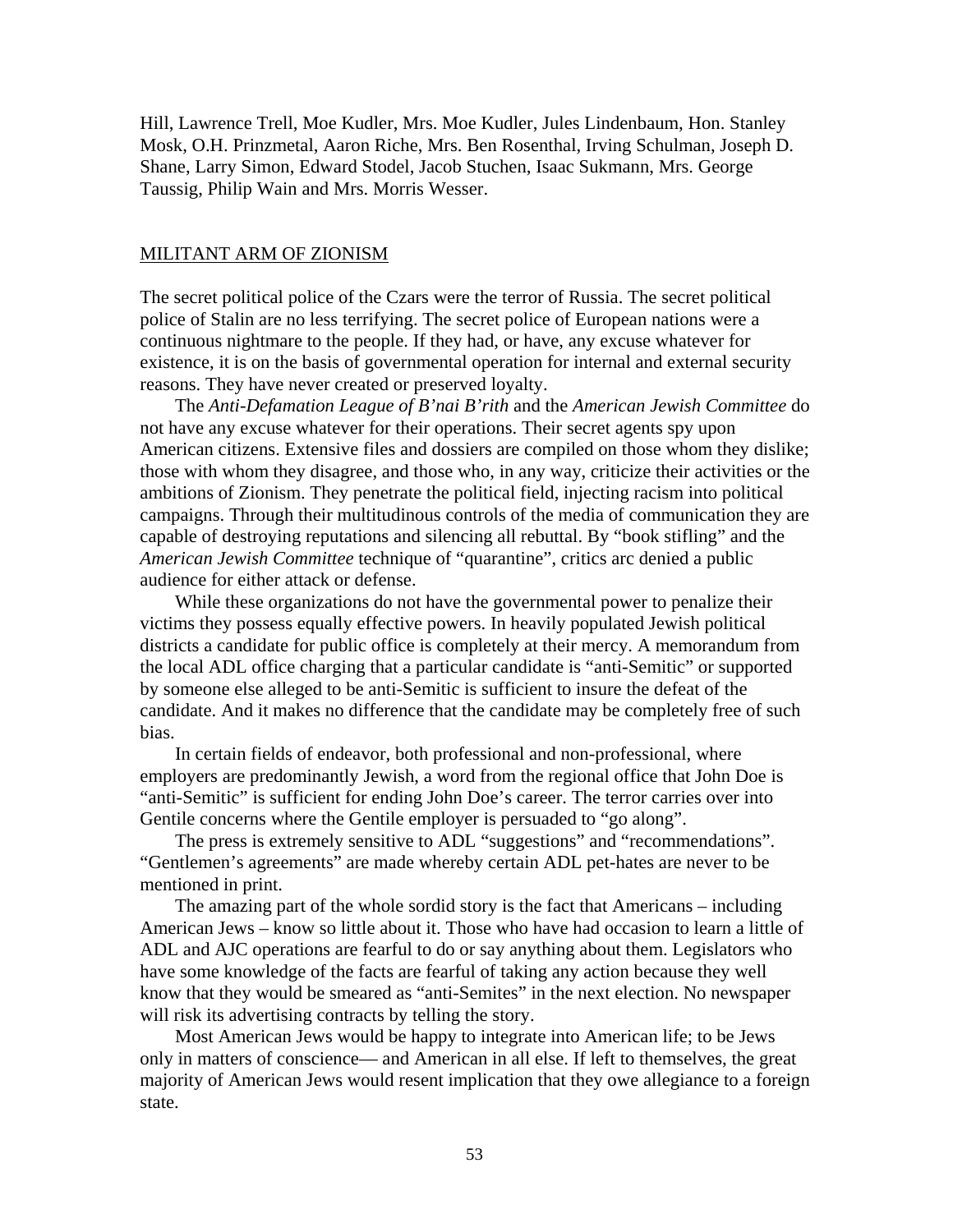No reasonable person can find legitimate fault with the deep sense of concern and warm compassion exemplified by American Jews over the plight of persecuted Jews, a concern and compassion shared by every person of good will and decent instincts, regardless of race, color or creed. These instincts are among the highest virtues of both Judaism and Christianity. It is the perversion of them that is objectionable.

Under the broad protective shield of the *Constitution of the United States* the Jew has every right accorded every other person— but no more. There is no right claimed by a Gentile that should be denied a Jew or any other person, and it follows that no Jew or any other person should be given preferential rights.

No group of citizens, regardless of race, color or creed, should constitute itself a private agency for a foreign government. No group of American citizens may take into itself the characteristics of a police state and retain the affection and respect of other American groups. Propaganda breeds counter-propaganda, and espionage results in counterespionage. Both activities create distrust and suspicion. There can be no peace nor brotherhood in an atmosphere of distrust and suspicion.

The United States, breaking away from the police states of Europe, establishing human dignity and personal freedom, became a beacon light of hope to the oppressed Jews of the world. They trickled into the colonies from Spain and Portugal; from Germany and Holland after the American Revolution, and from Eastern Europe by the hundreds of thousands at the turn of the century. They joyfully left the lands of their birth, happy to breathe the clear, clean air of freedom and opportunity. Gone were the secret political police, the hateful preachers of pogroms, and the accumulative dossiers. A Benjamin Franklin would be first among Gentiles with a generous contribution for a Philadelphia synagogue, and, one by one, the shop-worn prejudices of the Old World would fall away.

The only ghettos in America were the ghettos built by the Jews themselves. They were understandable ghettos— colonies of people who spoke the same mother tongue, and adhered to the same traditions, customs and religion. But there were the "official" Jews who remembered the power and the authority of the "official Jews" of Europe's walled ghettos— "official Jews" who fought individual emancipation and insisted on a new type of ghetto they call the "Jewish nation". They became the spirit of American Zionism— the driving force of the *Anti-Defamation Leagues* and organized Jewry.

American Jewry must carefully examine the operations and activities of the many organizations it supports. Because these organizations are labeled "Jewish" the general public assumes the responsibility of American Jews to determine what these leaders are saying and what the organizations are doing – determine whether or not the *Anti-Defamation League* is within the American tradition – whether or not thc ADL, in its alleged fight for the preservation of "democracy", is actually treading in totalitarian footsteps.

The cry of "anti-Semitism" has ceased to an effective smoke-screen.

## THE AMERICAN JEWISH COMMITTEE

The *American Jewish Committee,* as has been seen, works very closely with the *Anti-Defamation League of B'nai B'rith.* The funds of both organizations are raised by the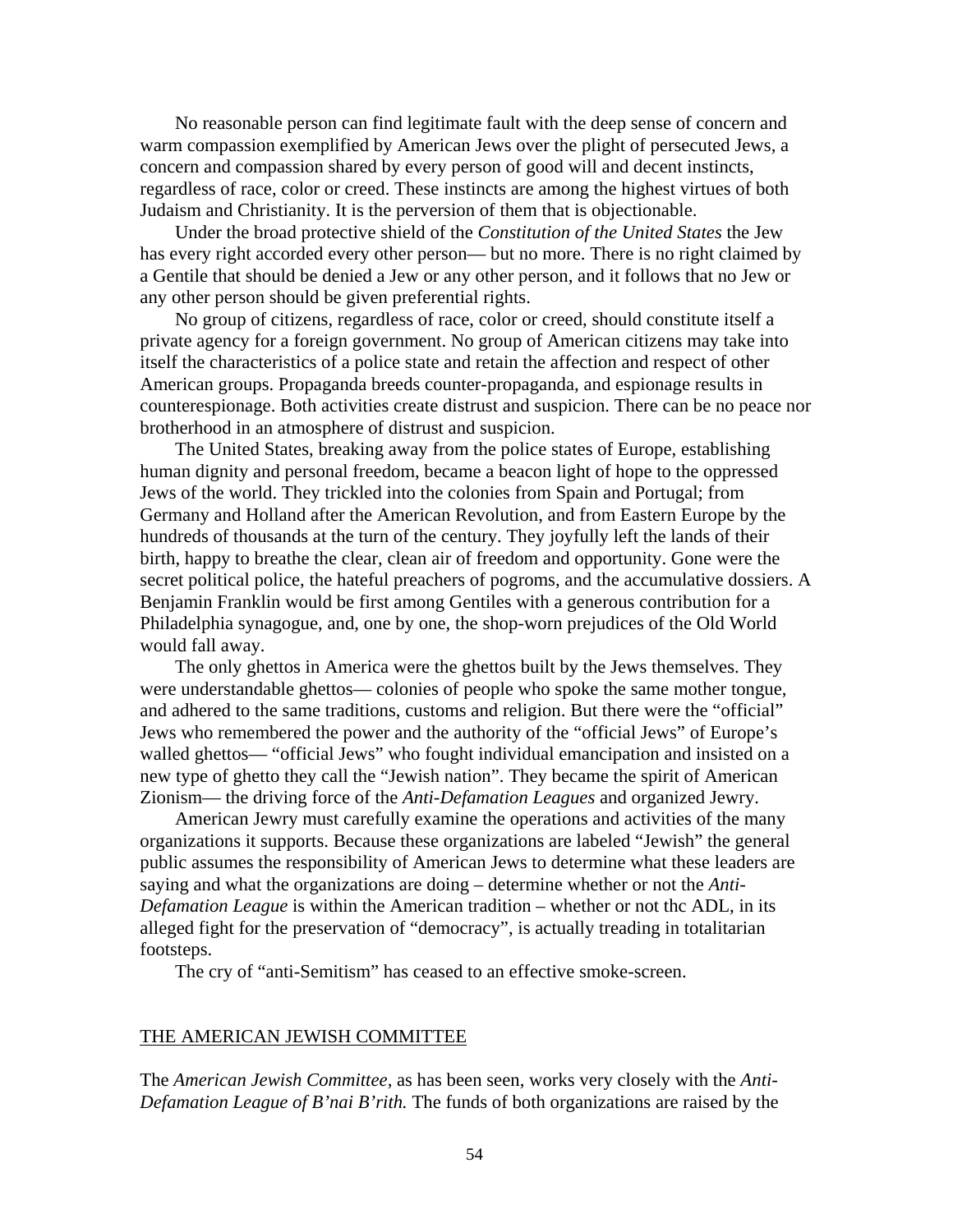*Joint Defense Appeal.* 

The charter of the *American Jewish Committee* provides that:

The objects of this corporation shall be, to prevent the infraction of the civil and religious rights of Jews, in any part of the world; to render all lawful assistance and to take appropriate remedial action in the event of threatened or actual invasion or restriction of such rights, or of unfavorable discrimination with respect thereto; to secure for Jews equality of economic, social and educational opportunity; to alleviate the consequences of persecution and to afford relief from calamities affecting Jews, where-ever they may occur; and to compass these ends to administer any relief fund which shall come into its possession or which may be received by it, in trust or otherwise, for any of the aforesaid objects or for purposes comprehended therein.

The officers of the *American Jewish Committee* as of March, 1951 were the following: Jacob Blaustein, President; Irving M. Engel, Chairman, Executive Committee; John Slawson, Executive Vice-President; Joseph M. Proskauer, Honorary President; Herbert H. Lehman and Samuel D. Leidesdorf, Honorary Vice-Presidents; Ely M. Aaron, Albert H. Lieberman, Charles W. Morris, Nathan M. Ohbach, Harold Riegelman, Lester Roth, David Sher, Alan M. Stroock, and Joseph Willen, Vice-Presidents; Gustave M. Berne, Treasurer; Maurice Gilnert, Associate Treasurer, and Edward A. Norman, Secretary.

## THE KEHILLAH

The *"Kehillah"* has the same meaning as *"Kahal"* which signifies "community", "assembly" or "government".

This sudden frenzy of open organization was the direct result of a government investigation of the "White Slave Traffic", the result of which was uncomplimentary to the Jews. A police commissioner of the City of New York was alleged to have declared that the Jews were responsible for fifty percent of the crime in New York City. Intensive organization of the *Kehillah* was the answer of New York Jewry.

Dr. Judah Leon Magnes became the *Kehillah 's* president. Much of the power of the New York *Kehillah* ultimately passed quietly into the hands of the *American Jewish Committee.* 

Operating under the name of the *Jewish Community of New York City,* the *Kehillah*  joined in the creation of the *American Jewish Committee,* expressly delegating to the AJC "the exclusive jurisdiction over all questions of a national or international character affecting the Jews generally". The combination of the two organizations gave the *Jewish Community of New York City* "a voice in shaping the policy of Jewry throughout the land".

The *American Jewish Committee* was founded in 1906. Until 1936 it consisted of only fifty individuals. Today it has 38 chapters in as many cities and a membership of 20,000 individuals. Among this membership are the owners of powerful newspapers, Federal, State and Municipal officials, members of the judiciary, financiers, bankers, mercantile and manufacturing owners, doctors, rabbis, scientists, lawyers, educators,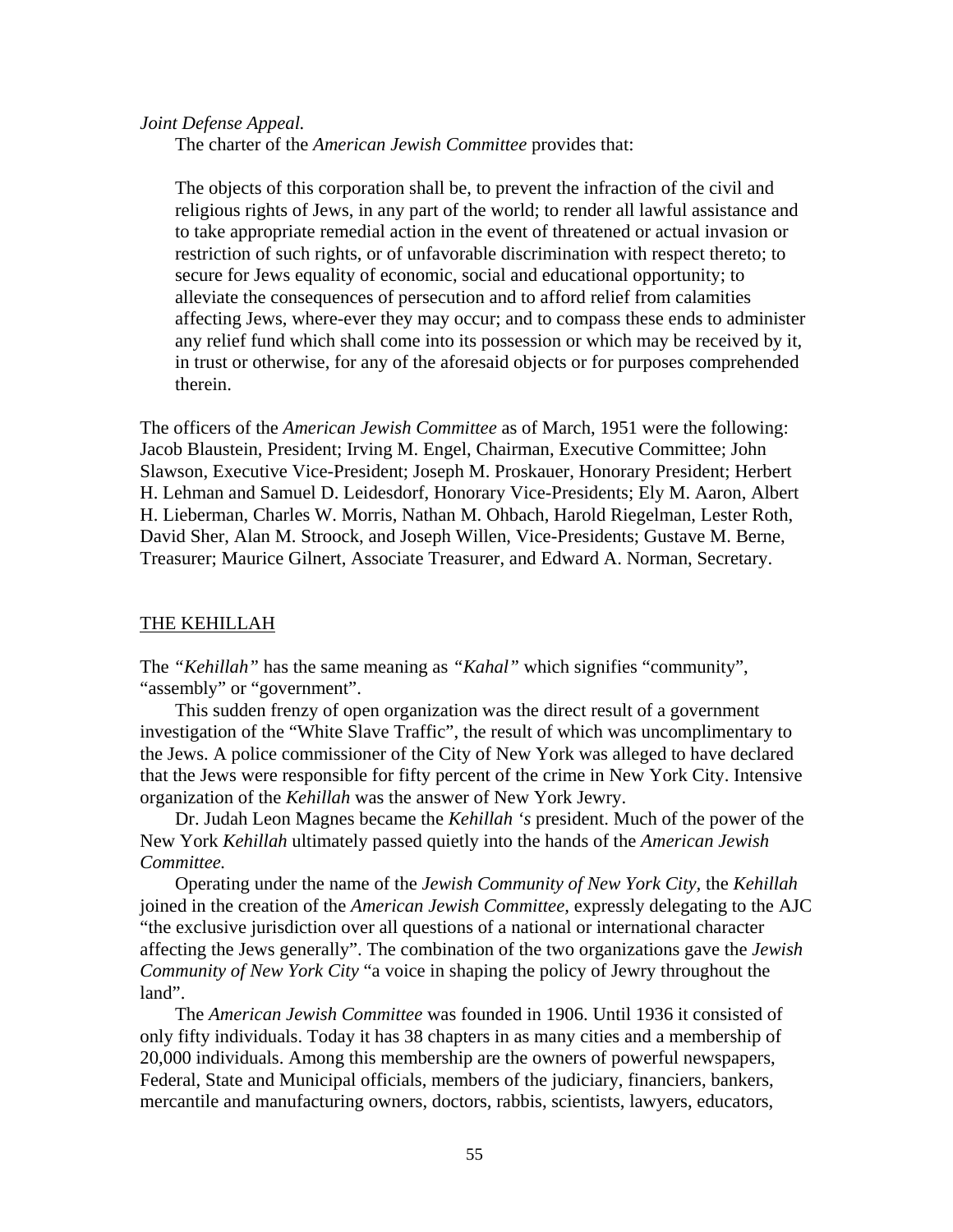business men and labor leaders. All shades of politics are represented together with Republicans and Democrats. The viewpoints of the members are diverse. They are orthodox, conservative and reform in religion, and they are Zionist and non-Zionist. However divergent their views on religion, economics and politics, they appear to be bound together for one, great, overwhelming purpose – the welfare of the Jews – as Jews— throughout the world. The attainment of their purpose apparently contemplates the reshaping of America and the world to a Jewish pattern.

"Such an institution in America at this time has a heavy responsibility," declares the AJC. "For today the mobilization of the moral and intellectual forces of society can provide a strength beyond that of armies."

The first president of the *American Jewish Committee* was Judge Mayer Sulzberger of Philadelphia; his successor was Louis Marshall of New York City.

Rabbi Lee J. Levinger observed that "the strength of the *American Jewish Committee* lies in the individual power and influence of its members, not in its representing anybody or being elected or instructed by any constituency of the Jews of the United States."

A brief glance at the record since the formation of the *American Jewish Committee*  in 1906 would seem to indicate that the organization's conception of fighting anti-Semitism was an all-out attack on Christianity and its "Christological" manifestations.

Here are a few picked at random: Petition protesting the acknowledgment of Christ in a State Constitution; agitation in many cities against *Bible* reading; opposition to Christmas celebrations and carols; protests to a Governor against "christological expression" in his Thanksgiving Day proclamation; protests against "christological prayers" at high school graduating exercises; opposition to daily *Bible* reading in schools; boycotts against merchants who opened on Saturdays; protests against the recitation of the Lord's Prayer in schools; protests against Friday evening night-school sessions because the Jewish Sabbath begins at sundown on Friday; opposition to Christian songs being sung in schools; protests against Christmas trees and reference to the season in schools; and agitation to remove Christmas from the list of official holiday in schools.

## PROGRAM AND ACTIVITIES

The *American Jewish Committee* believes that "American Jews have a compelling stake in world affairs."

Without attempting to define what it means by the term "democracy" the AJC declares that it believes "that American Jews have a vital stake in the maintenance and expansion of democracy in the United States." It should be noted that the Socialists and the Communists also are very much devoted to the term "democracy". The word does not appear in any official United States document, including the *Constitution* and the *Bill of Rights—* and the "maintenance and expansion" of the idea, therefore, is the maintenance and expansion of something foreign to the United States.

The AJC does not believe that anti-Semitism is solely a "Jewish problem". It maintains that it is a disease, a mental sickness. It finds nothing whatever in its own activities or in the activities of myriads of similar Jewish organizations that might account in any way for an unfriendly feeling toward the Jewish people. The AJC believes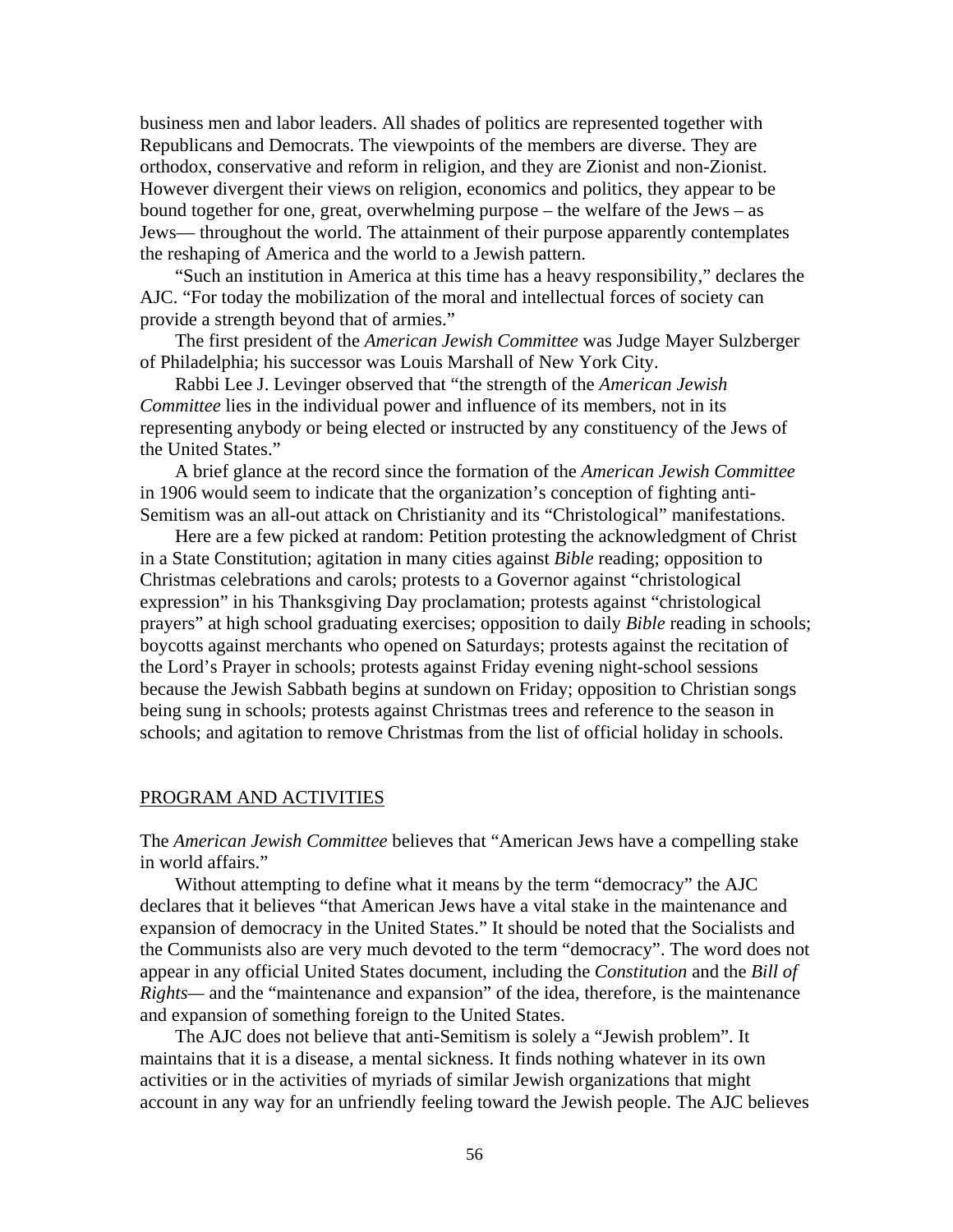these aberrations are curable. As a start it prescribes reminding Americans of "the nature, the meaning, and the traditions of Judaism, its mainsprings and its contributions to the American way of living".

On the other hand, it believes that "early attitudes of hostility are often firmly implanted through Christian teachings" and that these teachings must be altered.

The AJC believes that it is "essential that Jews understand clearly the meaning of their Jewishness."

In its earliest years the *American Jewish Committee* was predominantly concerned with the persecution of Jews abroad, and action was largely achieved through diplomatic representation in Washington and elsewhere. In the 1920s, with the increasing evidence of anti-Semitism in America, coupled with the dangerous efforts to restrict immigration to this country from Eastern Europe, an educational program was directed to the general American public stressing the incompatibility of prejudice and true Americanism. In the '3 Os, that program was markedly expanded with a two-fold purpose: (1) to detect, expose and defeat organized anti-Semitism and rabble-rousers; (2) to immunize Americans against the Nazi thesis of the 'master race' and their campaign against the Jews. This became a life-and-death task for the next decade and a half. In both aspects of this program, the investigative and educational, AJC was thought of as working for Jews (rather than with them) and the general American public was considered the target.

In the '40s, the necessity for reconstruction and the rehabilitation of Jews abroad, the need for liberalized immigration into this country, the necessity for understanding and supporting the *United Nations:* particularly with respect to the inclusion of the human rights concept in its charter, the struggle over Israel and its ultimate creation, were all reflected in AJC's expanded program of domestic education, as well as in its on-the-spot activities abroad.

In the late '40s, spurred on by the historic *President's Report on Civil Rights,* in the preparation of which we assisted, and firmly believing in its thesis that 'the achievement of full Civil Rights in law may do as much to end prejudice as the end of prejudice may do to achieve full Civil Rights', AJC became increasingly and correctly concerned with injustice to all minority groups, and focused its educational program upon the need for legislation dealing with discrimination in employment, in housing, in education. We undertook constructive research into the nature of human behavior and we utilized all our channels of communications (continuously evaluating our methods and techniques for doing so) to convey our findings and our increased knowledge to opinion molders, organization leaders, community leaders, educators, and average Americans.

Finally, with the creation of the State of Israel and attendant confusion with respect to the age-old problem of American Jews – namely, the achievement of balance between integration into American society and retention of Jewish identity – we have been working intensively with Jews, rather than for them, to clarify the issues at stake and to help them understand how Americanism and Judaism can mutually strengthen and enrich one another.

Shorn of its self-serving phrases the foregoing account of AJC programs and activities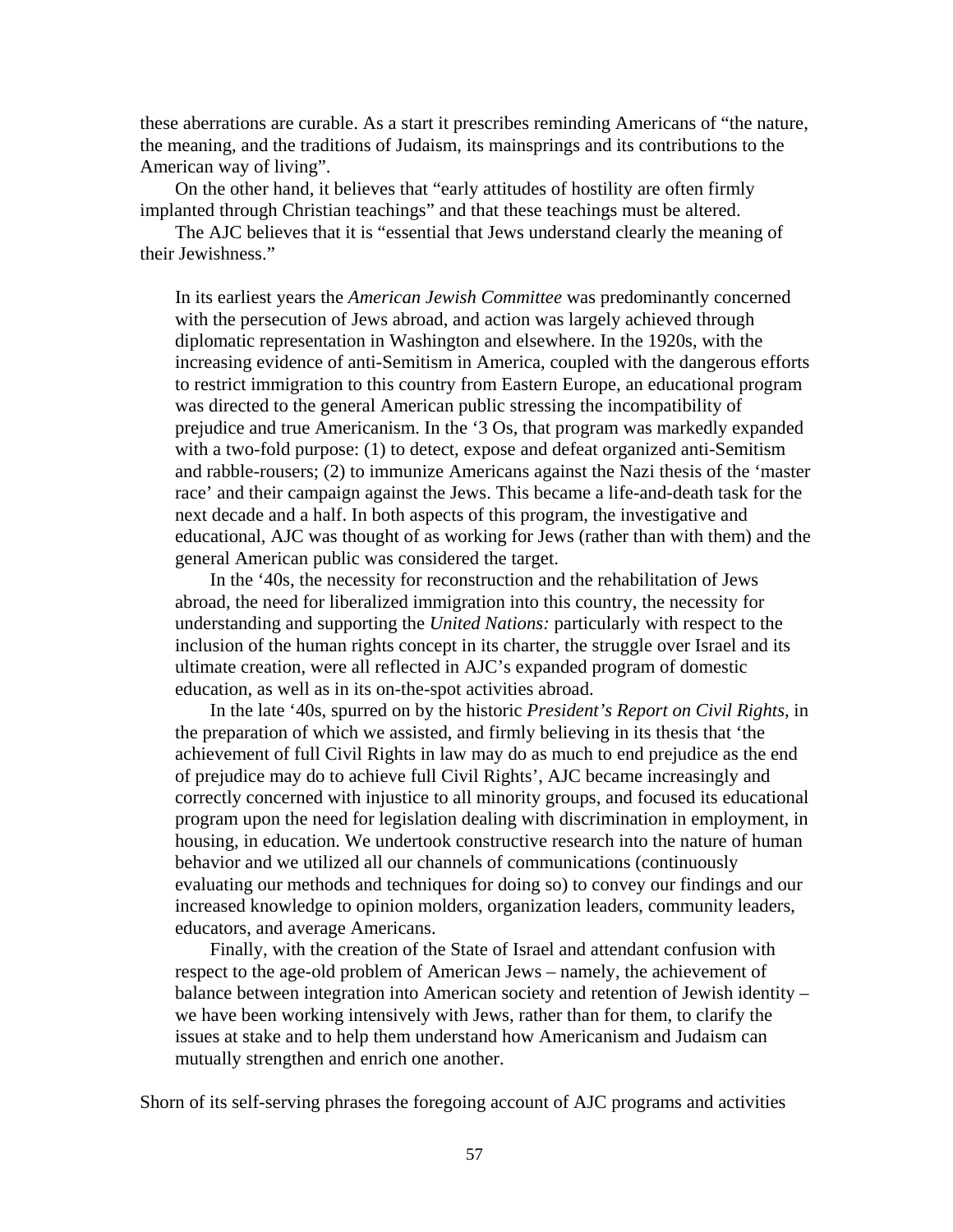may be reduced to the following:

- (1) Pressures on Washington and elsewhere in matters of international concern.
- (2) Political pressures on Congress to open up and liberalize immigration for Eastern European Jews (EEJ)
- (3) Expanded programs of domestic espionage and propaganda against those who opposed AJC political activities.
- (4) Rehabilitation of foreign Jews.
- *(5)* Promoting the *United Nations.*
- (6) Creation and support of the State of Israel.
- (7) Promoting and assisting in the *President 's Report on Civil Rights.*
- (8) Agitation among other minority groups as an implement for strengthening the AJC's own objectives, particularly in the fields of employment, housing and education.
- (9) Planting propaganda with "opinion molders", the press and radio, organization leaders, community leaders, educators, etc.
- (10) Promoting Judaism and Jewishness as Americanism.

# THE UNITED NATIONS

Basing its current program and activity on the belief "that American Jews have a compelling stake in the world affairs", the *American Jewish Committee* has plunged into the promotion of the *United Nations* and its agencies.

As a member of the *Consultative Council of Jewish Organizations,"* says the AJC, "an officially credited consultant to the *United Nations Economic and Social Council*, it (AJC) has been able, together with its colleagues in England and France, to influence Jewish activities in behalf of human rights and fundamental freedoms. Through direct cooperation with the *United States Mission to the United Nations* and with the *United States National Commission for UNESCO* we have been able to coordinate our efforts and activities with those of the *United Nations* designed to guarantee safety to all population groups.

The AJC spares no cost in propagandizing the public, pressuring the members of Congress and interested governmental agencies in behalf of the *Genocide Convention,*  "proposals dealing with statelessness, displaced persons, etc."

Behind the *Marshall Plan* and the *"Point Four Program"* is the *American Jewish Committee.* It is behind the *American Association for the United Nations* and the *United Nations* agencies. It propagandizes and assists in "educational programs" on the "meaning of the *United Nations*". It opposes an American loan to "Franco Spain". It exerts an intensified program of pressuring Congress on the one hand, and "educating the public" on the other, to let down the immigration bars for the influx of greater numbers of Jews. It seeks to re-educate Germany and exerts pressure on non-Jewish organizations for this purpose. It opposes nationalism and particularly the "resurgence of nationalism" in Germany.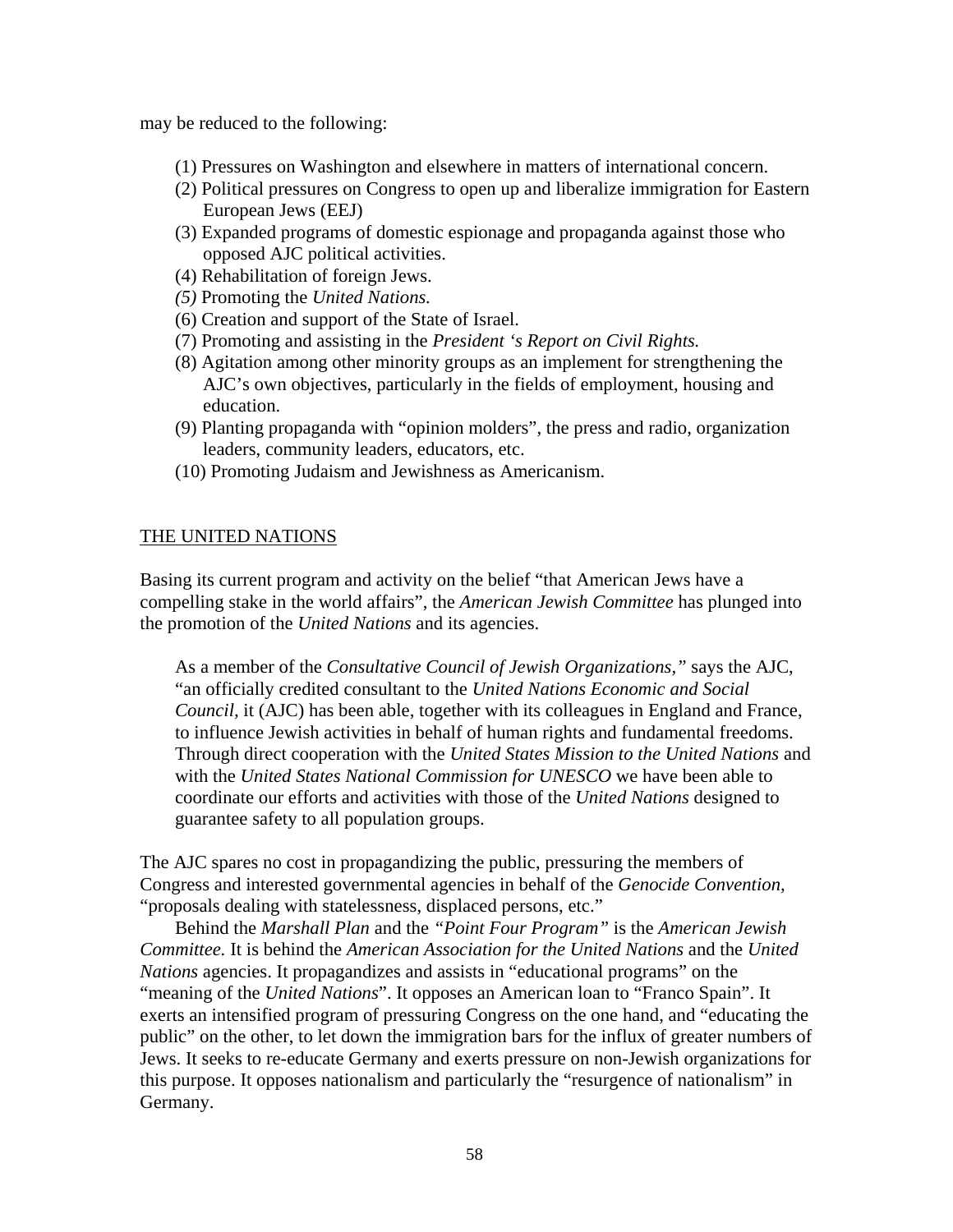As has been indicated, AJC activities are international in character. It maintains offices and agents in Paris, London, Buenos Aires, and Israel. It publishes a French periodical, *"Evidences",* which circulates in Western Europe and North Africa.

In Latin America the AJC proceeds cautiously. AJC "techniques in community relations and in combating anti-Semitism" must be "related to the political temper of those countries." It works through agents in South America and brings pressures "through frequent and regular conferences with appropriate American governmental and nongovernmental agencies".

Early in 1950 the AJC established the *Argentine Jewish Institute for Culture and Information* and is working on a similar project in Brazil.

*"Yedies",* a mimeographed *Yiddish Press Bulletin,* is prepared in AJC' s New York office. This propaganda sheet is designated for the Yiddish press in Latin America. Its editorials are reprinted and distributed through schools and various organizations.

The AJC is active in the Middle East facilitating the emigration of Jews to Israel. Its agents are in the Near East, in Iraq and in Egypt. Continually pressuring Egyptian publishers and editors, it seeks to propagandize the Egyptian public in behalf of Israel and to offset adverse publicity.

In behalf of Israel the AJC exerts its techniques and pressures on officials of the American government and the *United Nations.* 

No reasonable person can contemplate this partial view of *American Jewish Committee* activities without a sense of alarm. Sigmund Livingston had declared that the charge of an "international conspiracy" on the part of the Jews was an absurd folly; that the "Jews have no recognized organization on world affairs", that the Jews did not have "even a chief rabbi— no bishops, no archbishops, no pope, or any other office of comparable dignity or power".

After briefly viewing the subtle techniques of AJC propaganda, the behind-the-scene pressures, national and international intrigue; network of agents, and the sundry details of efficient and, for the greater part, anonymous operations, Sigmund Livingston's statement assumes the proportions of falsehood.

Adolf Hitler, "the high priest of false propaganda", said:

# THE VERY ENORMITY OF A LIE CONTRIBUTES TO ITS SUCCESS... THE MASSES OF THE PEOPLE EASILY SUCCUMB TO IT AS THEY CANNOT BELIEVE IT POSSIBLE THAT ANY ONE SHOULD HAVE THE SHAMELESS AUDACITY TO INVENT SUCH THINGS... EVEN IF THE CLEAREST PROOF OF ITS FALSEHOOD IS FORTHCOMING, SOMETHING OF A LIE WILL NEVERTHELESS STICK.

#### FEPC

Although the *Charter of the American Jewish Committee* restricts its activities to the welfare of world Jewry, the directing heads of the organization, for obvious masspsychological reasons, have extended its propaganda-agitation to include other so-called "minority groups".

This technique is a development of AJC's public-relations approach to Gentile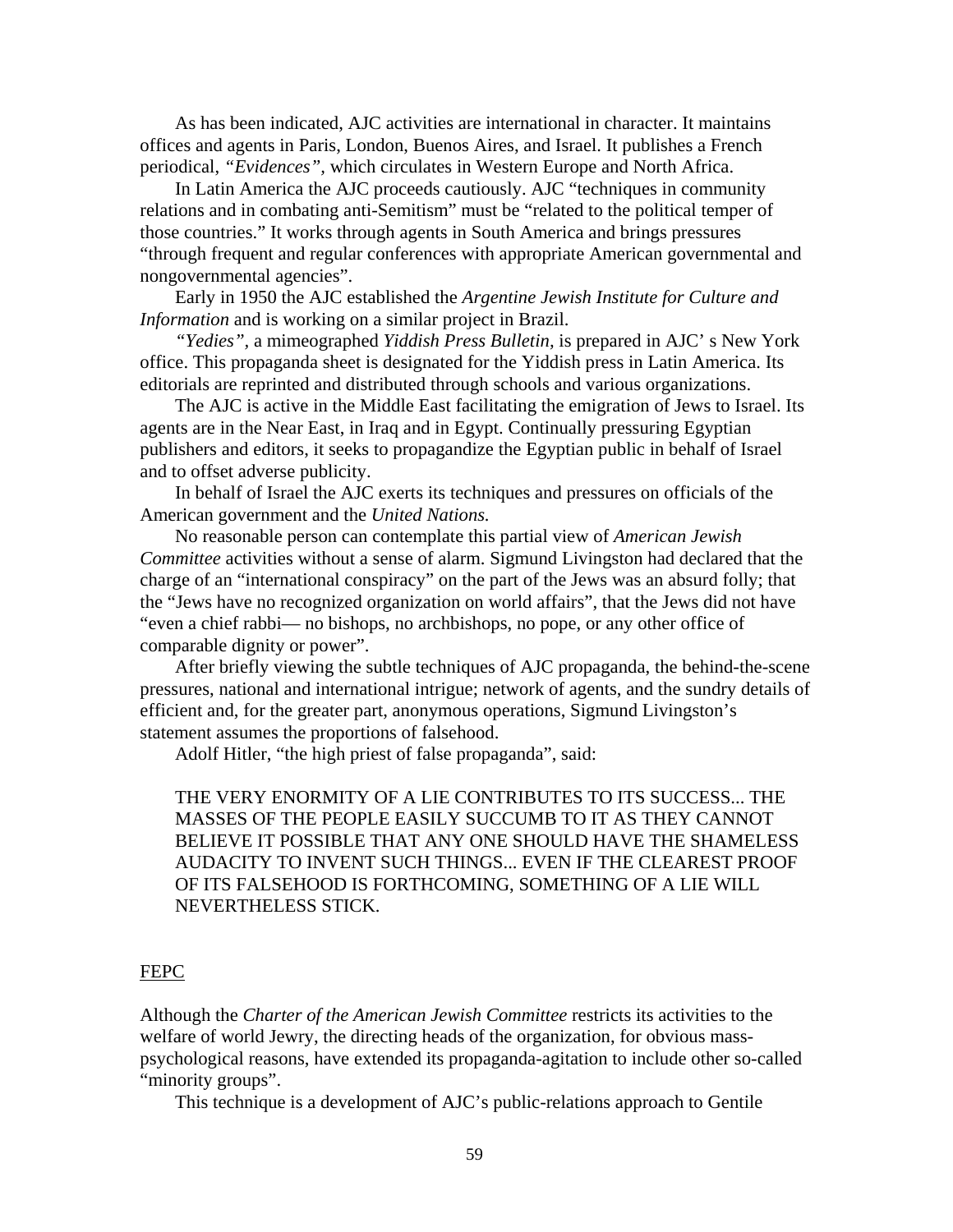reaction – the "amalgamation method" – including 'all Americans" in publicity broadsides as a shield for its exclusive Jewish activity. Browder made excellent use of this technique in the slogan, *"Communism is Twentieth Century Americanism",* thereby creating the false assumption that "anticommunism is un-American".

The AJC puts it this way: While the "charter calls for securing for Jews 'equality of economic, social and educational opportunity'... we have come to know that the welfare of Jews is inextricably bound up with the establishment of fundamental freedoms and the preservation of constitutional guarantees for all racial, religious and national groups. This is a large order. The AJC in 1951, possessing limited funds and resources, must therefore narrow its field of action. Its ultimate goal is, of course, the elimination of discrimination and segregation from every phase of American life. But its activity and the projects it undertakes envision specific, obtainable goals. The range of our concern in the areas of the discriminations has widened rapidly in recent years."

In conformance with this announced policy AJC, like the *Communist Party,* "works with numerous organizations" agitating and propagandizing for *Fair Employment Practices Acts* at all levels of government.

Like the Communist Party, AJC propagandizes for "fair educational practices" in colleges and universities, in graduate and professional schools.

Behind the agitation and propaganda in public housing stands the *American Jewish Committee.* It takes credit for "recent victories with respect to racial restrictive covenants". The *Communist Party* is also boisterously active in this field. AJC was behind the creation of the *New York Committee Against Discrimination in Housing, "a*  pattern of organized community action recommended for AJC chapters throughout the country".

Pressures on administrative agencies for enforcement of statutes against "discrimination in hotels, resorts, restaurants, theaters and transportation" is an important aspect of the AJC program. Private clubs and associations are included, and particular attention is being given to "discrimination in medical training and licensing, appointment to hospitals, public assistance rolls, etc.".

Behind the opposition to "released time" for religious education from public schools stands the AJC.

Because immigration and naturalization laws "and many related administrative regulations affect Jews adversely" AJC works incessantly for the "revision of our permanent immigration statutes". In addition to exerting pressures in appropriate places together with the combined techniques of propaganda and agitation, the AJC resorts to litigation. *Amicus curiae* briefs were filed by AJC and the *Anti-Defamation League of B 'nai B'rith* in the following cases: Shelley vs. Kraemer, which struck down racial covenants; McCollum case, attacking the constitutionality of "released time" for religious education; Sweatt case, involving validity of racial segregation by the *University of Texas Law School;* a brief attacking the constitutionality of a provision of their citizenship if they reside abroad longer than five years; a brief before the *New Jersey Supreme Court*  successfully attacking segregation in a municipal public housing project; a brief before the *Connecticut Supreme Court* involving employment discrimination, etc.

Most of these AJC activities are in violation of the fundamental principles of American freedom. If freedom is the right to life and liberty, the right to acquire, own, use and dispose of property, circumscribed only by the same rights of others, regardless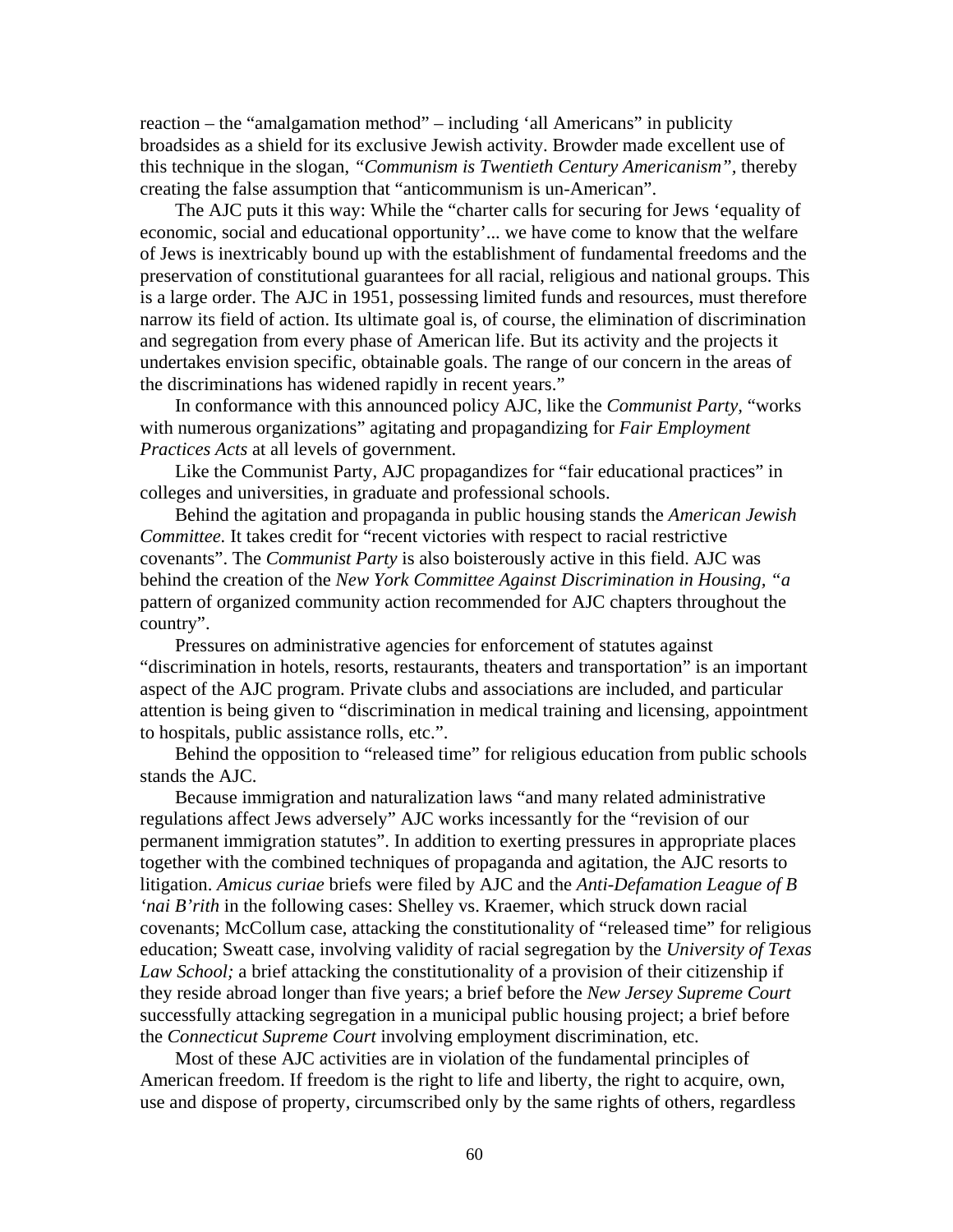of race, color or creed, then these AJC activities can only be evaluated as an attempt to limit and restrict freedom. Under the false label of *"Fair Employment Practices Acts"* the AJC would use governmental force to deprive Americans of freedom of choice. In the name *of "Civil Rights"* the AJC would destroy ALL civil rights. Under the pretext of extending freedom, the AJC would restrict freedom. Under the guise of creating equality, the AJC would legislate preferred classes.

The net result of these AJC activities, ably assisted by the Communists and the Socialists, is the creation of "minority consciousness" among otherwise well integrated Americans. With the exception of the bureaucracy of Jewish organizations few of the socalled "minority groups" consider themselves anything other than Americans and do not desire to be a preferred class by statutory enactment. And the overwhelming majority of American Jews would normally prefer to be integrated Americans if the AJC and its coordinated network of organizations would let them alone.

#### FREEDOM OF SPEECH

The *American Jewish Committee* utilizes every susceptible non-Jewish organization in its propaganda drives. Every medium of communication – radio, press, magazines, motion pictures, television – are pressed into service by one device or another. Its Chapters are stimulated to feverish action and "competent professional" field staffs are used "to activate community-wide efforts" among special interest organizations "such as church groups, women's groups, labor groups, etc."

Those who understand and oppose AJC and ADL activities are marked down as "rabble-rousers". Similar to the "book stifling" technique of the *Anti-Defamation League of B'nai B'rith"* is the "Quarantine Treatment" of the AJC. This device was "developed by a member of the AJC staff' and requires the cooperation of newspapers, radio, etc. That its application is as un-American as "book stifling" goes without saying. It is "effective" in "handling rabble-rousers", declares the AJC, as it deprives "them of their life-line, publicity".

The strange twisted thinking of the men behind the AJC is well illustrated by this brazenly avowed conspiracy to throttle free speech. It is consistent, however, with much of the inconsistency of its entire program. The AJC would exalt Judaism as "Americanism" and "alter" the "false teachings of Christianity"; in the name of civil liberties it would destroy individual freedom; in the name of equality it would create preferred classes; in the name of freedom of the press it engages in "book stifling" and in the name of freedom of speech it applies the "Quarantine Treatment"!

The AJC is not only concerned with what it calls the "blatant" anti-Semite; it is concerned also with the "potential" anti-Semite. We have seen how the ADL espionage network operates, and the part played by the AJC in its activities. In the reprisal field AJC takes credit for having been instrumental in revoking the tax-exempt status of the *Judge Armstrong Foundation.* Any attempt, of course, against its own tax status would elicit vociferous cries of anti-Semitism.

In its international espionage work the AJC believes it "has uncovered evidence of increasing collaboration between American and European fascists and anti-Semites" and has made the results of its international snooping "available to the proper authorities".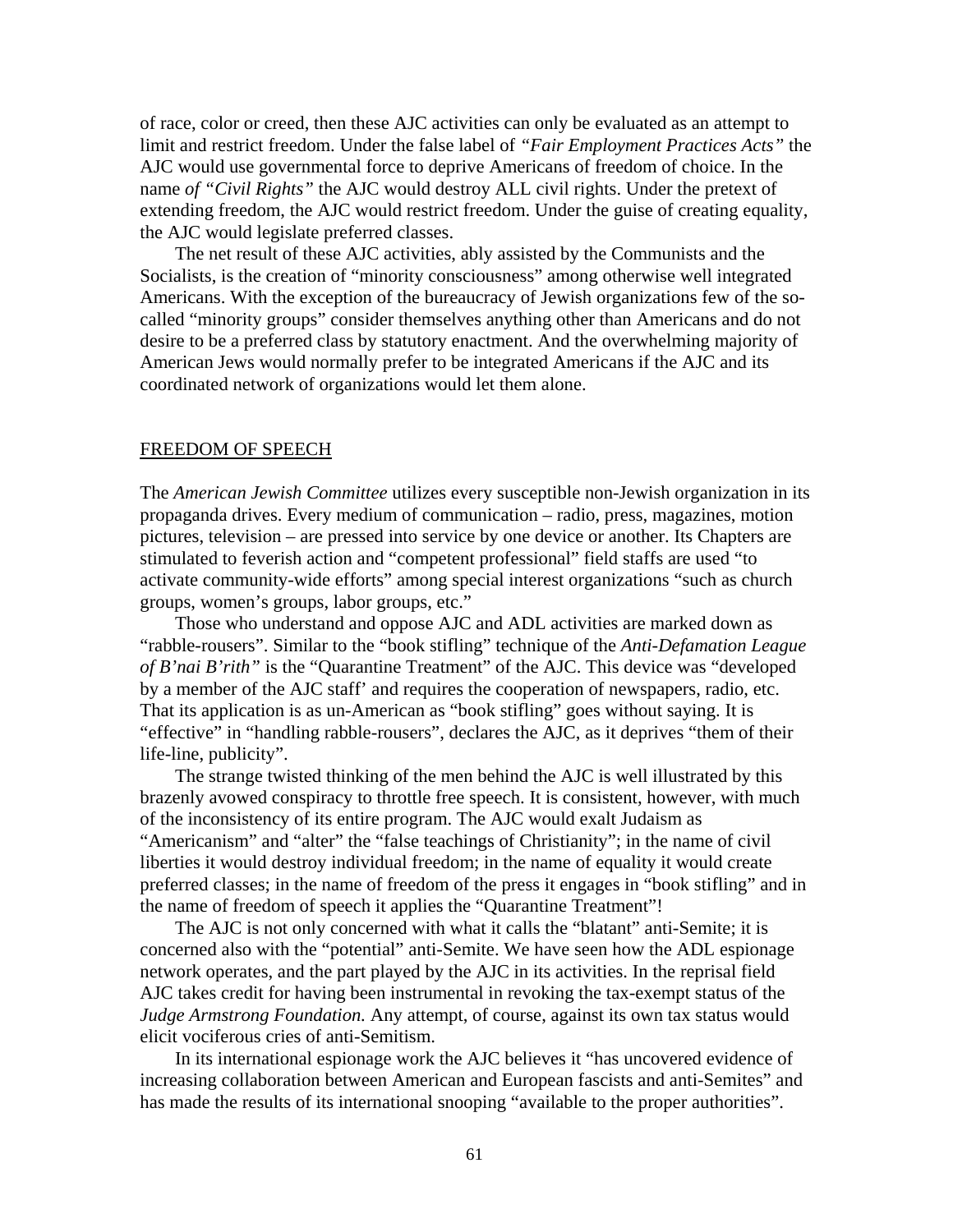This play on words should be clarified. Because few Americans understand what the term *"fascism"* really means, plus the fact that Fascist Italy was allied with Hitler in World War IT, the term is always good ammunition for the propagandists. Because Mussolini's Fascists crushed Communism in Italy in 1922 the term has been anathema to the communists the world over. Its use, in communist jargon, indicates "anti-Communism".

Fascism may be properly defined as an economic system characterized by complete control of production and marketing within the framework of private property. In its final stages it becomes a police state, unrestrained and all-powerful, under a ruthless dictatorship. It is distinguished by economic planning, wage and price fixing and controls, deficit spending, militarism and imperialism. In short, New Deal and Fair Deal policies are embryonic fascist policies. There were no racial planks in Mussolini's fascism.

Consequently, the information that there is collaboration between American and European Fascists might be embarrassing in certain quarters.

There is no law of God or man that says an individual cannot be anti-Semitic or anti-Gentile. There is no law of God or man that says an individual must like spinach or pastry. The laws of God and man only declare that the individual must exercise his freedom in such a manner as not to encroach upon the freedom of others. Enmity and hostility are overcome by friendliness and friendship. To declare that a man is "sick" because he doesn't like you is not apt to win his confidence— let alone his friendship. An ancient saying, that AJC might very well study, advised that "when in Rome, do as the Romans do". It was sound advice and it has been the basis of winning friends in many foreign lands by courteous and friendly travelers. Its application in America by the AJC will win more friends for the Jews in one day than AJC activities will win in a thousand years.

And it wouldn't be amiss if the AJC did a little mirror gazing before brushing anti-Semitism off as "mental sickness".

There has rarely been a more glaring and impudent manifestation of arrogant conceit in the history of the world than the statement that anti-Semitism is a disease! In its essence it proclaims Jewish perfection, Jewish virtue and Jewish superiority, while relegating the unimpressed, the critical and the un-worshipping to the insane asylum!

It would appear that the psychiatrist might benefit by a few psych iatrical treatments before continuing his practice.

## "BRAIN-WASHING" IN THE U.S.

The *American Jewish Committee,* working on or through Harper Brothers, published, in 1950, a five-volume work, *Studies In Prejudice.* It purports to be the culmination of years of research by "outstanding American social scientists, historians, psychologists, etc." under the supervision of the AJC— which, of course, immediately destroys its value as a scientific study.

In connection with the last statement, it should be recalled that Hitler caused a number of volumes to be published purporting to be the culmination of years of research by outstanding German social scientists, historians, psychologists, etc. under the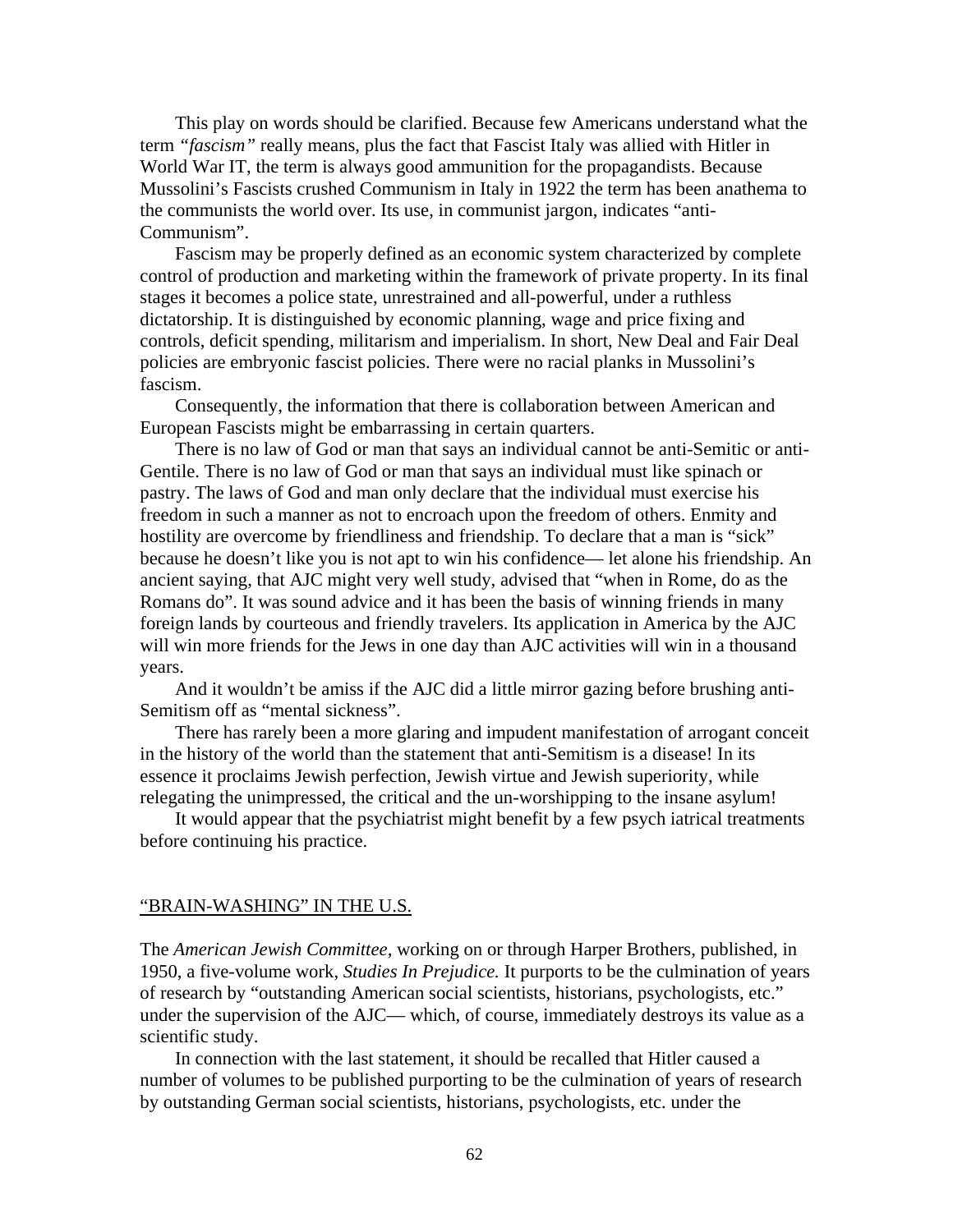supervision of his Nazi experts on the "master race". The AJC would undoubtedly agree that the German work would have little value as a scientific study.

Scientific knowledge is not produced by partisans with a preconceived theory to prove. Hitler could not do it; Stalin cannot do it— and the AJC cannot do it.

The AJC carries on continuous activities in college and university centers.

It conducts special opinion polls and related studies, probing for anti-Semitism. Baltimore, Minneapolis and St. Paul have been recent guinea pigs. Together with the ADL, the AJC made a "study" *of Michigan State College* in 1950 as background for propaganda in rural areas. AJC used *4-H club* leaders, farm journal editors, community teachers, etc., as the propaganda carriers.

In St. Louis the AJC used a union to "study" the effects of the "union efforts to attack attitudes of discrimination among union members".

An AJC staff member was "loaned" to the *United States National Commission for UNESCO* "to develop a nationwide educational program to be carried out by the Commission, to spread knowledge and understanding of, and to encourage concrete action with respect to, the *Declaration of Human Rights.* Characterizing the report submitted as 'an outstanding contribution', the chairman of UNESCO requested the further loan of an AJC person for one year. Because of limited funds available, assistance is currently being rendered UNESCO on a part-time consultative basis."

The *Declaration of Human Rights* is designed to destroy all American rights. The proposals contained in this document, says Frank E. Holman, Past President of the *American Bar Association,* are based on the un-American theory that "although our basic rights cannot be changed by acts of our own Congress or by our State Legislatures, they can be impaired, policed and even destroyed by international action, and our social and economic policies defined and fixed by international declarations and treaties."

One of the propaganda objectives of the AJC is to condition American thinking about Americans. Here is a self-avowed "minority group" brazenly announcing that it intends to change the pattern of thinking of the majority of the people among whom it dwells. The thinking pattern about Americans is to be one of heterogeneity— while the American Jew is to be made "aware of his Jewishness", his "oneness with world Jewry"— his "oneness with Israel"! Unless this pattern of American thinking is altered the AJC is convinced that "the most well-intentioned legislative victory and the most principled court decision will continue to be subtly sabotaged in the factory, in the university and in club houses of many American communities."

Working on this project AJC has insinuated itself into such campaigns as *Crusade for Freedom,* the *Freedom Train,* the celebration of the *Statue of Liberty Anniversary, Bill of Rights Day, I Am An American Day, United Nations Week* and has planted its propaganda through the *American Heritage Foundation,* the *Veterans of Foreign Wars, United States Department of Justice,* the *National Broadcasting Company,* and the *American Association for the United Nations.* 

In connection with these activities AJC has prepared 30-second "spot announcements" for network and local broadcasting, and taken over the complete planning and responsibility for special celebrations, which includes preparation of news releases, editorials, cartoons, posters, pamphlets, feature stories, etc.

Furtherance of the drive for American "brain-washing" are such programs as *"Panel for Americans".* Together with the ADL, AJC supports the *Bureau of Intercultural*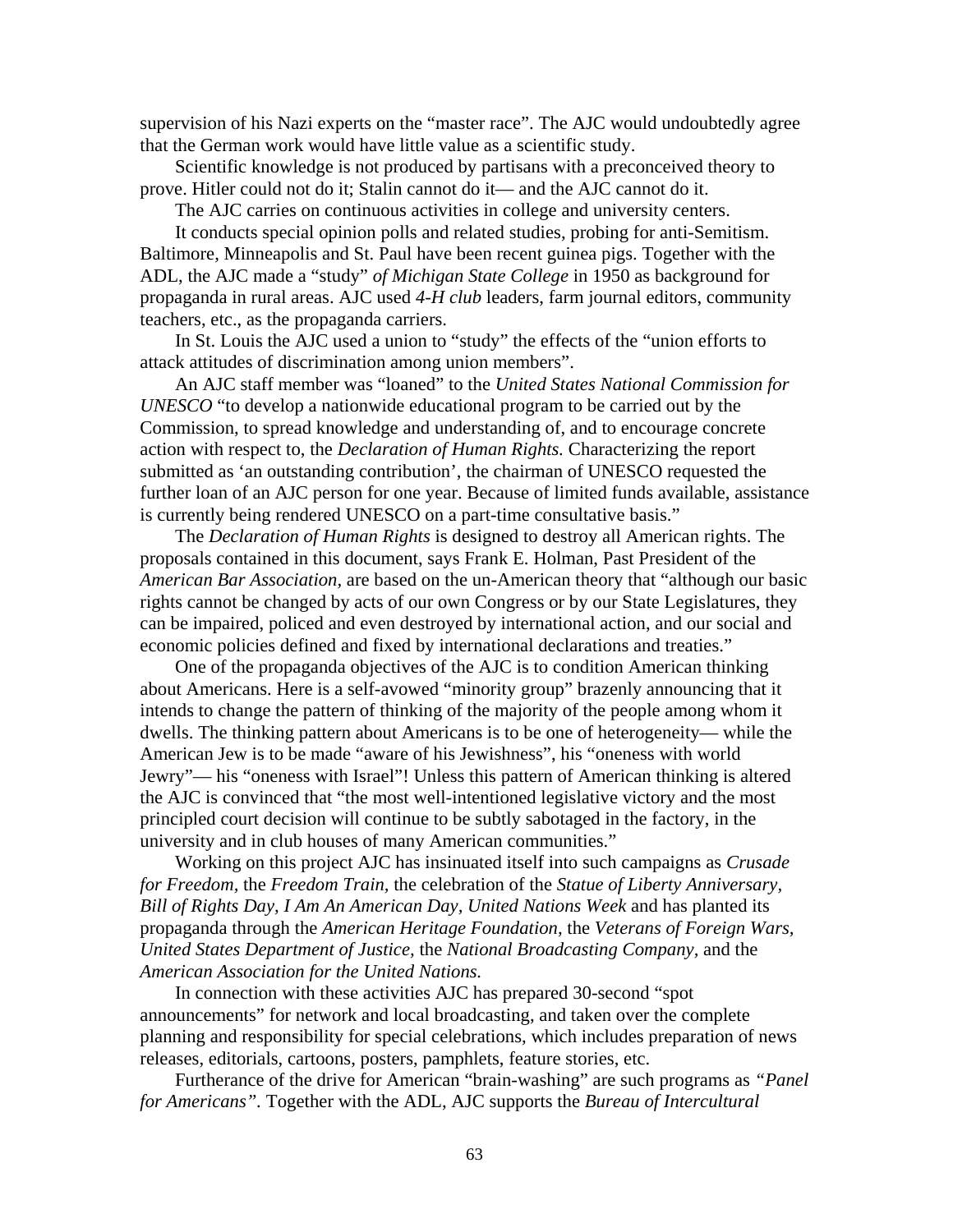*Education.* It has prepared and distributed to educational and communal organizations *"A Brief Study of the Major Agencies in the Field of Inter-cultural Education"* in which "are highlighted research findings, programs and activities in this area".

The American Jewish Committee proposes to rewrite the textbooks and study material used in the public schools of America. It is particularly interested in revising the text concerning Jews, the crucifixion, and filling in on modern Judaism.

For this purpose AJC has moved in on textbook publishers and school boards in several communities "to determine proper and effective remedial action with respect to current textbooks".

Reverting to the use of the mystery word "democracy" – which, as we have seen, is no part of the *US. Constitution* or the *Bill of Rights –* AJC quotes the *American Council of Education,* which complains that "no text makes a major point of the remarkably close relationship of the Jewish religious ideal to American Democracy".

"AJC considers itself largely responsible," declares AJC, "for the growing awareness of youth leaders that true character-building calls for a thoroughgoing understanding and acceptance of the diversity that is America."

AJC staff members were planted in the 1950 *White House Conference on Children and Youth in a Democracy* and through AJC planning and research the Conference "dealt extensively with problems of inter-group relations". In addition, AJC was able to place a full-time scientist on the Conference staff. Another AJC staff member was able to develop a "religious" aspect dealing "with the needs of children", while the head of AJC's *Scientific Research Department and Youth Division* were maneuvered into important chairmanships and key spots on "official program planning and research committees".

AJC, working through *Harper Brothers,* published *The Jews, Their History, Culture and Religion,* edited by Dr. Louis Finkelstein as part of its program to promote Judaism in America. AJC also subsidized the publication of an encyclopedia, *The Jewish People, Past and Present,* also part of the propaganda program to "provide Americans with a true picture of contemporary Judaism."

In furtherance of the program AJC "called wide attention to the celebration of the 200th anniversary of the *Temple Beth Elohim* in Charleston, S.C." Together with the ADL, AJC subsidized a commemorative volume on *The Jews of Charleston.* 

AJC edits and publishes the *American Jewish Year Book,* which in 1950 was given further distribution to universities, public libraries and research organizations "through the promotional activity of *Doubleday and Company".* 

AJC produces special radio network programs in connection with Jewish holidays and other special events.

AJC produced a weekly television show, *Television Chapel* and plans greatly expanded use of television for its propaganda purposes.

Present programs call for an intensified propaganda drive to build "understanding of, and sympathy toward, the State of Israel".

#### GENERAL MacARTHUR

*Commentary* is AJC's principal publication. An article written by Elliot E. Cohen, editor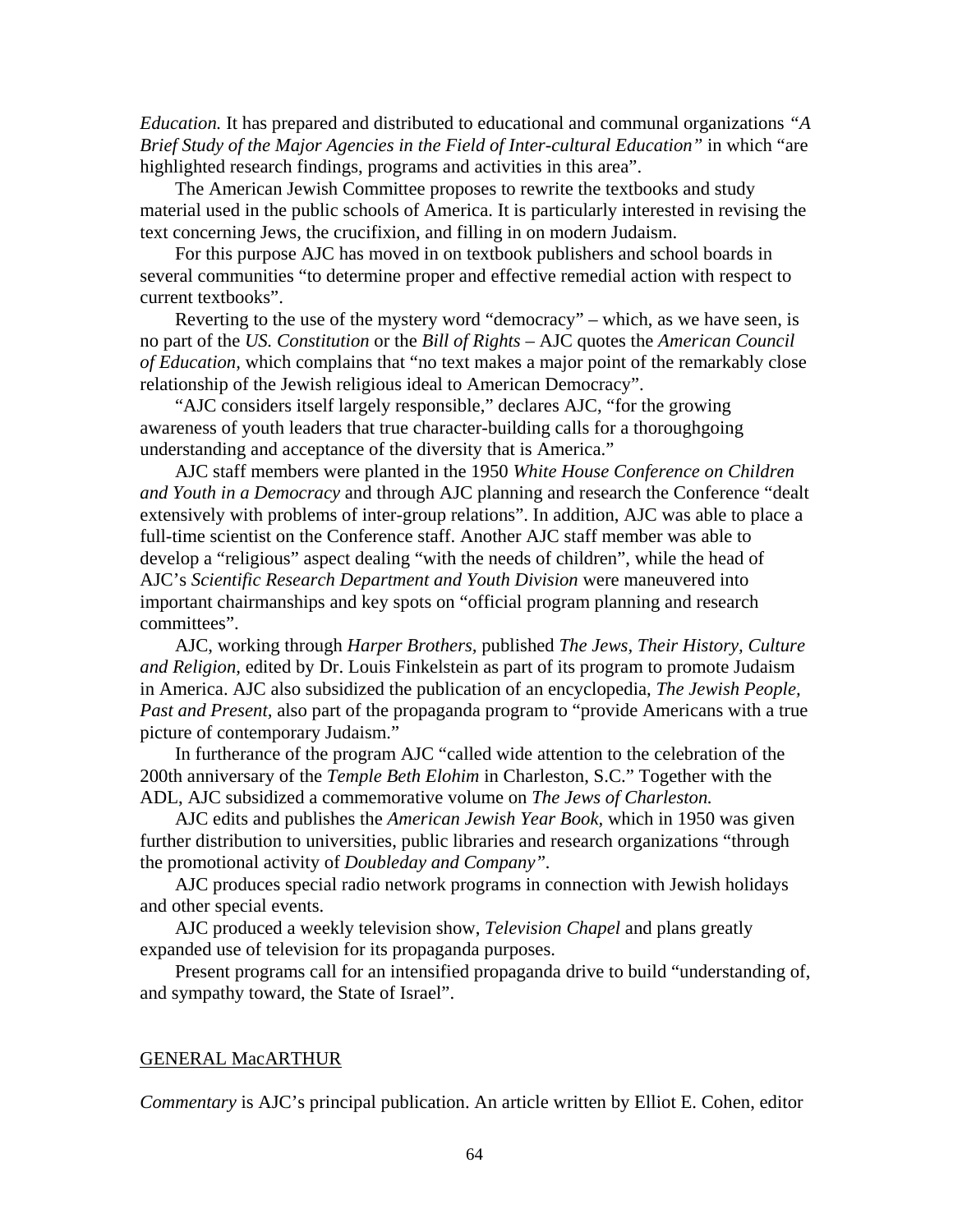of *Commentary,* was reproduced in *Time Magazine* for September 8, 1952. Writing in retrospection Mr. Cohen looks forward with hope to the selection of one or the other of "two excellently qualified candidates" of the presidency— Eisenhower and Stevenson, according to Mr. Cohen.

"Overwhelming all else," he writes, "was an alarmist screaming, a warning of one dire menace after another detected within our own sheepfold. The Black Tide of Reaction. Bourbonism. The Pentagon Mind. Red Hysteria. Neo Fascism. Finally these nightmares were to materialize into twin *super-menaces* of such terrifying dimensions as to eclipse totally such *trumped-up bogies as Stalin.* 

'MacArthur! McCarthy! Can anyone recall anything like the wave of terror that swept through the ranks of the enlightened *as MacArthur 's plane approached these shores— it was Hitler entering the Chancellery all over again: nothing could save us now!"* 

Of course Mr. Cohen is writing about the "alarmist watchmen"— the "intelligentsia", the "enlightened".

But he was also writing about General of the Army Douglas MacArthur and Senator Joseph McCarthy of Wisconsin!

## "CORRECTING" CHRISTIANITY

The *American Jewish Committee* believes *"that early attitudes of hostility— are often firmly implanted... through perpetuation of historical inaccuracies about Jews and Judaism in Christian teaching."* 

In order to revise Christian teaching in the field, AJC, through the *Drew Theological Seminary,* conducted an exhaustive study of religious textbooks currently used iii Protestant schools. AJC's conception of statements concerning the Jews in relation to Christianity reflecting on the Jews or Judaism "have been and will continue to be tabulated and brought to the attention of Protestant educators and textbooks publishers". AJC reports "significant progress in the elimination" of material to which it objects.

It is working, on a more limited scale, for revision of Catholic Sunday and parochial school material. AJC staff acted in a "consultative capacity" in the preparation of a *Syllabus on Intercultural Education,* experimentally developed in the parochial classes of Greater New York by Catholic school authorities. The AJC "maintains close cooperation" with the *Department of Education* of the *National Catholic Welfare Conference* in Washington, D.C. AJC was successful in placing its own "education" material" in more than 150 Catholic high schools throughout the country.

AJC has successfully launched "a teachers unit on the history of the Jews in America" in connection with teacher training in the *Catholic University of America.* 

Infiltration of Christian theological seminaries and teacher training institutes is progressing. AJC has "introduced competent instruction" into the curricula of those institutions covering Jewish theology, ethics, history, and contemporary Jewish affairs. AJC, through graduate fellowships, is indoctrinating several Christian theological students in Jewish theological seminaries.

Prepared propaganda material is supplied Christian religious publications. The "newly created *Division of Christian Education of the National Council of*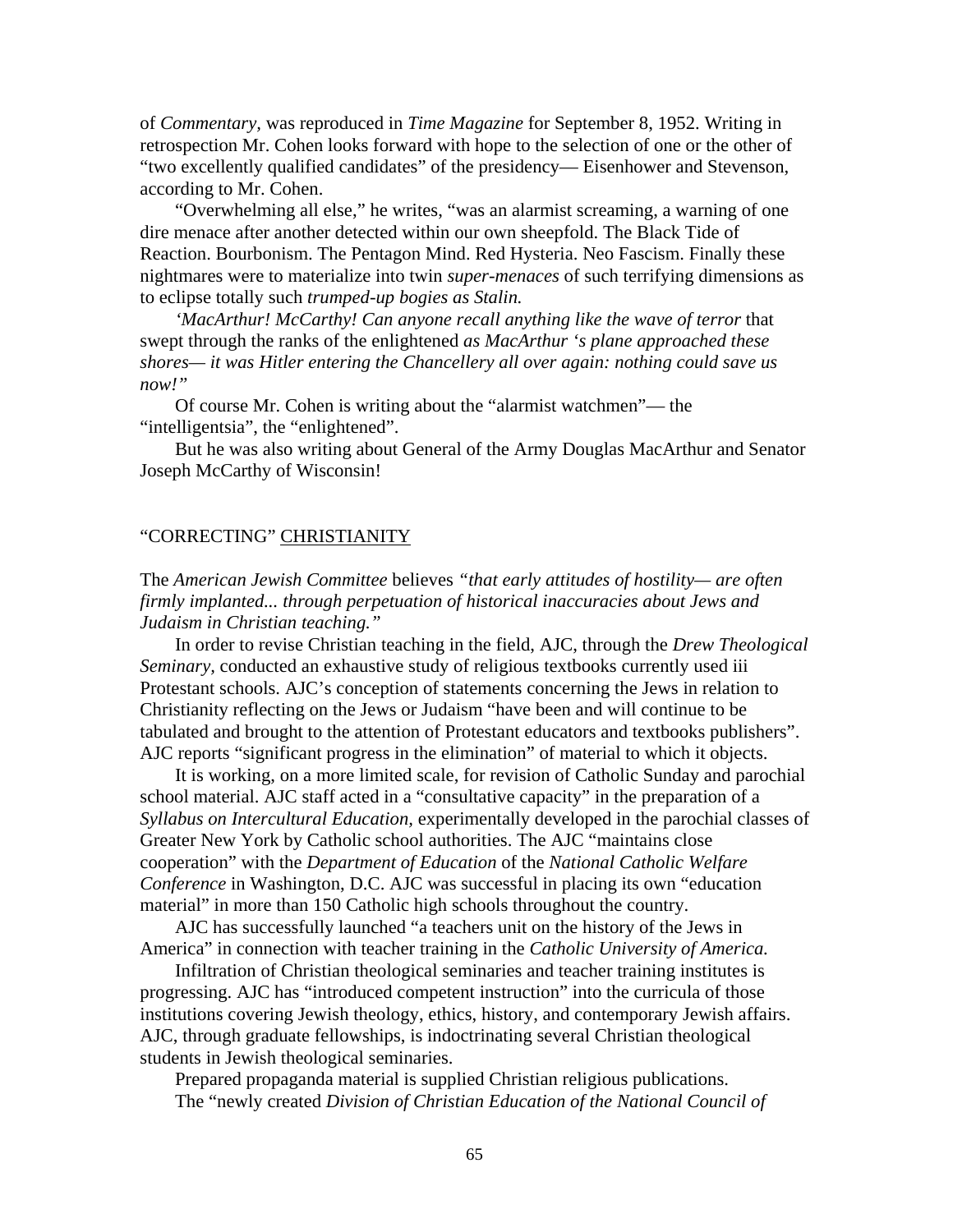*Churches"* has given the AJC and the ADL "an unprecedented opportunity" for injecting propaganda into lesson materials, study guides, audio-visual aides, etc., for use in educational activities sponsored by Protestant Churches and organizations.

AJC completed its analysis of films depicting the Crucifixion Story in 1950 "and the results were made available to community councils through the *National Community Relations Advisory Council".* Pressure is now being exerted to coerce "leading educators and film producers to modify those films believed to affect adversely Jewish-Christian relationships".

"Since over 300,000 Protestant Churches now use film and film strips as part of their educational program," says AJC, "this provides an important area in which corrective action is indicated."

In the strictly American-Jewish field the AJC program is different. Jews are not only "American" citizens; they are ALSO *JEWS.* Emphasis is always placed on the necessity of the survival of Jewry as Jewry. Justice Louis D. Brandeis, of the *Supreme Court of the United States,* in an address to the *Eastern Council of the Central Conference of Reform Rabbis* on June 28, 1915 declared that "Jews are a distinct nationality of which every Jew, whatever his country, his station or his shade of belief, is necessarily a member."

"Special studies by AJC's *Scientific Research Department."* declares AJC. "will be utilized for future programming in this area. The studies, designed to reveal attitudes of Jews to themselves, their non-Jewish neighbors and their co-religionists abroad, etc., point up problems particularly disturbing to American Jews today."

The AJC keeps close contact with Israel. "Clarification with respect to relationship of American Jewry and Israel," it declares, "has been vigorously pursued by our President, Jacob Blaustein, and our officers, through personal visits to Israel at the request of Mr. Ben-Gurion, and through conferences with top officials of the Israeli government, both in America and Israel. Through distribution of pertinent speeches, press stories and background memoranda, AJC constituency and Jewish community leaders are kept abreast of current developments, trends and problems."

#### FANTASTIC ACTIVITIES

The scope and magnitude of these amazing activities, when viewed in their entirety for the first time, must appear fantastic and unbelievable. That any group of Americans should undertake such activities is even more incredible.

Only an American "apart" from all other Americans can believe that he has "a vital stake in the maintenance and expansion of democracy in the United States", and "a compelling stake in world affairs". If there is any logical answer at all to these frenzied quasi- governmental activities of the *American Jewish Committee* and its network of similar organizations, it must be found in the proposition that a Jew believes he is something separate and distinct from the tradition and life of the country where he is born or where he resides, and, although not of it, he must mold it to his needs and to his pattern— that his relation to, and his attitude toward, the world at large is much the same, amplified by his "oneness" with international Jewry.

It is important to reemphasize that even though these attitudes and activities are carried on in the name of American Jewry, the average American Jew is hardly more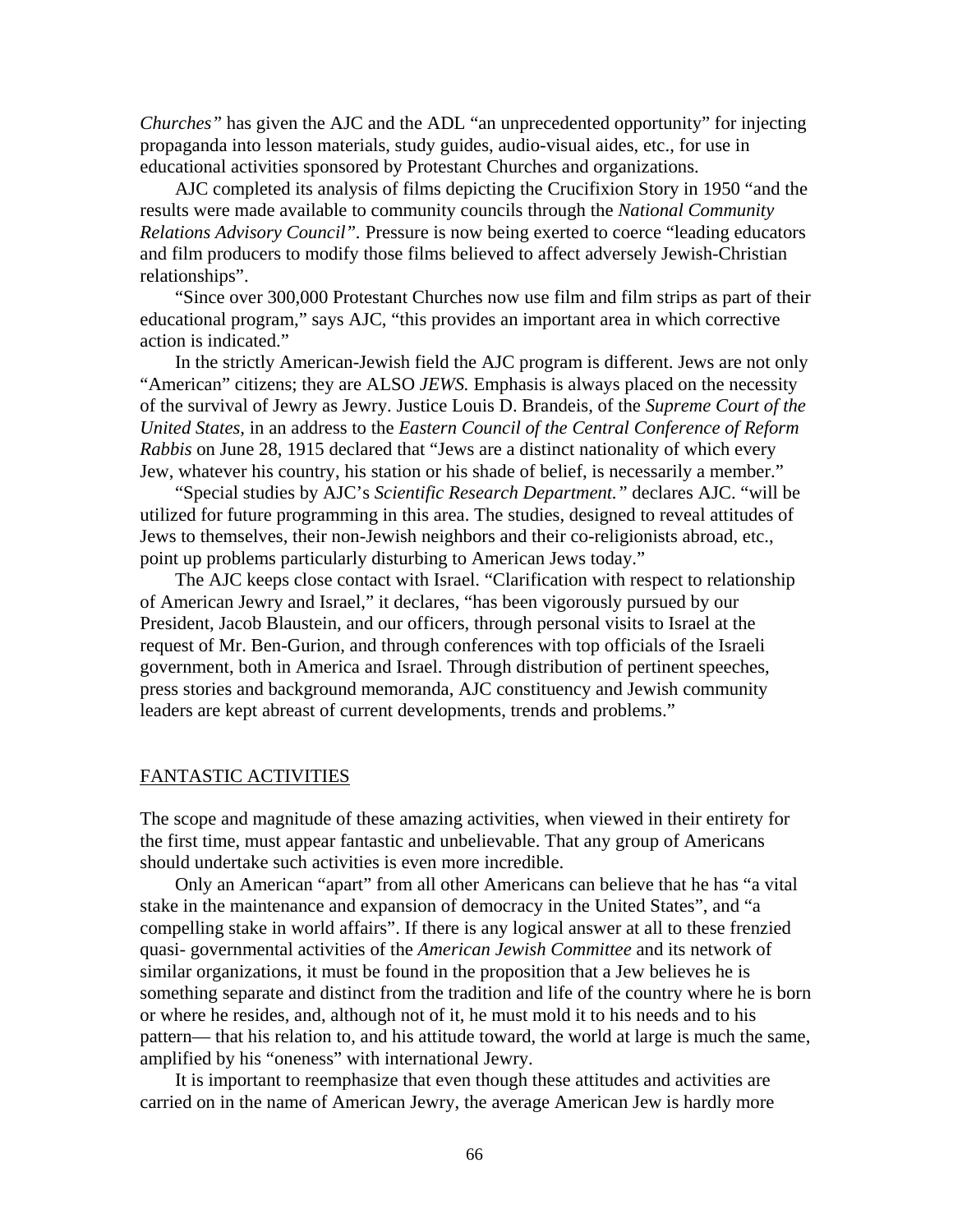responsible for them than is the average American. That the American Jew should be the exploited victim of the grandiose scheme of a handful of so-called leaders is regrettable. That he must be the victim of their ambitions is tragic.

## PROPAGANDA AND SNOOPING

The program of the *American Jewish Committee* is formulated "by its two major lay bodies"— the Executive and Administrative Committees. In addition there are "29 national lay committees with a total membership of approximately *450* individuals who assume an active role in the job of program-making for the agency".

The use of the term "lay" in reference to "bodies" and "committees" of a private association or corporation is interesting. The word "lay" properly refers to the laity, which, in turn, is defined as "the people distinguished from the clergy" or "those outside any profession". Other meanings of "lay" include "nonprofessional" and "inexperienced". With these definitions in mind, it seems proper to inquire if the *American Jewish Committee,* as such, considers itself in the category of the "clergy", "professional Jews" or just as "experienced Jews". Are these "lay bodies" and "lay committees" to be considered something aside, subordinate, and subservient to the ruling heads of the Committee?

In any event the AJC program is said to be developed on the basis of "facts". That these "facts" are particularly its own is evidenced by the AJC statement that they are secured from the *Library of Jewish Information.* In addition to servicing the interlocking network of Jewish organizations throughout the country, AJC was successful in 1950 in placing its propaganda material in more than 700 agencies, "including such organizations as the *Russell Sage Foundation, New York Public Library, Federal Council of Churches, Columbia University Press,* and numerous magazines and newspapers".

Typical of this planted propaganda – referred to as "basic facts and essential data" by  $AJC$  – are the following:

- y "A memorandum on *Genocide* and the *Genocide Convention* to form the basis of our testimony before Congress;
- "A fact sheet distributed to organizations whose cooperation was sought on behalf of the *Genocide Convention;*
- "A survey of American educational and orientation activities currently being carried on in Germany;
- "A continuing report of the situation of Jews in Iron Curtain countries;
- "Analysis of nationalist and anti-nationalist statements appearing in the general American press;
- "Summary of developments in the field of civil liberties and civil rights."

Regular reports on anti-Semitism and kindred matters are received from chapter offices and from the "professional field staff'. "On-the-scene" surveys are frequently made by AJC agents— such as in Peekskill following the rioting over the communist nature of the meeting and the appearance of Paul Robeson. AJC refers to the affair as "race riots".

"Facts dealing with the nature and extent of organized and latent anti-Semitic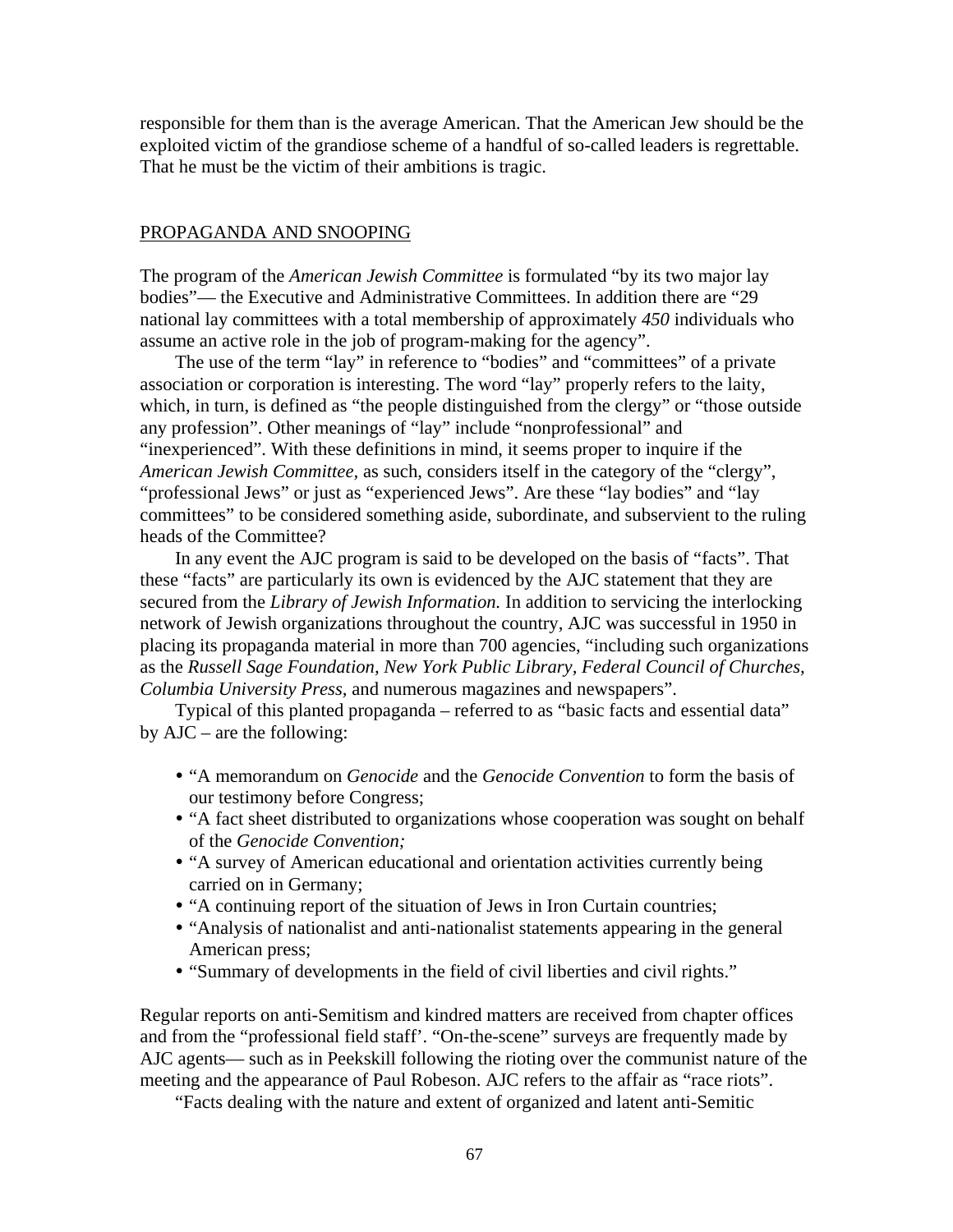activities are constantly reported and analyzed by trained investigators and lawyers with extensive background and experience in this work." These "facts" are secured through confidential investigations.

Through AJC's Washington office, pertinent developments in the nation's capital of concern to American Jews are immediately flashed to AJC heads.

Monthly reports of trends on Jewish problems come from AJC's offices in Europe, Buenos Aires, London and Israel.

A special mailing list of 600 correspondents in 300 cities receive AJC propaganda regularly. The list includes members of local boards of education, church groups, librarians, educators, club leaders, and other key figures. Mailings carry "up-to-date information on the status of anti-Semitism and national and international issues having a bearing on Jews. Books, articles, radio programs, etc., are given particular promotion when they further AJC's program."

In a period of five years AJC has been responsible, either wholly or in part, for five thousand radio programs. Needless to say there were few of these programs listed as AJC productions. A "lay committee" of radio producers, network officers, writers and radio personalities is utilized in this field of propaganda. These AJC campaigns are subtle and "multi-faceted"— to use its own term.

They include:

- Placing well-known people on special programs— to secure wider audiences.
- Feeding propaganda to newscasters.
- Dramatic and documentary productions.
- Injecting special AJC "angles" and "subjects" into scripts for quiz shows, discussion programs, children's programs, etc.
- y Working on or with producers and writers to inculcate AJC ideas and attitudes with respect to handling of "minority problems".
- Television, magazines— in fact all available media is utilized by AJC for its propaganda. It has been successful in planting articles and stories favorable to the Jews in the press, and has been powerful enough to either modify or eliminate articles and stories containing references to the Jews that AJC brass believed offensive.
- The AJC prepared and distributed to several hundred small and middle circulation newspapers a series of thirty editorials and feature articles; four newspaper ads; a comic strip; a clip sheet containing 16 statements by prominent individuals together with their photographs, and two picture stories of immigrants' adjustment to American life.
- y A picture booklet, *The Face At the Window,* a tear-jerker about refugees, was distributed to 75,000 leaders and editors throughout the country.
- In addition AJC insinuates itself into the preparation of spot announcements, speeches, radio scripts, etc.
- It activates veteran, labor, youth, church and all other susceptible organizations in behalf of its programs and projects.

During its stepped up propaganda campaign on the *Genocide Convention* it prepared up-to-date "fact" sheets for editors, newscasters, organization leaders, etc.. Whenever a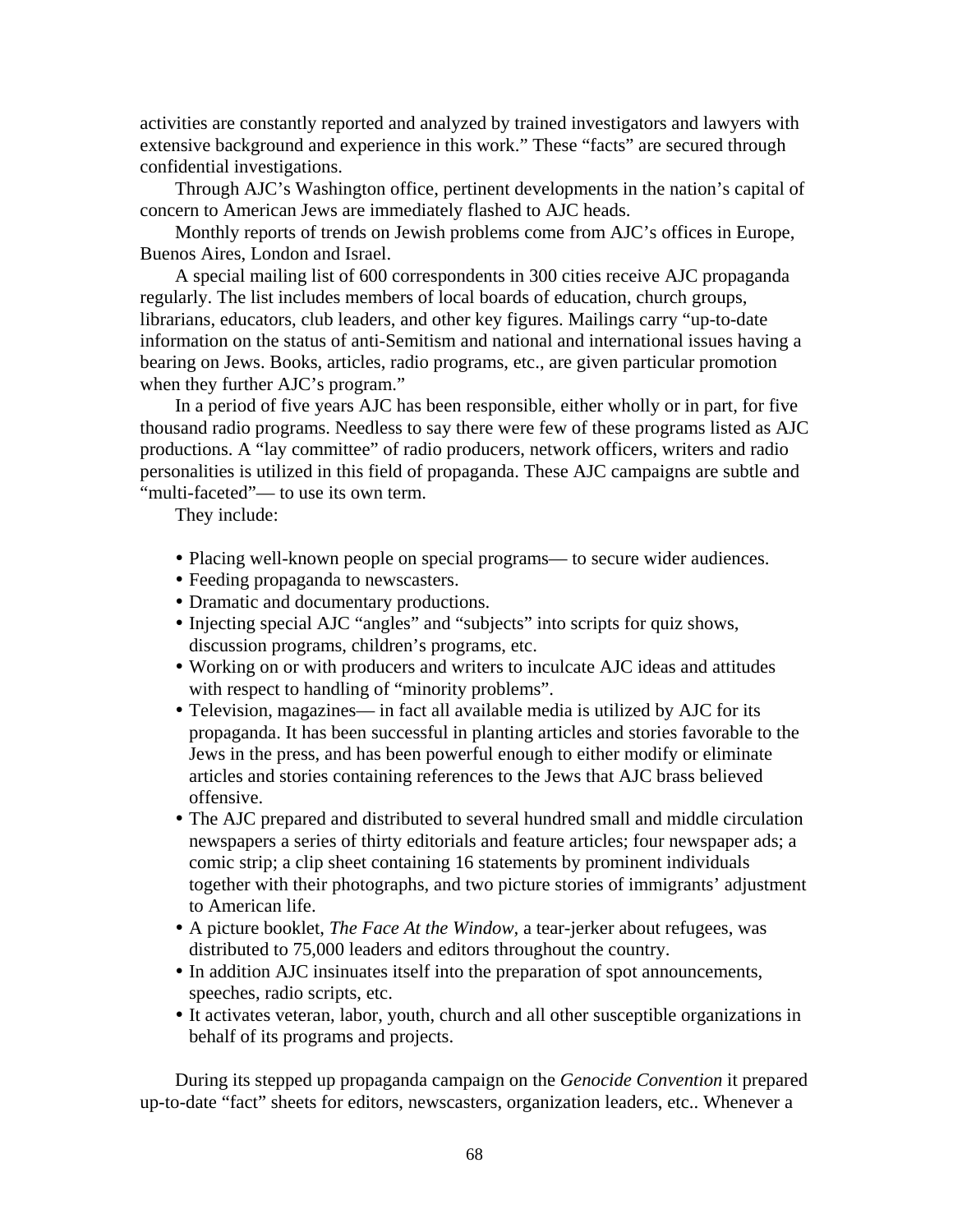"favorable opinion" was expressed by an "influential citizen" the citizen and the opinion were publicized.

Says the AJC: "We work with and through the major national organizations and special interest groups in which millions of Americans are active, i.e., labor unions, veterans organizations, youth groups, church groups, educational associations."

AJC works closely with the *Anti-Defamation League of B'nai B'rith,* as has been seen. Through the *National Community Relations Advisory Council* it keeps contact with numerous Jewish organizations, including the *National Jewish Welfare Board, Synagogue Council of America, American Association for Jewish Education, B'nai B'rith,* etc. AJC maintains close contact with world Jewry through such organizations as the *Jewish Agency for Palestine,* the *Alliance Israelite Universelle,* the *Anglo-Jewish Association* and the *American Jewish Joint Distribution Committee.* 

AJC works on, with and through American government officials and agencies as well as on, with and through governments abroad.

The *American Jewish Committee* considers that this is a "highly critical moment" in history, and "that the opportunity" before the Jews "is greater than at any other time since the birth of the *United Nations* in San Francisco".

#### ACTIVITIES STRICTLY POLITICAL

This is the story, in brief – and largely in its own words from its own documents – of the amazing *American Jewish Committee.* That it is an almost incredible story is conceded.

To have told it is to be called an "anti-Semite"— which, of course, completely begs the question. It is a shop-worn retort that knows no better answer. The story should be told whether the organization be Irish, Swedish or Jewish. Race and religion have nothing to do with it.

These activities are political. Semitism and Judaism are mere shields which have effectively cloaked these activities. The deceit must be torn aside so that the American people may see what it hides.

Many of these political activities are un-American in that they seek to pervert our Republic and our government and make it something never intended by the Constitution.

It is un-American to seek foreign control over our domestic laws by the ratification of United Nations treaties – such as the *Genocide Convention* and the *Declaration of Human Rights –* which, under our own *Constitution,* become the supreme law of the land.

It is un-American to assume the re-education and reorientation of American thinking in accord with the design of a foreign minority bloc— especially when that bloc seeks to preserve its separate entity internationally and nationally.

It is un-American for a so-called minority group to create and maintain a vast espionage system, to establish and maintain a network of national and international organizations and agents for its own particular purposes— *whatever they may be.* 

It is un-American for any segment of American society to use the facilities of communication and information by controlling its "lay members" in such facilities, advertising mediums, or by other devices of pressure, for the dissemination of its own particular propaganda to an unsuspecting public.

It is un-American to apply *"book stifling"* and *"quarantine treatments"* to writers